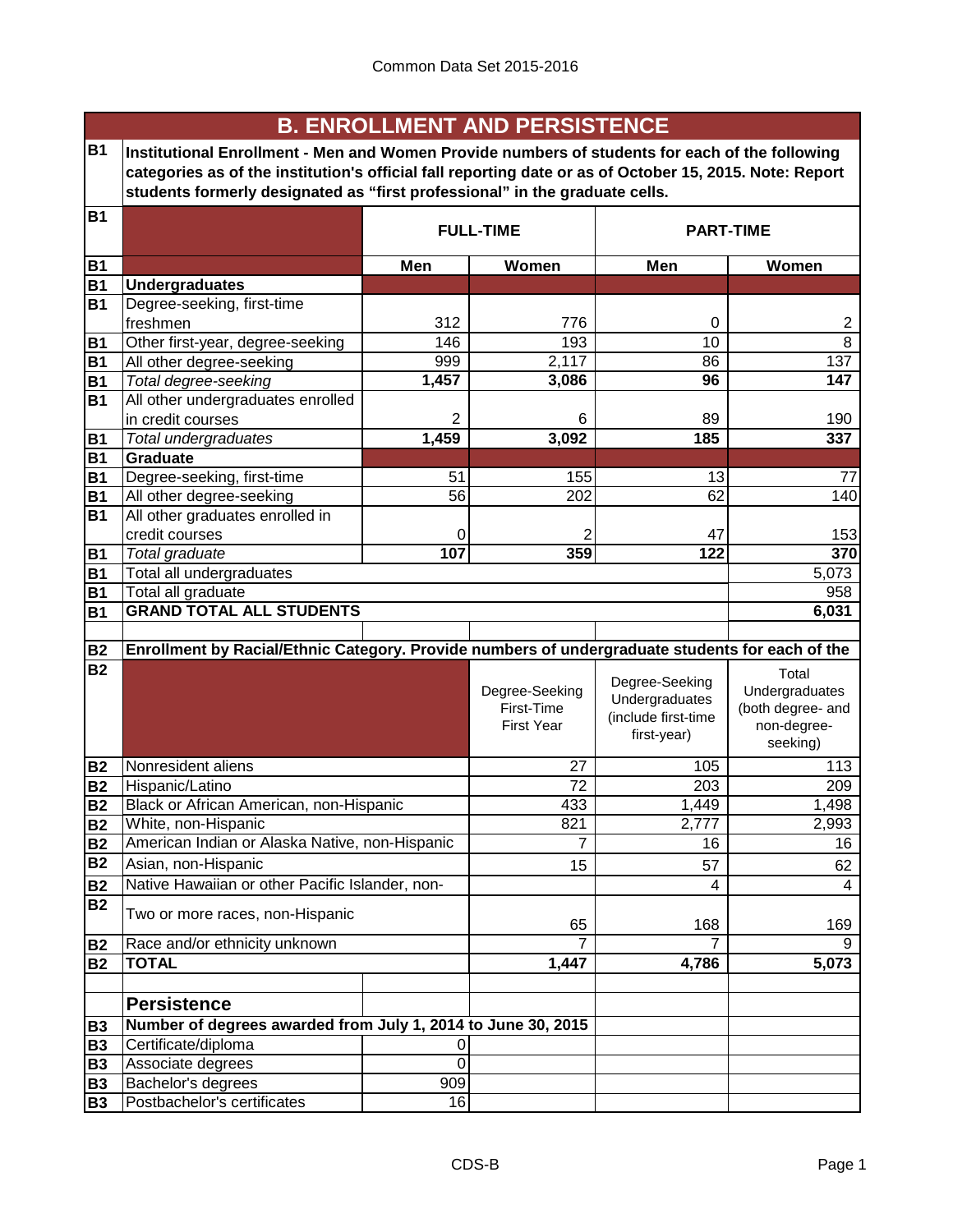| <b>B3</b>  | Master's degrees                                                                                       | 329 |  |       |
|------------|--------------------------------------------------------------------------------------------------------|-----|--|-------|
| <b>B3</b>  | Post-Master's certificates                                                                             | 8   |  |       |
| <b>B3</b>  | Doctoral degrees -                                                                                     |     |  |       |
|            | research/scholarship                                                                                   | 0   |  |       |
| <b>B3</b>  | Doctoral degrees - professional                                                                        |     |  |       |
|            | practice                                                                                               | 0   |  |       |
| <b>B3</b>  | Doctoral degrees - other                                                                               | 0   |  |       |
|            |                                                                                                        |     |  |       |
|            |                                                                                                        |     |  |       |
|            |                                                                                                        |     |  |       |
|            |                                                                                                        |     |  |       |
|            |                                                                                                        |     |  |       |
|            |                                                                                                        |     |  |       |
|            |                                                                                                        |     |  |       |
|            |                                                                                                        |     |  |       |
|            |                                                                                                        |     |  |       |
|            |                                                                                                        |     |  |       |
|            |                                                                                                        |     |  |       |
|            | <b>Graduation Rates</b>                                                                                |     |  |       |
|            | The items in this section correspond to data elements collected by the IPEDS Web-based Data Collection |     |  |       |
|            |                                                                                                        |     |  |       |
|            | For Bachelor's or Equivalent Programs                                                                  |     |  |       |
|            |                                                                                                        |     |  |       |
|            | Please provide data for the Fall 2009 cohort if available. If Fall 2009 cohort data are                |     |  |       |
|            |                                                                                                        |     |  |       |
|            | Fall 2009 Cohort                                                                                       |     |  |       |
|            | Report for the cohort of full-time first-time bachelor's (or equivalent) degree-seeking undergraduate  |     |  |       |
| <b>B4</b>  |                                                                                                        |     |  |       |
|            | Initial 2009 cohort of first-time, full-time bachelor's (or equivalent) degree-seeking                 |     |  |       |
|            | undergraduate students; total all students:                                                            |     |  |       |
|            |                                                                                                        |     |  | 1,060 |
| <b>B5</b>  | Of the initial 2009 cohort, how many did not persist and did not graduate for the                      |     |  |       |
|            | following reasons: death, permanent disability, service in the armed forces, foreign aid               |     |  |       |
|            | service of the federal government, or official church missions; total allowable                        |     |  |       |
| <b>B6</b>  | Final 2009 cohort, after adjusting for allowable exclusions: (subtract question B5 from                |     |  |       |
|            | question B4)                                                                                           |     |  |       |
|            |                                                                                                        |     |  |       |
|            |                                                                                                        |     |  |       |
|            |                                                                                                        |     |  | 1,060 |
| <b>B7</b>  | Of the initial 2009 cohort, how many completed the program in four years or less (by                   |     |  |       |
|            | August 31, 2013):                                                                                      |     |  |       |
|            |                                                                                                        |     |  | 381   |
| <b>B8</b>  | Of the initial 2009 cohort, how many completed the program in more than four years                     |     |  |       |
|            | but in five years or less (after August 31, 2013 and by August 31, 2014):                              |     |  |       |
|            |                                                                                                        |     |  | 170   |
| <b>B9</b>  | Of the initial 2009 cohort, how many completed the program in more than five years but                 |     |  |       |
|            | in six years or less (after August 31, 2014 and by August 31, 2015):                                   |     |  |       |
|            |                                                                                                        |     |  | 37    |
| <b>B10</b> | Total graduating within six years (sum of questions B7, B8, and B9):                                   |     |  |       |
|            |                                                                                                        |     |  |       |
|            |                                                                                                        |     |  | 588   |
| <b>B11</b> | Six-year graduation rate for 2009 cohort (question B10 divided by question B6):                        |     |  |       |
|            |                                                                                                        |     |  | 55.5% |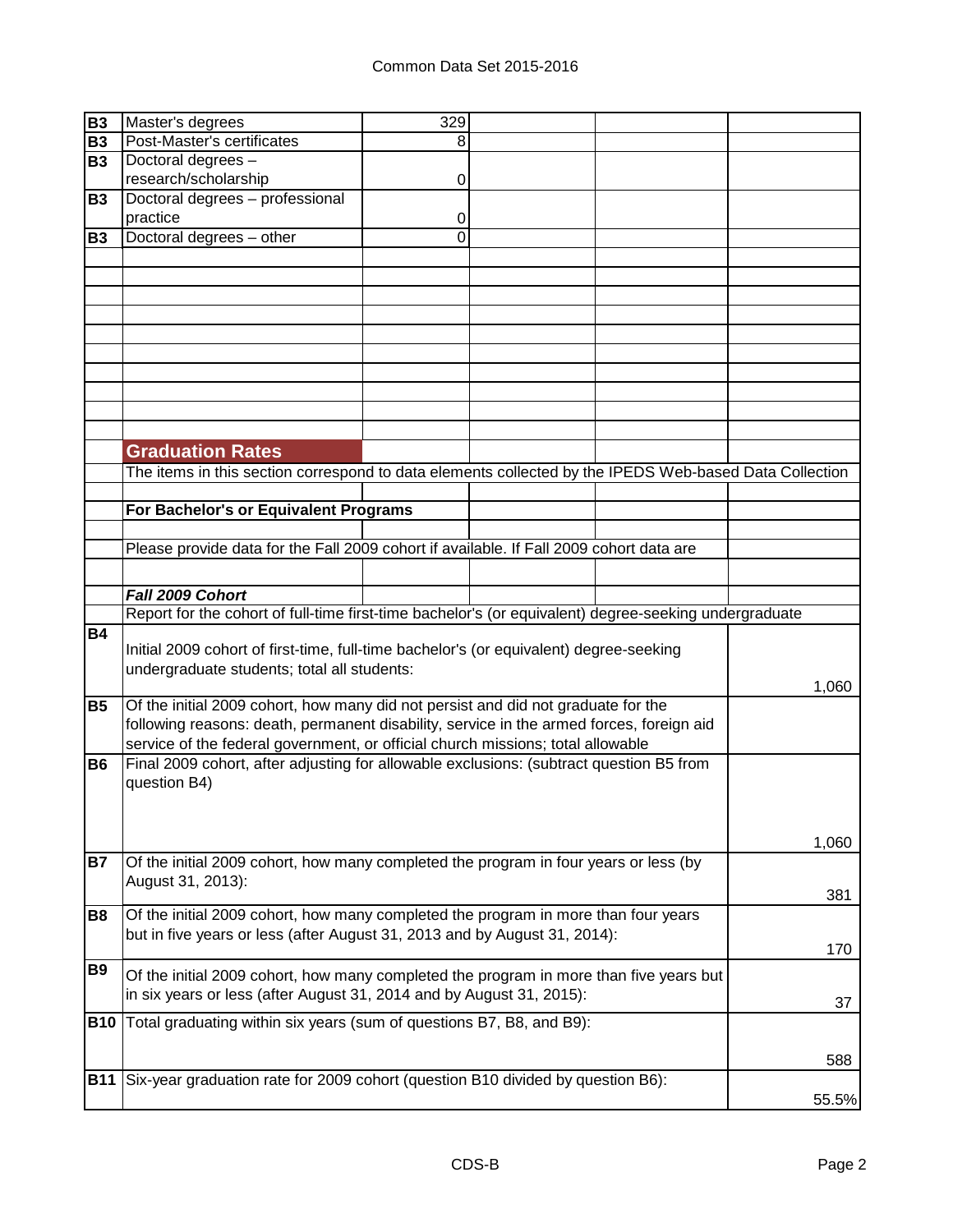|           | Fall 2008 Cohort                                                                                                                                                                                                                                                 |  |           |
|-----------|------------------------------------------------------------------------------------------------------------------------------------------------------------------------------------------------------------------------------------------------------------------|--|-----------|
|           | Report for the cohort of full-time first-time bachelor's (or equivalent) degree-seeking undergraduate<br>students who entered in Fall 2008. Include in the cohort those who entered your institution during the<br>summer term preceding Fall 2008.              |  |           |
| <b>B4</b> | Initial 2008 cohort of first-time, full-time bachelor's (or equivalent) degree-seeking<br>undergraduate students; total all students:                                                                                                                            |  | 1,075     |
| <b>B5</b> | Of the initial 2008 cohort, how many did not persist and did not graduate for the<br>following reasons: death, permanent disability, service in the armed forces, foreign aid<br>service of the federal government, or official church missions; total allowable |  |           |
| <b>B6</b> | Final 2008 cohort, after adjusting for allowable exclusions: (subtract question B5 from<br>question B4)                                                                                                                                                          |  |           |
|           |                                                                                                                                                                                                                                                                  |  | 1,075     |
| <b>B7</b> | Of the initial 2008 cohort, how many completed the program in four years or less (by<br>August 31, 2012):                                                                                                                                                        |  | 372       |
| <b>B8</b> | Of the initial 2008 cohort, how many completed the program in more than four years<br>but in five years or less (after August 31, 2012 and by August 31, 2013):                                                                                                  |  |           |
| <b>B9</b> | Of the initial 2008 cohort, how many completed the program in more than five years but<br>in six years or less (after August 31, 2013 and by August 31, 2014):                                                                                                   |  | 158<br>27 |
|           | <b>B10</b> Total graduating within six years (sum of questions B7, B8, and B9):                                                                                                                                                                                  |  |           |
|           |                                                                                                                                                                                                                                                                  |  | 557       |
|           | B11 Six-year graduation rate for 2008 cohort (question B10 divided by question B6):                                                                                                                                                                              |  |           |
|           |                                                                                                                                                                                                                                                                  |  | 51.8%     |
|           |                                                                                                                                                                                                                                                                  |  |           |
|           |                                                                                                                                                                                                                                                                  |  |           |
|           |                                                                                                                                                                                                                                                                  |  |           |
|           | <b>Retention Rates</b>                                                                                                                                                                                                                                           |  |           |
|           | Report for the cohort of all full-time, first-time bachelor's (or equivalent) degree-seeking undergraduate                                                                                                                                                       |  |           |
|           | B22 For the cohort of all full-time bachelor's (or equivalent) degree-seeking undergraduate                                                                                                                                                                      |  |           |
|           | students who entered your institution as freshmen in Fall 2014 (or the preceding                                                                                                                                                                                 |  |           |
|           | summer term), what percentage was enrolled at your institution as of the date your<br>institution calculates its official enrollment in Fall 2015?                                                                                                               |  |           |
|           |                                                                                                                                                                                                                                                                  |  | 76.9%     |
|           |                                                                                                                                                                                                                                                                  |  |           |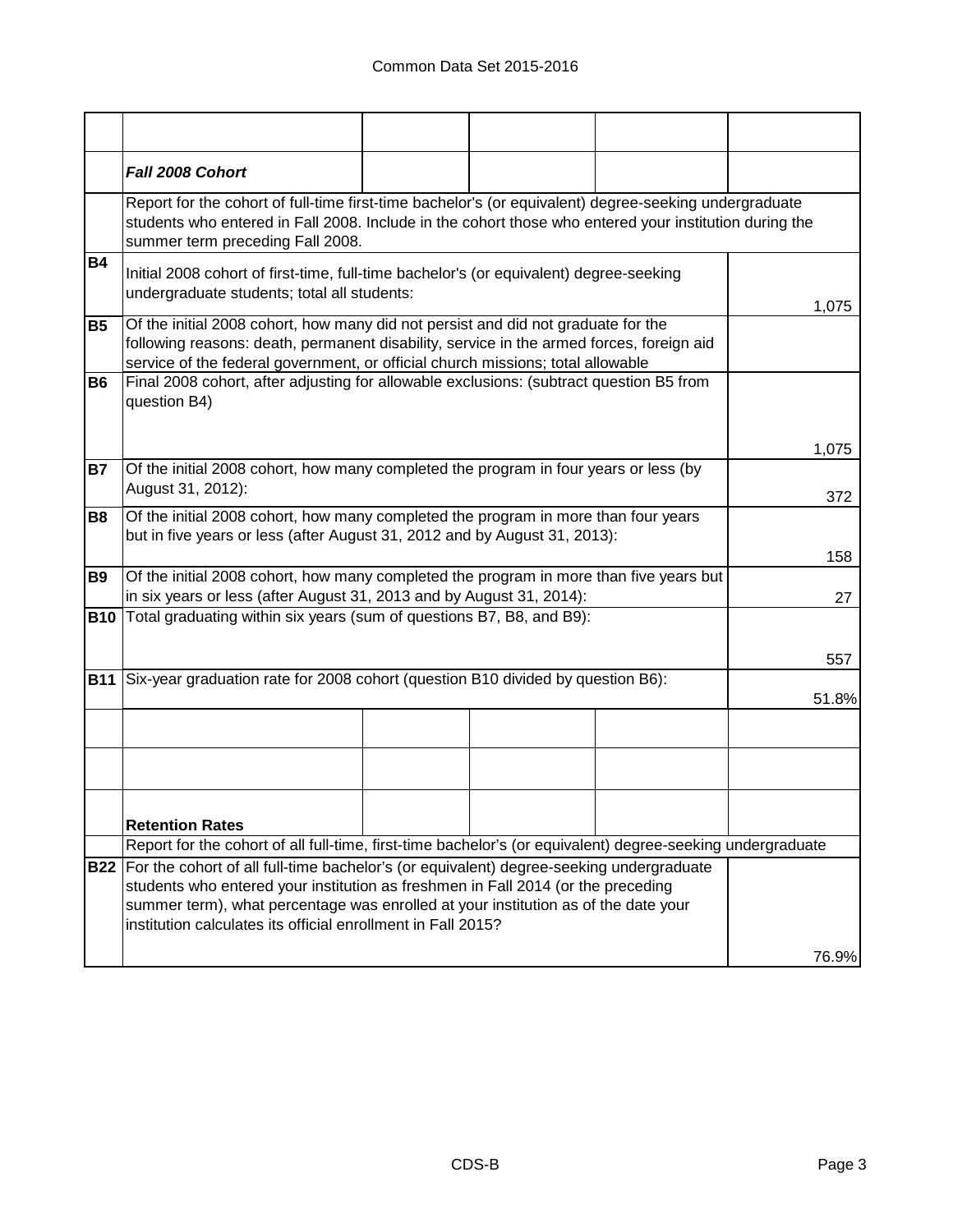|                | C. FIRST-TIME, FIRST-YEAR (FRESHMAN) ADMISSION                                                          |                 |              |                |    |  |
|----------------|---------------------------------------------------------------------------------------------------------|-----------------|--------------|----------------|----|--|
|                |                                                                                                         |                 |              |                |    |  |
|                | <b>Applications</b>                                                                                     |                 |              |                |    |  |
| C <sub>1</sub> | First-time, first-year, (freshmen) students: Provide the number of degree-seeking, first-time, first-   |                 |              |                |    |  |
|                | year students who applied, were admitted, and enrolled (full- or part-time) in Fall 2015. Include       |                 |              |                |    |  |
|                | early decision, early action, and students who began studies during summer in this cohort.              |                 |              |                |    |  |
|                | Applicants should include only those students who fulfilled the requirements for consideration for      |                 |              |                |    |  |
|                | admission (i.e., who completed actionable applications) and who have been notified of one of the        |                 |              |                |    |  |
|                | following actions: admission. nonadmission. placement on waiting list. or application withdrawn         |                 |              |                |    |  |
| C <sub>1</sub> | Total first-time, first-year (freshman) men who applied                                                 |                 |              | 1463           |    |  |
| C <sub>1</sub> | Total first-time, first-year (freshman) women who applied                                               |                 |              | 3413           |    |  |
|                |                                                                                                         |                 |              |                |    |  |
| C1             | Total first-time, first-year (freshman) men who were admitted                                           |                 |              | 898            |    |  |
| C <sub>1</sub> | Total first-time, first-year (freshman) women who were admitted                                         |                 |              | 2374           |    |  |
| C <sub>1</sub> | Total full-time, first-time, first-year (freshman) men who enrolled                                     |                 |              | 312            |    |  |
| C <sub>1</sub> | Total part-time, first-time, first-year (freshman) men who enrolled                                     |                 |              | 0              |    |  |
|                |                                                                                                         |                 |              |                |    |  |
| C <sub>1</sub> | Total full-time, first-time, first-year (freshman) women who enrolled                                   |                 |              | 776            |    |  |
| C <sub>1</sub> | Total part-time, first-time, first-year (freshman) women who enrolled                                   |                 |              | $\overline{2}$ |    |  |
|                |                                                                                                         |                 |              |                |    |  |
| C <sub>2</sub> | Freshman wait-listed students (students who met admission requirements but whose final                  |                 |              |                |    |  |
|                | admission was contingent on space availability)                                                         |                 |              |                |    |  |
|                |                                                                                                         |                 |              | Yes            | No |  |
| C <sub>2</sub> | Do you have a policy of placing students on a waiting list?                                             |                 |              |                | X  |  |
| C <sub>2</sub> | If yes, please answer the questions below for Fall 2015 admissions:                                     |                 |              |                |    |  |
| C <sub>2</sub> | Number of qualified applicants offered a place on waiting list                                          |                 |              |                |    |  |
| C <sub>2</sub> | Number accepting a place on the waiting list                                                            |                 |              |                |    |  |
| C <sub>2</sub> | Number of wait-listed students admitted                                                                 |                 |              |                |    |  |
| C <sub>2</sub> | Is your waiting list ranked?                                                                            |                 |              |                |    |  |
| C <sub>2</sub> | If yes, do you release that information to students?                                                    |                 |              |                |    |  |
| C <sub>2</sub> | Do you release that information to school counselors?                                                   |                 |              |                |    |  |
|                |                                                                                                         |                 |              |                |    |  |
|                | <b>Admission Requirements</b>                                                                           |                 |              |                |    |  |
| C <sub>3</sub> | <b>High school completion requirement</b>                                                               |                 |              |                |    |  |
| C <sub>3</sub> | High school diploma is required and GED is                                                              |                 | X            |                |    |  |
| C <sub>3</sub> | accepted<br>High school diploma is required and GED is not                                              |                 |              |                |    |  |
|                | accepted                                                                                                |                 |              |                |    |  |
| C <sub>3</sub> | High school diploma or equivalent is not required                                                       |                 |              |                |    |  |
|                |                                                                                                         |                 |              |                |    |  |
| C <sub>4</sub> | Does your institution require or recommend a general college-preparatory program for degree-            |                 |              |                |    |  |
|                | seeking students?                                                                                       |                 |              |                |    |  |
| C <sub>4</sub> | Require                                                                                                 |                 |              |                |    |  |
| C4             | Recommend                                                                                               |                 | Χ            |                |    |  |
| C4             | Neither require nor recommend                                                                           |                 |              |                |    |  |
|                |                                                                                                         |                 |              |                |    |  |
| C5             | Distribution of high school units required and/or recommended. Specify the distribution of academic     |                 |              |                |    |  |
|                | high school course units required and/or recommended of all or most degree-seeking students using       |                 |              |                |    |  |
|                | Carnegie units (one unit equals one year of study or its equivalent). If you use a different system for |                 |              |                |    |  |
|                | calculating units, please convert.                                                                      |                 |              |                |    |  |
| C <sub>5</sub> |                                                                                                         | <b>Units</b>    | <b>Units</b> |                |    |  |
|                |                                                                                                         | <b>Required</b> | Recommended  |                |    |  |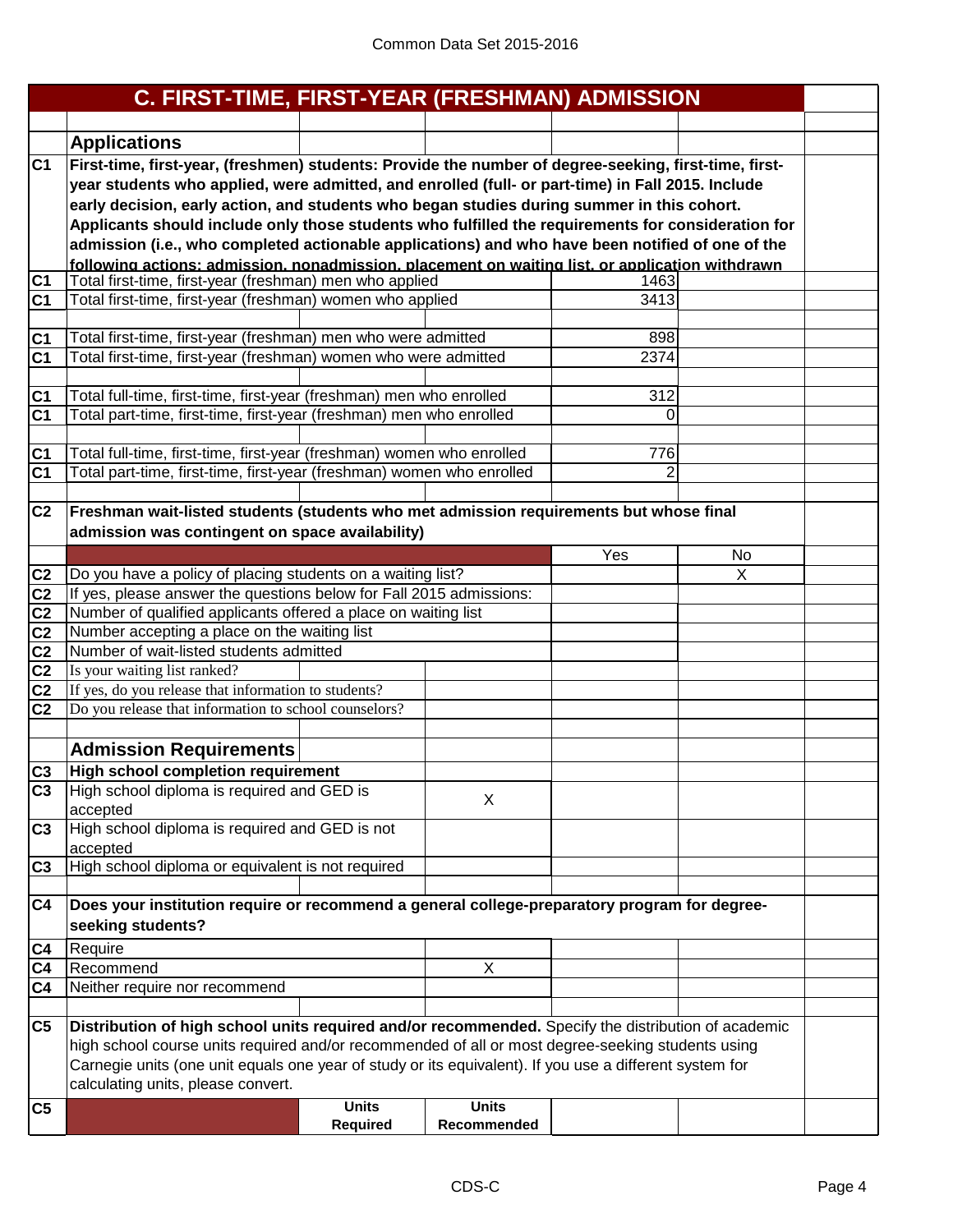| C <sub>5</sub> | Total academic units                                                                                   | 19                    |           |                         |                         |  |
|----------------|--------------------------------------------------------------------------------------------------------|-----------------------|-----------|-------------------------|-------------------------|--|
| C <sub>5</sub> | English                                                                                                | 4                     |           |                         |                         |  |
| C <sub>5</sub> | Mathematics                                                                                            | 4                     |           |                         |                         |  |
| C <sub>5</sub> | Science                                                                                                | 3                     |           |                         |                         |  |
| C <sub>5</sub> | Of these, units that must be                                                                           | 3                     |           |                         |                         |  |
|                | lab                                                                                                    |                       |           |                         |                         |  |
| C <sub>5</sub> | Foreign language                                                                                       | 2                     |           |                         |                         |  |
| C <sub>5</sub> | Social studies                                                                                         | $\overline{2}$        |           |                         |                         |  |
| C <sub>5</sub> | History                                                                                                | 1                     |           |                         |                         |  |
| C <sub>5</sub> | Academic electives                                                                                     | 1                     |           |                         |                         |  |
| C <sub>5</sub> | <b>Computer Science</b>                                                                                |                       |           |                         |                         |  |
| C <sub>5</sub> | <b>Visual/Performing Arts</b>                                                                          | 1                     |           |                         |                         |  |
| C <sub>5</sub> | Other (specify)                                                                                        | 1 (PE or ROTC)        |           |                         |                         |  |
|                |                                                                                                        |                       |           |                         |                         |  |
|                |                                                                                                        |                       |           |                         |                         |  |
|                | <b>Basis for Selection</b>                                                                             |                       |           |                         |                         |  |
| C <sub>6</sub> | Do you have an open admission policy, under which virtually all secondary school graduates or students |                       |           |                         |                         |  |
|                | with GED equivalency diplomas are admitted without regard to academic record, test scores, or other    |                       |           |                         |                         |  |
|                | qualifications? If so, check which applies:                                                            |                       |           |                         |                         |  |
| C <sub>6</sub> | Open admission policy as described above for all students                                              |                       |           | n/a                     |                         |  |
| C <sub>6</sub> | Open admission policy as described above for most students, but--                                      |                       |           |                         |                         |  |
| C <sub>6</sub> | selective admission for out-of-state students                                                          |                       |           | n/a                     |                         |  |
| C <sub>6</sub> | selective admission to some programs                                                                   |                       |           | n/a                     |                         |  |
| C <sub>6</sub> | other (explain)                                                                                        |                       |           |                         |                         |  |
|                |                                                                                                        |                       |           |                         |                         |  |
|                |                                                                                                        |                       |           |                         |                         |  |
| C7             | Relative importance of each of the following academic and nonacademic factors in first-time, first-    |                       |           |                         |                         |  |
|                |                                                                                                        |                       |           |                         |                         |  |
|                | year, degree-seeking (freshman) admission decisions.                                                   |                       |           |                         |                         |  |
|                |                                                                                                        |                       |           |                         |                         |  |
| C7             |                                                                                                        | <b>Very Important</b> | Important | <b>Considered</b>       | <b>Not Considered</b>   |  |
|                |                                                                                                        |                       |           |                         |                         |  |
| C7             | <b>Academic</b>                                                                                        |                       |           |                         |                         |  |
| C7             | Rigor of secondary school                                                                              | X                     |           |                         |                         |  |
|                | record                                                                                                 |                       |           |                         |                         |  |
| C7             | Class rank                                                                                             |                       |           |                         | X                       |  |
| C7             | Academic GPA                                                                                           | X                     |           |                         |                         |  |
| C7             | Standardized test scores                                                                               | $\overline{X}$        |           |                         |                         |  |
| C7             | <b>Application Essay</b>                                                                               |                       |           | $\mathsf X$             |                         |  |
| C7             | Recommendation(s)                                                                                      |                       |           | $\overline{\mathsf{x}}$ |                         |  |
| C7             | Nonacademic                                                                                            |                       |           |                         |                         |  |
| C7             | Interview                                                                                              |                       |           | X                       |                         |  |
| C7             | <b>Extracurricular activities</b>                                                                      |                       |           | Χ                       |                         |  |
| C7             | Talent/ability                                                                                         |                       |           | $\overline{X}$          |                         |  |
| C7             | Character/personal qualities                                                                           |                       |           |                         | X                       |  |
| C7             | First generation                                                                                       |                       |           |                         | $\overline{X}$          |  |
| C7             | Alumni/ae relation                                                                                     |                       |           |                         | $\overline{X}$          |  |
| C7             | Geographical residence                                                                                 |                       |           |                         | $\overline{\mathsf{X}}$ |  |
| C7             | State residency                                                                                        |                       |           |                         | $\overline{\mathsf{x}}$ |  |
| C7             | Religious                                                                                              |                       |           |                         | X                       |  |
|                | affiliation/commitment                                                                                 |                       |           |                         |                         |  |
| C7             | Racial/ethnic status                                                                                   |                       |           |                         | $\overline{X}$          |  |
| C7             | Volunteer work                                                                                         |                       |           | $\pmb{\times}$          |                         |  |
| C7             | Work experience                                                                                        |                       |           |                         | X                       |  |
| C7             | Level of applicant's interest                                                                          |                       |           |                         | $\overline{X}$          |  |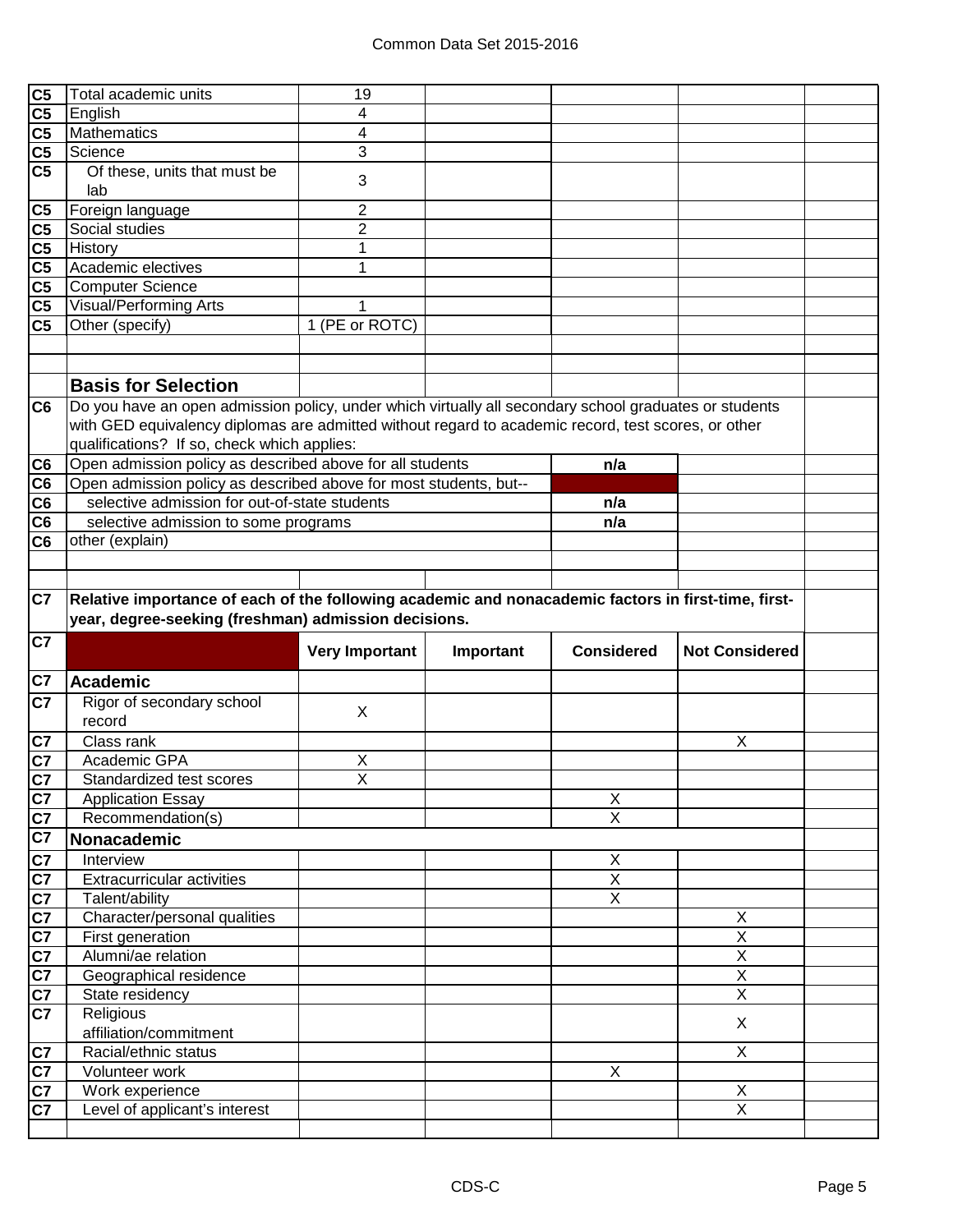|                | <b>SAT and ACT Policies</b>                                                                                                                                                                                                                                                              |                         |                  |                         |                                        |                           |
|----------------|------------------------------------------------------------------------------------------------------------------------------------------------------------------------------------------------------------------------------------------------------------------------------------------|-------------------------|------------------|-------------------------|----------------------------------------|---------------------------|
| C <sub>8</sub> | <b>Entrance exams</b>                                                                                                                                                                                                                                                                    |                         |                  |                         |                                        |                           |
|                |                                                                                                                                                                                                                                                                                          |                         |                  | Yes                     | No                                     |                           |
|                | C8A Does your institution make use of SAT, ACT, or SAT Subject Test<br>scores in admission decisions for first-time, first-year, degree-seeking                                                                                                                                          |                         |                  | X                       |                                        |                           |
|                | applicants?                                                                                                                                                                                                                                                                              |                         |                  |                         |                                        |                           |
|                | C8A If yes, place check marks in the appropriate boxes below to reflect your institution's policies for use in<br>admission for Fall 2017.                                                                                                                                               |                         |                  |                         |                                        |                           |
| C8A            |                                                                                                                                                                                                                                                                                          |                         |                  | <b>ADMISSION</b>        |                                        |                           |
| C8A            |                                                                                                                                                                                                                                                                                          | Require                 | <b>Recommend</b> | <b>Require for Some</b> | <b>Consider if</b><br><b>Submitted</b> | <b>Not</b><br><b>Used</b> |
|                | <b>C8A SAT or ACT</b>                                                                                                                                                                                                                                                                    | $\overline{\mathsf{x}}$ |                  |                         |                                        |                           |
|                | <b>C8A ACT only</b>                                                                                                                                                                                                                                                                      |                         |                  |                         |                                        |                           |
|                | <b>C8A</b> SAT only                                                                                                                                                                                                                                                                      |                         |                  |                         |                                        |                           |
|                | <b>C8A SAT and SAT Subject Tests or</b><br><b>ACT</b>                                                                                                                                                                                                                                    |                         |                  |                         |                                        |                           |
|                | <b>C8A SAT Subject Tests only</b>                                                                                                                                                                                                                                                        |                         |                  |                         |                                        |                           |
|                |                                                                                                                                                                                                                                                                                          |                         |                  |                         |                                        |                           |
|                | C8B If your institution will make use of the ACT in admission decisions for first-time, first-year, degree-seeking applicants<br>for Fall 2017, please indicate which ONE of the following applies: (regardless of whether the writing score will be used<br>in the admissions process): |                         |                  |                         |                                        |                           |
|                | <b>C8B</b> ACT with writing required                                                                                                                                                                                                                                                     |                         |                  |                         |                                        |                           |
|                | C8B ACT with writing recommended                                                                                                                                                                                                                                                         |                         |                  |                         |                                        |                           |
|                | C8B ACT with or without writing accepted                                                                                                                                                                                                                                                 |                         |                  | Χ                       |                                        |                           |
|                |                                                                                                                                                                                                                                                                                          |                         |                  |                         |                                        |                           |
|                | C8B If your institution will make use of the SAT in admission decisions for first-time, first-year, degree-seeking applicants<br>for Fall 2017 please indicate which ONE of the following applies (regardless of whether the Essay score will be used<br>in the admissions process:      |                         |                  |                         |                                        |                           |
|                | <b>C8B</b> SAT with Essay component required                                                                                                                                                                                                                                             |                         |                  |                         |                                        |                           |
|                | <b>C8B SAT with Essay component recommended</b>                                                                                                                                                                                                                                          |                         |                  |                         |                                        |                           |
|                | C8B SAT with or without Essay component accepted                                                                                                                                                                                                                                         |                         |                  | X                       |                                        |                           |
|                |                                                                                                                                                                                                                                                                                          |                         |                  |                         |                                        |                           |
|                |                                                                                                                                                                                                                                                                                          |                         |                  |                         |                                        |                           |
|                |                                                                                                                                                                                                                                                                                          |                         |                  |                         |                                        |                           |
| C8C<br>C8C     | Please indicate how your institution will use the SAT or ACT writing component; check all that apply:                                                                                                                                                                                    |                         |                  | <b>SAT</b> essay        | <b>ACT</b> essay                       |                           |
|                | <b>C8C</b> For admission                                                                                                                                                                                                                                                                 |                         |                  |                         |                                        |                           |
|                | C8C For placement                                                                                                                                                                                                                                                                        |                         |                  |                         |                                        |                           |
|                | C8C For advising                                                                                                                                                                                                                                                                         |                         |                  |                         |                                        |                           |
|                | C8C In place of an application essay                                                                                                                                                                                                                                                     |                         |                  |                         |                                        |                           |
|                | $ {\sf C8C} $ As a validity check on the                                                                                                                                                                                                                                                 |                         |                  |                         |                                        |                           |
|                | application essay                                                                                                                                                                                                                                                                        |                         |                  |                         |                                        |                           |
|                | C8C No college policy as of now                                                                                                                                                                                                                                                          |                         |                  | Χ                       |                                        |                           |
|                | C8C Not using essay component                                                                                                                                                                                                                                                            |                         |                  |                         |                                        |                           |
|                |                                                                                                                                                                                                                                                                                          |                         |                  |                         |                                        |                           |
|                | C8D In addition, does your institution use applicants' test scores for academic advising?                                                                                                                                                                                                |                         |                  |                         |                                        |                           |
| C8D            |                                                                                                                                                                                                                                                                                          | Yes                     | $No-X$           |                         |                                        |                           |
|                |                                                                                                                                                                                                                                                                                          |                         |                  |                         |                                        |                           |
|                |                                                                                                                                                                                                                                                                                          |                         |                  |                         |                                        |                           |
|                | C8E Latest date by which SAT or ACT scores must be received for fall-                                                                                                                                                                                                                    |                         |                  |                         |                                        |                           |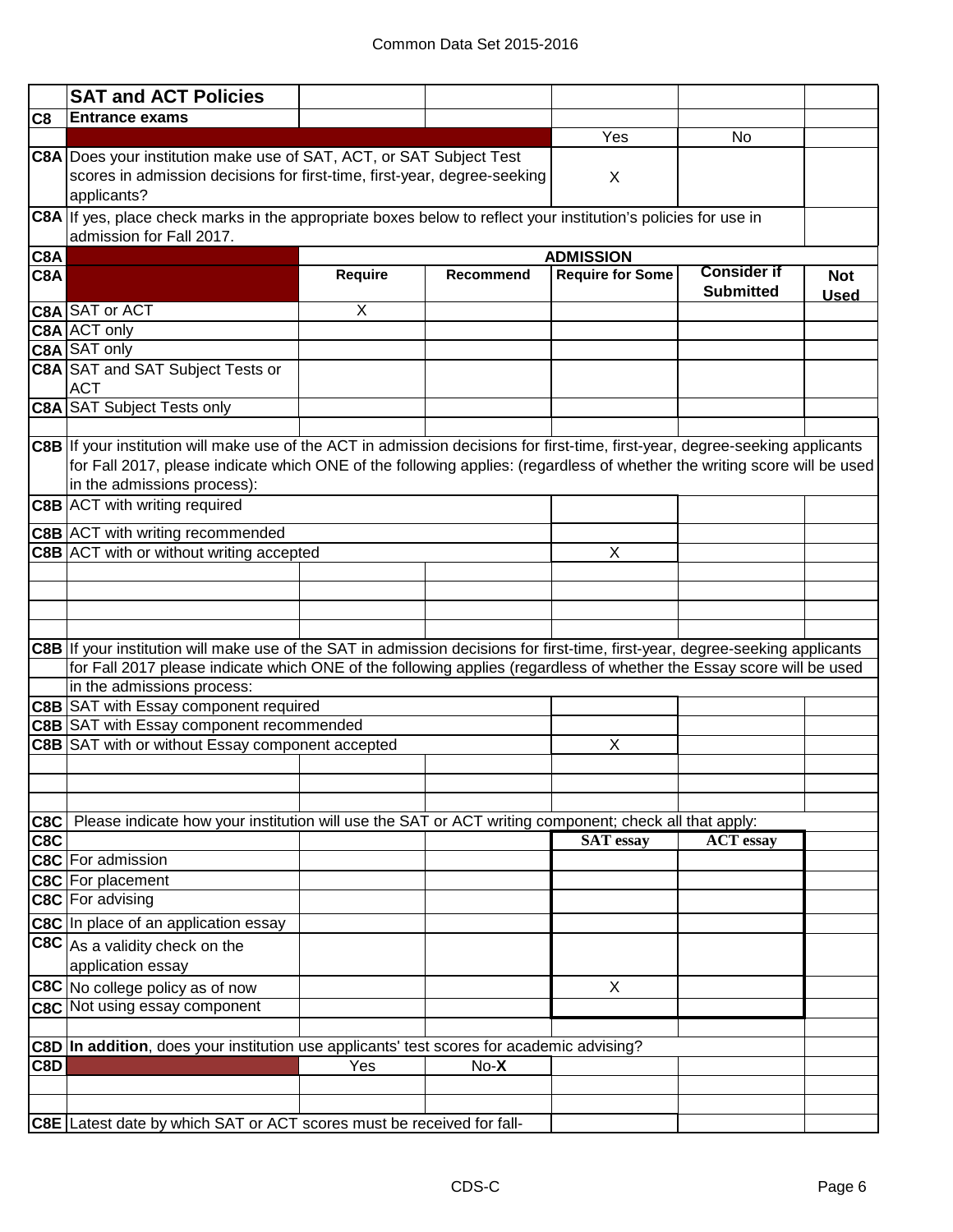#### Common Data Set 2015-2016

|                      | C8E Latest date by which SAT Subject Test scores must be received for                                                                                                                     | n/a                 |                                  |                    |     |
|----------------------|-------------------------------------------------------------------------------------------------------------------------------------------------------------------------------------------|---------------------|----------------------------------|--------------------|-----|
|                      | fall-term admission                                                                                                                                                                       |                     |                                  |                    |     |
|                      |                                                                                                                                                                                           |                     |                                  |                    |     |
|                      | C8F If necessary, use this space to clarify your test policies (e.g., if tests are recommended for some students,                                                                         |                     |                                  |                    |     |
| C8F                  |                                                                                                                                                                                           |                     |                                  |                    |     |
|                      |                                                                                                                                                                                           |                     |                                  |                    |     |
|                      | C8G Please indicate which tests your institution uses for placement (e.g., state tests):                                                                                                  |                     |                                  |                    |     |
| C8G SAT              |                                                                                                                                                                                           | X                   |                                  |                    |     |
| C8G ACT              |                                                                                                                                                                                           | X                   |                                  |                    |     |
|                      | <b>C8G</b> SAT Subject Tests                                                                                                                                                              |                     |                                  |                    |     |
| $C8G$ $AP$           |                                                                                                                                                                                           | X                   |                                  |                    |     |
|                      | C8G CLEP                                                                                                                                                                                  | $\mathsf X$         |                                  |                    |     |
|                      | <b>C8G</b> Institutional Exam                                                                                                                                                             | X                   |                                  |                    |     |
|                      | C8G State Exam (specify):                                                                                                                                                                 |                     |                                  |                    |     |
|                      |                                                                                                                                                                                           |                     |                                  |                    |     |
|                      | <b>Freshman Profile</b>                                                                                                                                                                   |                     |                                  |                    |     |
|                      | Provide percentages for ALL enrolled, degree-seeking, full-time and part-time, first-time, first-year                                                                                     |                     |                                  |                    |     |
|                      | (freshman) students enrolled in Fall 2015, including students who began studies during summer,                                                                                            |                     |                                  |                    |     |
|                      | international students/nonresident aliens, and students admitted under special arrangements.                                                                                              |                     |                                  |                    |     |
|                      |                                                                                                                                                                                           |                     |                                  |                    |     |
|                      |                                                                                                                                                                                           |                     |                                  |                    |     |
|                      |                                                                                                                                                                                           |                     |                                  |                    |     |
|                      |                                                                                                                                                                                           |                     |                                  |                    |     |
| C9                   | Percent and number of first-time, first-year (freshman) students enrolled in Fall 2015 who                                                                                                |                     |                                  |                    |     |
|                      | submitted national standardized (SAT/ACT) test scores. Include information for ALL enrolled,                                                                                              |                     |                                  |                    |     |
|                      |                                                                                                                                                                                           |                     |                                  |                    |     |
|                      | degree-seeking, first-time, first-year (freshman) students who submitted test scores. Do not                                                                                              |                     |                                  |                    |     |
|                      | include partial test scores (e.g., mathematics scores but not critical reading for a category of                                                                                          |                     |                                  |                    |     |
|                      | students) or combine other standardized test results (such as TOEFL) in this item. Do not convert                                                                                         |                     |                                  |                    |     |
|                      | SAT scores to ACT scores and vice versa. The 25th percentile is the score that 25 percent scored<br>at or below; the 75th percentile score is the one that 25 percent scored at or above. |                     |                                  |                    |     |
|                      |                                                                                                                                                                                           |                     |                                  |                    |     |
|                      |                                                                                                                                                                                           |                     |                                  |                    |     |
| C <sub>9</sub>       | Percent submitting SAT scores                                                                                                                                                             |                     | 52% Number submitting SAT scores |                    | 562 |
| C <sub>9</sub>       | Percent submitting ACT scores                                                                                                                                                             |                     | 48% Number submitting ACT scores |                    | 526 |
|                      |                                                                                                                                                                                           |                     |                                  |                    |     |
| C9                   |                                                                                                                                                                                           | 25th Percentile     | 75th Percentile                  |                    |     |
| C9                   | <b>SAT Critical Reading</b>                                                                                                                                                               | 460                 | 570                              |                    |     |
| C9                   | <b>SAT Math</b>                                                                                                                                                                           | 450                 | 560                              |                    |     |
|                      | <b>SAT Writing</b>                                                                                                                                                                        |                     |                                  |                    |     |
|                      | <b>SAT Essay</b>                                                                                                                                                                          |                     |                                  |                    |     |
| C9                   | <b>ACT Composite</b>                                                                                                                                                                      | 20                  | 26                               |                    |     |
| C9                   | <b>ACT Math</b>                                                                                                                                                                           |                     |                                  |                    |     |
| C9                   | <b>ACT English</b>                                                                                                                                                                        |                     |                                  |                    |     |
| C <sub>9</sub>       | <b>ACT Writing</b>                                                                                                                                                                        |                     |                                  |                    |     |
|                      |                                                                                                                                                                                           |                     |                                  |                    |     |
| C9<br>C <sub>9</sub> | Percent of first-time, first-year (freshman) students with scores in each range:                                                                                                          | <b>SAT Critical</b> |                                  |                    |     |
|                      |                                                                                                                                                                                           | Reading             | <b>SAT Math</b>                  | <b>SAT Writing</b> |     |
|                      | 700-800                                                                                                                                                                                   | 2.9%                | 0.9%                             |                    |     |
| C <sub>9</sub>       | 600-699                                                                                                                                                                                   | 15.0%               | 11.9%                            |                    |     |
| C9<br>C9             | 500-599                                                                                                                                                                                   | 36.1%               | 38.1%                            |                    |     |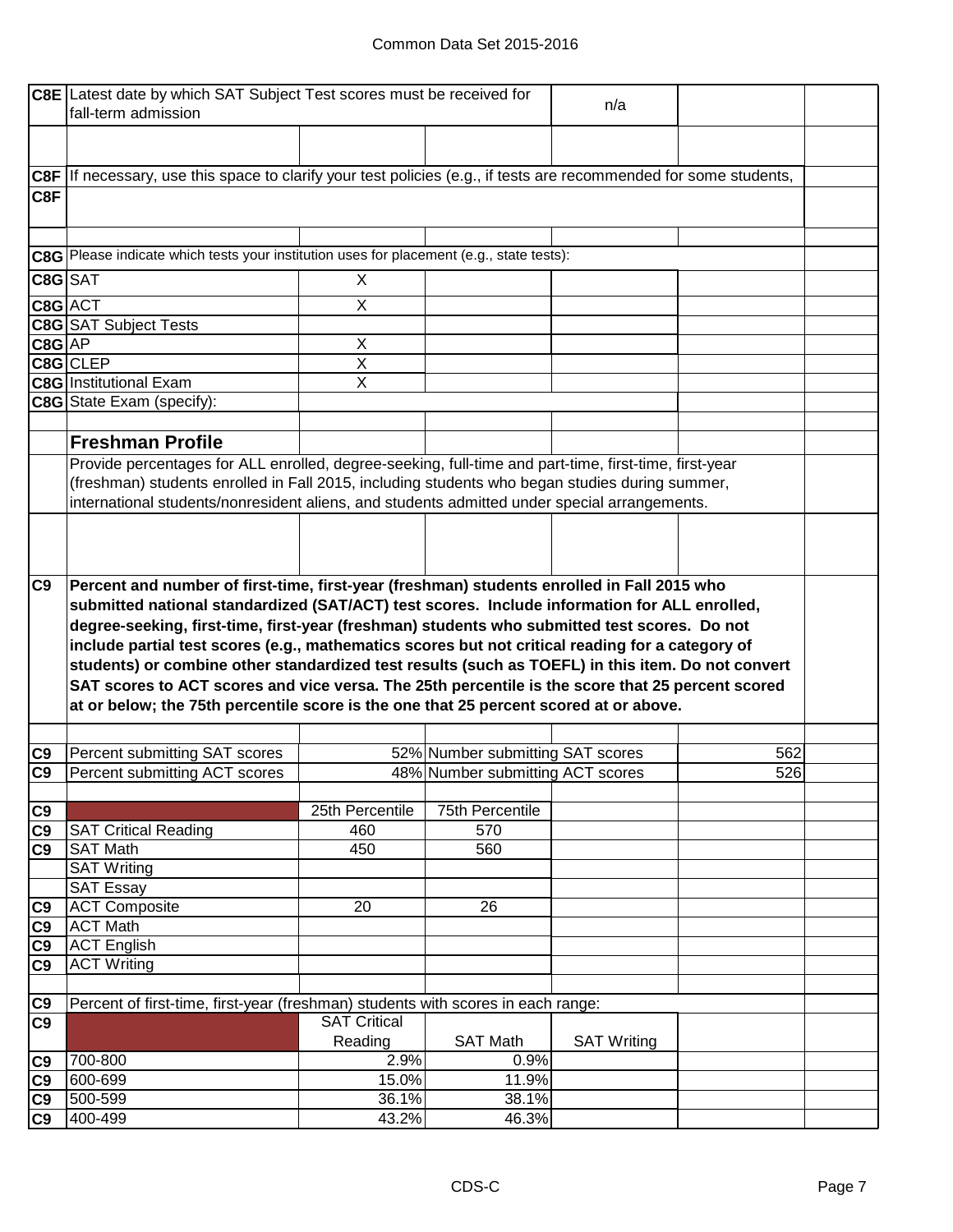| C <sub>9</sub> | 300-399                                                                                                        | 2.9%                 | 2.9%               |                 |                           |  |
|----------------|----------------------------------------------------------------------------------------------------------------|----------------------|--------------------|-----------------|---------------------------|--|
| C9             | 200-299                                                                                                        | 0.0%                 | 0.0%               |                 |                           |  |
|                | Totals should = 100%                                                                                           | 100%                 | 100%               |                 |                           |  |
| C9             |                                                                                                                | <b>ACT Composite</b> | <b>ACT English</b> | <b>ACT Math</b> |                           |  |
| C9             | 30-36                                                                                                          | 6.5%                 |                    |                 |                           |  |
| C <sub>9</sub> | 24-29                                                                                                          | 35.7%                |                    |                 |                           |  |
| C <sub>9</sub> | 18-23                                                                                                          | 52.1%                |                    |                 |                           |  |
| C <sub>9</sub> | $12 - 17$                                                                                                      | 5.7%                 |                    |                 |                           |  |
| C <sub>9</sub> | $6 - 11$                                                                                                       |                      |                    |                 |                           |  |
| C <sub>9</sub> | Below 6                                                                                                        |                      |                    |                 |                           |  |
|                | Totals should = 100%                                                                                           | 100%                 |                    |                 |                           |  |
|                | C10 Percent of all degree-seeking, first-time, first-year (freshman) students who had high school class rank   |                      |                    |                 |                           |  |
|                | within each of the following ranges (report information for those students from whom you collected high        |                      |                    |                 |                           |  |
|                |                                                                                                                |                      |                    |                 |                           |  |
|                | school rank information).                                                                                      |                      |                    |                 |                           |  |
|                | C10 Percent in top tenth of high school graduating class                                                       |                      |                    | 22%             |                           |  |
|                | C10 Percent in top quarter of high school graduating class                                                     |                      |                    | 51%             |                           |  |
|                | C10 Percent in top half of high school graduating class                                                        |                      |                    |                 | $87\%$ Top half +         |  |
|                | C10 Percent in bottom half of high school graduating class                                                     |                      |                    |                 | 13% bottom half = $100\%$ |  |
|                | C10 Percent in bottom quarter of high school graduating class                                                  |                      |                    | 2%              |                           |  |
|                | C10   Percent of total first-time, first-year (freshmen) students who submitted high school                    |                      |                    |                 |                           |  |
|                | class rank:                                                                                                    |                      |                    |                 | 94%                       |  |
|                |                                                                                                                |                      |                    |                 |                           |  |
|                |                                                                                                                |                      |                    |                 |                           |  |
|                | C11 Percentage of all enrolled, degree-seeking, first-time, first-year (freshman) students who had high school |                      |                    |                 |                           |  |
|                | grade-point averages within each of the following ranges (using 4.0 scale). Report information only for        |                      |                    |                 |                           |  |
|                | those students from whom you collected high school GPA.                                                        |                      |                    |                 |                           |  |
|                | C11   Percent who had GPA of 3.75 and higher                                                                   |                      | 61.45%             |                 |                           |  |
|                | C11 Percent who had GPA between 3.50 and 3.74                                                                  |                      | 16.93%             |                 |                           |  |
|                | C11 Percent who had GPA between 3.25 and 3.49                                                                  |                      | 12.14%             |                 |                           |  |
|                | C11 Percent who had GPA between 3.00 and 3.24                                                                  |                      | 7.08%              |                 |                           |  |
|                | C11 Percent who had GPA between 2.50 and 2.99                                                                  |                      | 2.12%              |                 |                           |  |
|                | C11 Percent who had GPA between 2.0 and 2.49                                                                   |                      | 2.80%              |                 |                           |  |
|                | C11   Percent who had GPA between 1.0 and 1.99                                                                 |                      | 0.00%              |                 |                           |  |
|                | C11 Percent who had GPA below 1.0                                                                              |                      | 0.00%              |                 |                           |  |
|                | Totals should = $100\%$                                                                                        |                      | 100%               |                 |                           |  |
|                |                                                                                                                |                      |                    |                 |                           |  |
|                | C12 Average high school GPA of all degree-seeking, first-time, first-year                                      |                      |                    |                 |                           |  |
|                | (freshman) students who submitted GPA:                                                                         |                      |                    |                 |                           |  |
|                |                                                                                                                |                      |                    | 3.91            |                           |  |
|                | C12 Percent of total first-time, first-year (freshman) students who                                            |                      |                    |                 |                           |  |
|                | submitted high school GPA:                                                                                     |                      |                    | 99.70%          |                           |  |
|                |                                                                                                                |                      |                    |                 |                           |  |
|                |                                                                                                                |                      |                    |                 |                           |  |
|                | <b>Admission Policies</b>                                                                                      |                      |                    |                 |                           |  |
| C13            | <b>Application Fee</b>                                                                                         |                      |                    |                 |                           |  |
| C13            |                                                                                                                | Yes                  | No                 |                 |                           |  |
|                | C13 Does your institution have an                                                                              |                      |                    |                 |                           |  |
|                | application fee?                                                                                               | X                    |                    |                 |                           |  |
| C13            | Amount of application fee:                                                                                     | \$40.00              |                    |                 |                           |  |
| C13            |                                                                                                                | Yes                  | No                 |                 |                           |  |
|                | C13 Can it be waived for applicants                                                                            |                      |                    |                 |                           |  |
|                | with financial need?                                                                                           | X                    |                    |                 |                           |  |
|                |                                                                                                                |                      |                    |                 |                           |  |
|                | C13 If you have an application fee and an on-line application option,                                          |                      |                    |                 |                           |  |
|                |                                                                                                                |                      |                    |                 |                           |  |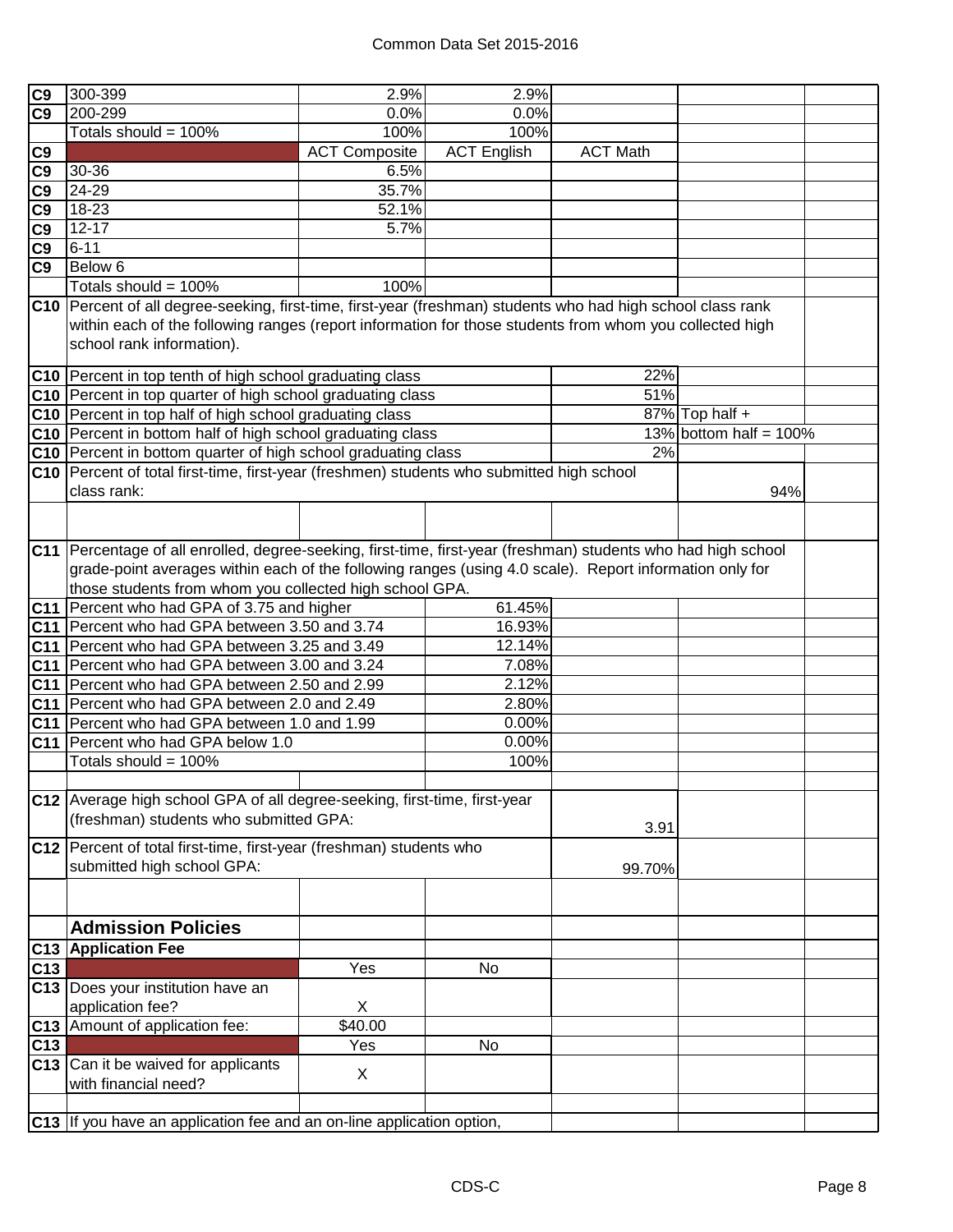|                 | C13 Same fee:                                                                | Yes            |        |     |    |  |
|-----------------|------------------------------------------------------------------------------|----------------|--------|-----|----|--|
|                 | C13 Free:                                                                    |                |        |     |    |  |
|                 | C13 Reduced:                                                                 |                |        |     |    |  |
|                 |                                                                              |                |        |     |    |  |
| C13             |                                                                              | Yes            | No     |     |    |  |
|                 | C13 Can on-line application fee be                                           |                |        |     |    |  |
|                 | waived for applicants with<br>financial need?                                | X              |        |     |    |  |
|                 | C14 Application closing date                                                 |                |        |     |    |  |
|                 |                                                                              | Yes            |        |     |    |  |
| C <sub>14</sub> | C14  Does your institution have an                                           |                | No     |     |    |  |
|                 | application closing date?                                                    |                | X      |     |    |  |
|                 | C14 Application closing date (fall):                                         |                |        |     |    |  |
|                 | C14 Priority date:                                                           |                |        |     |    |  |
|                 |                                                                              |                |        |     |    |  |
| C15             |                                                                              |                |        | Yes | No |  |
|                 | C15 Are first-time, first-year students accepted for terms other than        |                |        |     |    |  |
|                 | the fall?                                                                    |                |        | X   |    |  |
|                 |                                                                              |                |        |     |    |  |
|                 | C16 Notification to applicants of admission decision sent (fill in one only) |                |        |     |    |  |
|                 | C16 On a rolling basis beginning                                             |                |        |     |    |  |
|                 | (date):                                                                      | May 1, monthly |        |     |    |  |
|                 | $C16$ By (date):                                                             |                |        |     |    |  |
|                 | C16 Other:                                                                   |                |        |     |    |  |
|                 |                                                                              |                |        |     |    |  |
|                 |                                                                              |                |        |     |    |  |
|                 | C17 Reply policy for admitted applicants (fill in one only)                  |                |        |     |    |  |
|                 | C17 Must reply by (date):                                                    |                |        |     |    |  |
|                 | C17 No set date:                                                             |                |        |     |    |  |
|                 | C17 Must reply by May 1 or within                                            |                |        |     |    |  |
|                 | weeks if notified                                                            |                |        |     |    |  |
|                 | thereafter                                                                   |                |        |     |    |  |
|                 | C17 Other:                                                                   |                |        |     |    |  |
|                 |                                                                              |                |        |     |    |  |
|                 | C17   Deadline for enrollment deposit (MM/DD):                               |                | 5/1    |     |    |  |
|                 | C17 Amount of enrollment deposit:                                            |                | 300.00 |     |    |  |
|                 | C17 Refundable if student does not enroll?<br>Yes, in full                   |                |        |     |    |  |
| C17             |                                                                              |                |        |     |    |  |
| C17<br>C17      | Yes, in part<br>No                                                           | X              |        |     |    |  |
|                 |                                                                              |                |        |     |    |  |
| C18             | <b>Deferred admission</b>                                                    |                |        |     |    |  |
| C18             |                                                                              |                |        | Yes | No |  |
|                 | C18 Does your institution allow students to postpone enrollment after        |                |        |     |    |  |
|                 | admission?                                                                   |                |        | X   |    |  |
|                 | C18 If yes, maximum period of postponement:                                  |                |        |     |    |  |
|                 | C19 Early admission of high school students                                  |                |        |     |    |  |
| C19             |                                                                              |                |        | Yes | No |  |
|                 |                                                                              |                |        |     |    |  |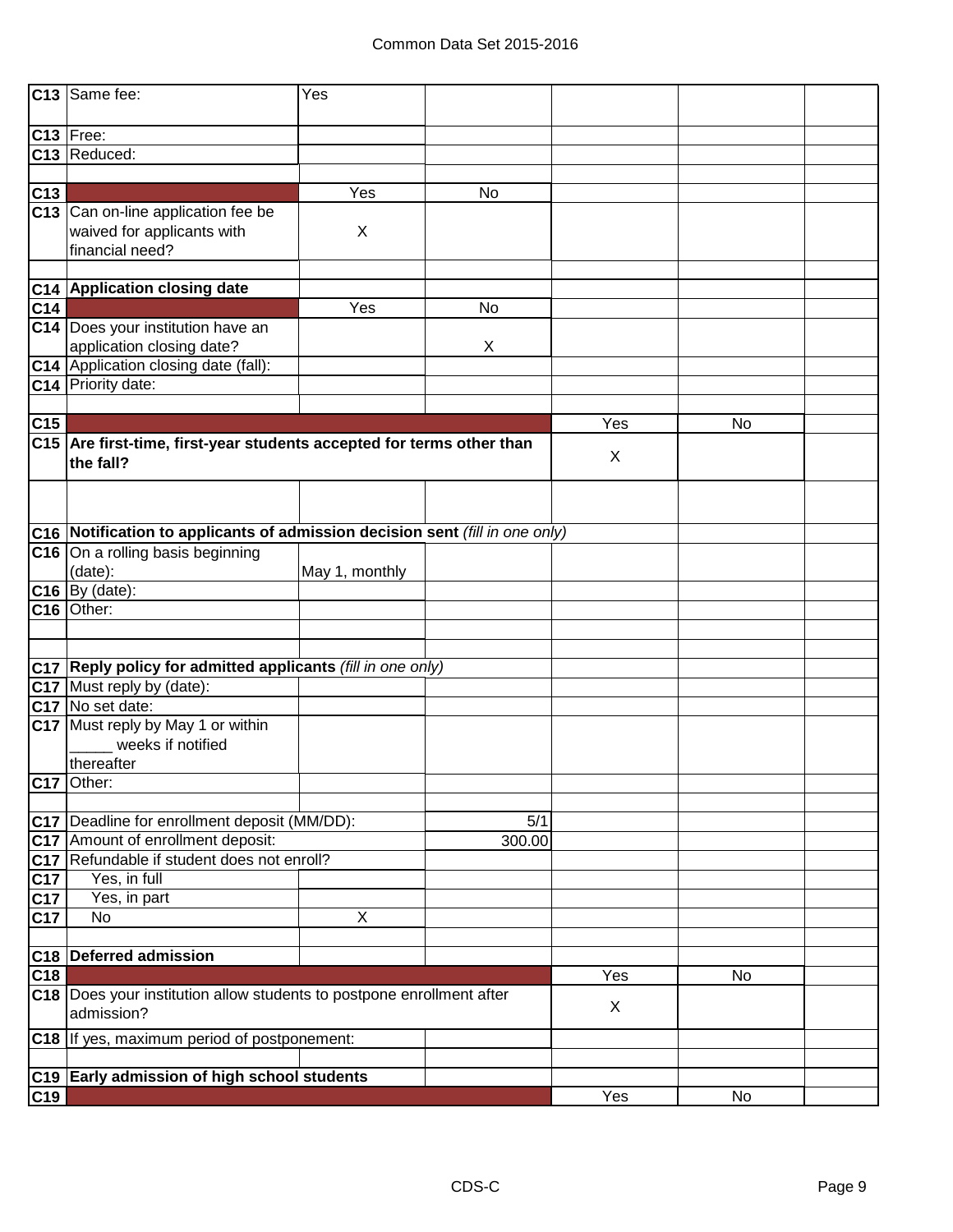|                 | C19 Does your institution allow high school students to enroll as full-time,                                      |                            |                                    |    |  |
|-----------------|-------------------------------------------------------------------------------------------------------------------|----------------------------|------------------------------------|----|--|
|                 | first-time, first-year (freshman) students one year or more before high                                           |                            |                                    |    |  |
|                 | school graduation?                                                                                                |                            |                                    | X  |  |
|                 |                                                                                                                   |                            |                                    |    |  |
|                 |                                                                                                                   |                            |                                    |    |  |
|                 |                                                                                                                   |                            |                                    |    |  |
|                 |                                                                                                                   |                            |                                    |    |  |
|                 |                                                                                                                   |                            |                                    |    |  |
|                 | <b>C20 Common Application</b>                                                                                     | Question removed from CDS. | (Initiated during 2006-2007 cycle) |    |  |
|                 |                                                                                                                   |                            |                                    |    |  |
|                 | <b>Early Decision and Early Action Plans</b>                                                                      |                            |                                    |    |  |
| C <sub>21</sub> | <b>Early Decision</b>                                                                                             |                            |                                    |    |  |
| C <sub>21</sub> |                                                                                                                   |                            | Yes                                | No |  |
|                 | C21 Does your institution offer an early decision plan (an admission plan                                         |                            |                                    |    |  |
|                 | that permits students to apply and be notified of an admission                                                    |                            |                                    |    |  |
|                 |                                                                                                                   |                            |                                    |    |  |
|                 | decision well in advance of the regular notification date and that asks                                           |                            |                                    | Х  |  |
|                 | students to commit to attending if accepted) for first-time, first-year                                           |                            |                                    |    |  |
|                 | (freshman) applicants for fall enrollment?                                                                        |                            |                                    |    |  |
|                 | C21 If "yes," please complete the following:                                                                      |                            |                                    |    |  |
|                 | C21 First or only early decision plan closing date                                                                |                            |                                    |    |  |
|                 | C21 First or only early decision plan notification date                                                           |                            |                                    |    |  |
|                 | C21 Other early decision plan closing date                                                                        |                            |                                    |    |  |
|                 | C21 Other early decision plan notification date                                                                   |                            |                                    |    |  |
|                 | C21 For the Fall 2015 entering class:                                                                             |                            |                                    |    |  |
|                 |                                                                                                                   |                            |                                    |    |  |
|                 | C21 Number of early decision applications received by your institution                                            |                            |                                    |    |  |
|                 | C21 Number of applicants admitted under early decision plan                                                       |                            |                                    |    |  |
|                 | C21 Please provide significant details about your early decision plan:                                            |                            |                                    |    |  |
|                 |                                                                                                                   |                            |                                    |    |  |
|                 |                                                                                                                   |                            |                                    |    |  |
|                 | C22 Early action                                                                                                  |                            |                                    |    |  |
| C <sub>22</sub> |                                                                                                                   |                            | Yes                                | No |  |
|                 | C22 Do you have a nonbinding early action plan whereby students are                                               |                            |                                    |    |  |
|                 | notified of an admission decision well in advance of the regular                                                  |                            |                                    |    |  |
|                 | notification date but do not have to commit to attending your college?                                            |                            |                                    | X  |  |
|                 |                                                                                                                   |                            |                                    |    |  |
|                 |                                                                                                                   |                            |                                    |    |  |
|                 | C22 If "yes," please complete the following:                                                                      |                            |                                    |    |  |
|                 | C22 Early action closing date                                                                                     |                            |                                    |    |  |
|                 | C22 Early action notification date                                                                                |                            |                                    |    |  |
|                 |                                                                                                                   |                            |                                    |    |  |
|                 |                                                                                                                   |                            |                                    |    |  |
| C <sub>22</sub> | Is your early action plan a "restrictive" plan under which you limit students from applying to other early plans? |                            |                                    |    |  |
| C22             | Yes                                                                                                               | No                         |                                    |    |  |
| C22             |                                                                                                                   |                            |                                    |    |  |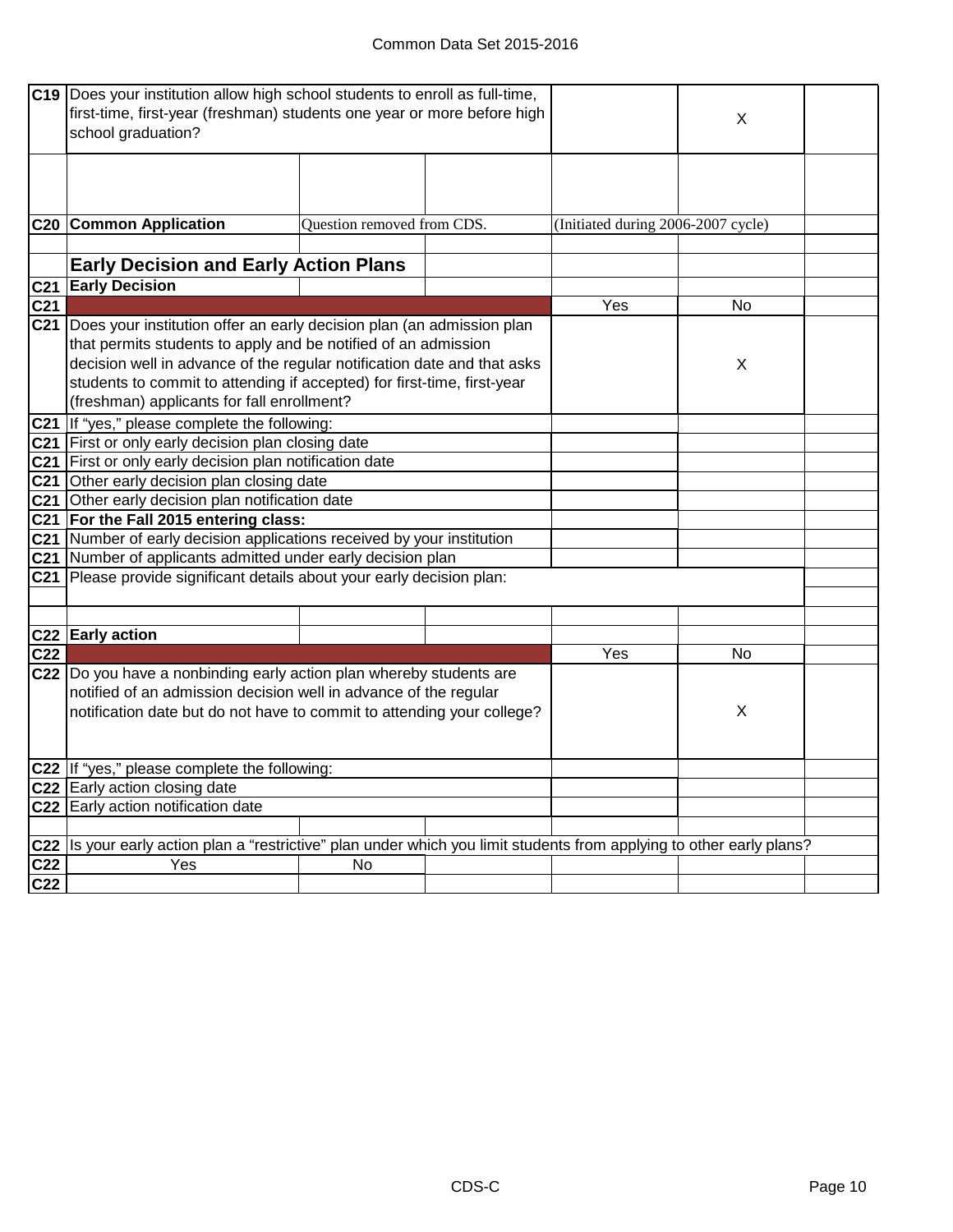|                |                                                                                                                                                             |                 | <b>D. TRANSFER ADMISSION</b> |                        |                  |              |
|----------------|-------------------------------------------------------------------------------------------------------------------------------------------------------------|-----------------|------------------------------|------------------------|------------------|--------------|
|                |                                                                                                                                                             |                 |                              |                        |                  |              |
|                | <b>Fall Applicants</b>                                                                                                                                      |                 |                              |                        |                  |              |
| D <sub>1</sub> |                                                                                                                                                             |                 |                              | Yes                    | No               |              |
| D1             | Does your institution enroll transfer students? (If no,<br>please skip to Section E)                                                                        |                 |                              | X                      |                  |              |
| D <sub>1</sub> | If yes, may transfer students earn advanced standing credit<br>by transferring credits earned from course work completed<br>at other colleges/universities? |                 |                              | X                      |                  |              |
| D <sub>2</sub> | Provide the number of students who applied, were admitted, and enrolled as degree-seeking transfer<br>students in Fall 2015.                                |                 |                              |                        |                  |              |
| D <sub>2</sub> |                                                                                                                                                             | Applicants      | Admitted<br>Applicants       | Enrolled<br>Applicants |                  |              |
| D <sub>2</sub> | Men                                                                                                                                                         | 320             | 212                          | 156                    |                  |              |
| D <sub>2</sub> | Women                                                                                                                                                       | 470             | 312                          | 201                    |                  |              |
| D <sub>2</sub> | <b>Total</b>                                                                                                                                                | 790             | 524                          | 357                    |                  |              |
|                |                                                                                                                                                             |                 |                              |                        |                  |              |
|                | <b>Application for Admission</b>                                                                                                                            |                 |                              |                        |                  |              |
| D <sub>3</sub> | Indicate terms for which transfers may enroll:                                                                                                              |                 |                              |                        |                  |              |
| D <sub>3</sub> | Fall                                                                                                                                                        | ж               |                              |                        |                  |              |
| D <sub>3</sub> | Winter                                                                                                                                                      |                 |                              |                        |                  |              |
| D <sub>3</sub> | Spring                                                                                                                                                      | ж               |                              |                        |                  |              |
| D3             | Summer                                                                                                                                                      |                 |                              |                        |                  |              |
|                |                                                                                                                                                             |                 |                              |                        |                  |              |
| D4             |                                                                                                                                                             |                 |                              | Yes                    | No               |              |
| D4             | Must a transfer applicant have a minimum number of<br>credits completed or else must apply as an entering<br>freshman?                                      |                 |                              |                        | X                |              |
| D4             | If yes, what is the minimum number of credits and the unit<br>of measure?                                                                                   |                 |                              |                        |                  |              |
| D <sub>5</sub> | Indicate all items required of transfer students to apply for admission:                                                                                    |                 |                              |                        |                  |              |
| D <sub>5</sub> |                                                                                                                                                             |                 | Recommended                  | Recommended            |                  |              |
|                |                                                                                                                                                             | Required of All | of All                       | of Some                | Required of Some | Not Required |
| D5             | High school transcript                                                                                                                                      |                 |                              |                        | $\overline{X}$   |              |
| D <sub>5</sub> | College transcript(s)                                                                                                                                       | X               |                              |                        |                  |              |
| D <sub>5</sub> | Essay or personal<br>statement                                                                                                                              |                 |                              |                        |                  | X            |
| D5             | Interview                                                                                                                                                   |                 |                              |                        |                  | X            |
| D <sub>5</sub> | Standardized test scores                                                                                                                                    |                 |                              |                        | X                |              |
| D <sub>5</sub> | Statement of good standing<br>from prior institution(s)                                                                                                     | X               |                              |                        |                  |              |
| D <sub>6</sub> | If a minimum high school grade point average is required of                                                                                                 |                 |                              |                        |                  |              |
|                | transfer applicants, specify (on a 4.0 scale):                                                                                                              |                 |                              |                        |                  |              |
|                |                                                                                                                                                             |                 |                              |                        |                  |              |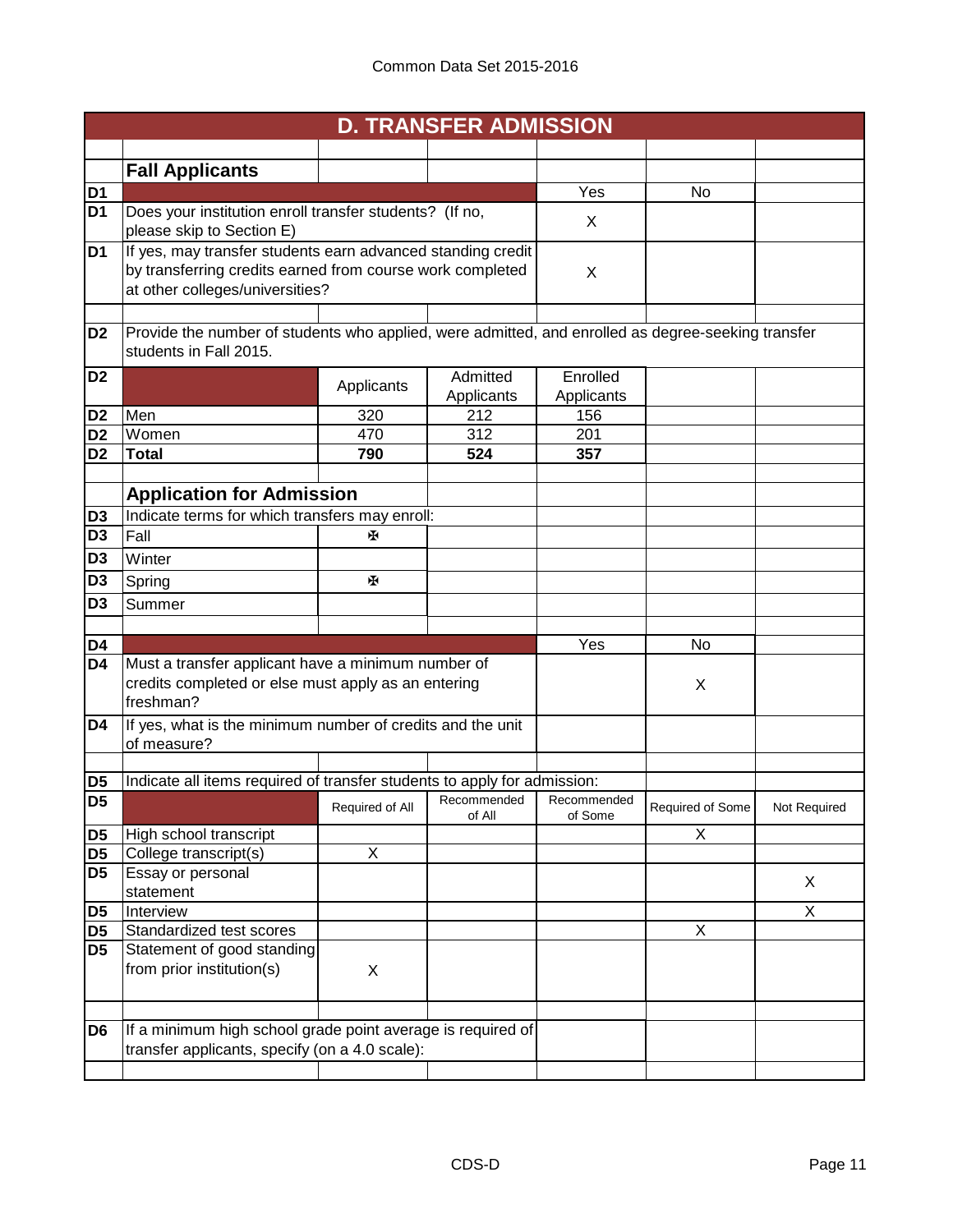| D7             | If a minimum college grade point average is required of                                                            |                      |                     |                          |                   |                  |
|----------------|--------------------------------------------------------------------------------------------------------------------|----------------------|---------------------|--------------------------|-------------------|------------------|
|                | transfer applicants, specify (on a 4.0 scale):                                                                     |                      |                     |                          |                   |                  |
|                |                                                                                                                    |                      |                     |                          |                   |                  |
| D <sub>8</sub> |                                                                                                                    |                      |                     |                          |                   |                  |
|                |                                                                                                                    |                      |                     |                          |                   |                  |
|                |                                                                                                                    |                      |                     |                          |                   |                  |
| D9             | List application priority, closing, notification, and candidate reply dates for transfer students. If applications |                      |                     |                          |                   |                  |
|                | are reviewed on a continuous or rolling basis, place a check mark in the "Rolling admission" column.               |                      |                     |                          |                   |                  |
|                |                                                                                                                    |                      |                     |                          |                   |                  |
| D9             |                                                                                                                    |                      |                     |                          |                   | Rolling          |
|                |                                                                                                                    | <b>Priority Date</b> | <b>Closing Date</b> | <b>Notification Date</b> | <b>Reply Date</b> | <b>Admission</b> |
| D9             | Fall                                                                                                               |                      |                     |                          |                   | X                |
| D9             | Winter                                                                                                             |                      |                     |                          |                   |                  |
| D9             | Spring                                                                                                             |                      |                     |                          |                   | X                |
| D <sub>9</sub> | Summer                                                                                                             |                      |                     |                          |                   | $\overline{X}$   |
|                |                                                                                                                    |                      |                     |                          |                   |                  |
| D10            |                                                                                                                    |                      |                     | Yes                      | No.               |                  |
|                | D10 Does an open admission policy, if reported, apply to                                                           |                      |                     |                          |                   |                  |
|                | transfer students?                                                                                                 |                      |                     |                          | X                 |                  |
|                |                                                                                                                    |                      |                     |                          |                   |                  |
|                |                                                                                                                    |                      |                     |                          |                   |                  |
|                | D11   Describe additional requirements for transfer admission, if applicable:                                      |                      |                     |                          |                   |                  |
|                |                                                                                                                    |                      |                     |                          |                   |                  |
|                |                                                                                                                    |                      |                     |                          |                   |                  |
|                | <b>Transfer Credit Policies</b>                                                                                    |                      |                     |                          |                   |                  |
|                | <b>D12</b> Report the lowest grade earned for any course that may be                                               |                      |                     |                          |                   |                  |
|                | transferred for credit:                                                                                            |                      |                     | $1.67/C -$               |                   |                  |
|                |                                                                                                                    |                      |                     |                          |                   |                  |
| D13            |                                                                                                                    |                      |                     | Number                   | Unit Type         |                  |
|                | D13 Maximum number of credits or courses that may be                                                               |                      |                     |                          |                   |                  |
|                | transferred from a two-year institution:                                                                           |                      |                     |                          |                   |                  |
|                |                                                                                                                    |                      |                     |                          |                   |                  |
| D14            |                                                                                                                    |                      |                     | Number                   | Unit Type         |                  |
|                | D14 Maximum number of credits or courses that may be                                                               |                      |                     |                          |                   |                  |
|                | transferred from a four-year institution:                                                                          |                      |                     |                          |                   |                  |
|                |                                                                                                                    |                      |                     |                          |                   |                  |
|                | D15 Minimum number of credits that transfers must complete at                                                      |                      |                     |                          |                   |                  |
|                |                                                                                                                    |                      |                     |                          |                   |                  |
|                | your institution to earn an associate degree:                                                                      |                      |                     | n/a                      |                   |                  |
|                |                                                                                                                    |                      |                     |                          |                   |                  |
|                | D16 Minimum number of credits that transfers must complete at                                                      |                      |                     |                          |                   |                  |
|                | your institution to earn a bachelor's degree:                                                                      |                      |                     | 31.00                    |                   |                  |
|                |                                                                                                                    |                      |                     |                          |                   |                  |
|                | D17 Describe other transfer credit policies:                                                                       |                      |                     |                          |                   |                  |
|                |                                                                                                                    |                      |                     |                          |                   |                  |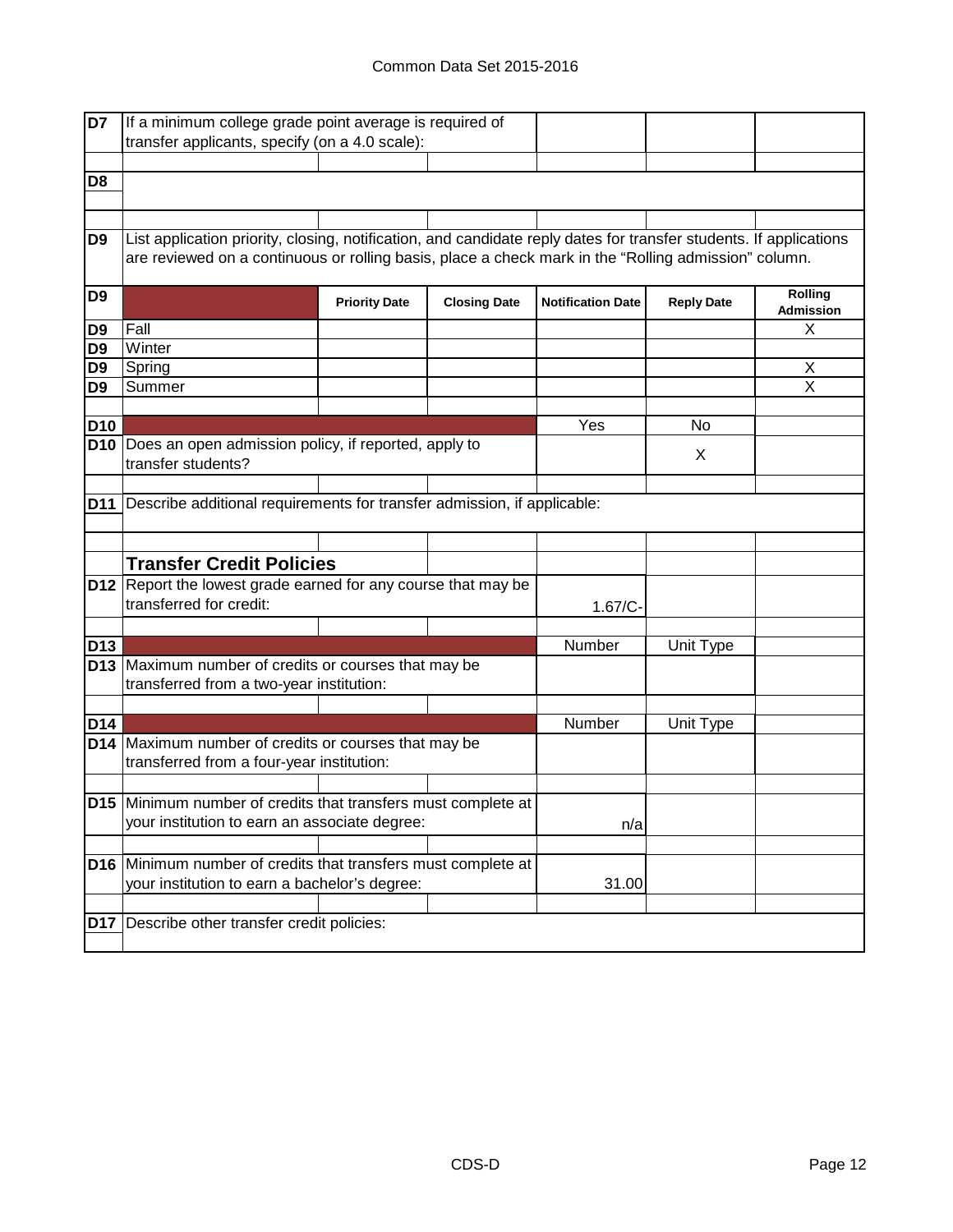|                | <b>E. ACADEMIC OFFERINGS AND POLICIES</b>                                                           |                         |  |  |
|----------------|-----------------------------------------------------------------------------------------------------|-------------------------|--|--|
| E1             | Special study options: Identify those programs available at your institution. Refer to the glossary |                         |  |  |
|                | for definitions.                                                                                    |                         |  |  |
| E1             | Accelerated program                                                                                 |                         |  |  |
| E1             | Cooperative education program                                                                       |                         |  |  |
| E1             | Cross-registration                                                                                  | X                       |  |  |
| E1             | Distance learning                                                                                   | X                       |  |  |
| E1             | Double major                                                                                        | X                       |  |  |
| E1             | Dual enrollment                                                                                     | X                       |  |  |
| E1             | English as a Second Language (ESL)                                                                  |                         |  |  |
| <b>E1</b>      | Exchange student program (domestic)                                                                 | X                       |  |  |
| E1             | External degree program                                                                             |                         |  |  |
| E1             | Honors Program                                                                                      | X                       |  |  |
| E1             | Independent study                                                                                   | $\overline{\mathsf{x}}$ |  |  |
| E <sub>1</sub> | Internships                                                                                         | $\overline{\mathsf{X}}$ |  |  |
| E1             | Liberal arts/career combination                                                                     | $\overline{\mathsf{x}}$ |  |  |
| E1             | Student-designed major                                                                              | $\overline{\mathsf{x}}$ |  |  |
| E <sub>1</sub> | Study abroad                                                                                        | $\overline{\mathsf{x}}$ |  |  |
| E1             | Teacher certification program                                                                       | $\overline{\mathsf{x}}$ |  |  |
| E1             | Weekend college                                                                                     |                         |  |  |
| <b>E1</b>      | Other (specify):                                                                                    |                         |  |  |
|                |                                                                                                     |                         |  |  |
|                |                                                                                                     |                         |  |  |
| E2             | This question has been removed from the Common Data Set.                                            |                         |  |  |
|                |                                                                                                     |                         |  |  |
| E <sub>3</sub> | Areas in which all or most students are required to complete some course                            |                         |  |  |
|                | work prior to graduation:                                                                           |                         |  |  |
| E <sub>3</sub> | Arts/fine arts                                                                                      |                         |  |  |
| E <sub>3</sub> | Computer literacy                                                                                   | X                       |  |  |
| E <sub>3</sub> | English (including composition)                                                                     | $\overline{X}$          |  |  |
| E <sub>3</sub> | Foreign languages                                                                                   | X                       |  |  |
| E <sub>3</sub> | History                                                                                             | X                       |  |  |
| E <sub>3</sub> | Humanities                                                                                          | $\overline{\mathsf{x}}$ |  |  |
| E <sub>3</sub> | <b>Mathematics</b>                                                                                  | $\overline{\mathsf{x}}$ |  |  |
| E <sub>3</sub> | Philosophy                                                                                          |                         |  |  |
| E3             | Sciences (biological or physical)                                                                   | X                       |  |  |
| E <sub>3</sub> | Social science                                                                                      | Χ                       |  |  |
| E <sub>3</sub> | Other (describe): Core courses include Critical Thinking & Human Experience                         | $\overline{X}$          |  |  |
|                |                                                                                                     |                         |  |  |
|                |                                                                                                     |                         |  |  |
|                | Library Collections: The CDS Publishers will collect library data again                             |                         |  |  |
|                | when a new Academic Libraries Survey is in place.                                                   |                         |  |  |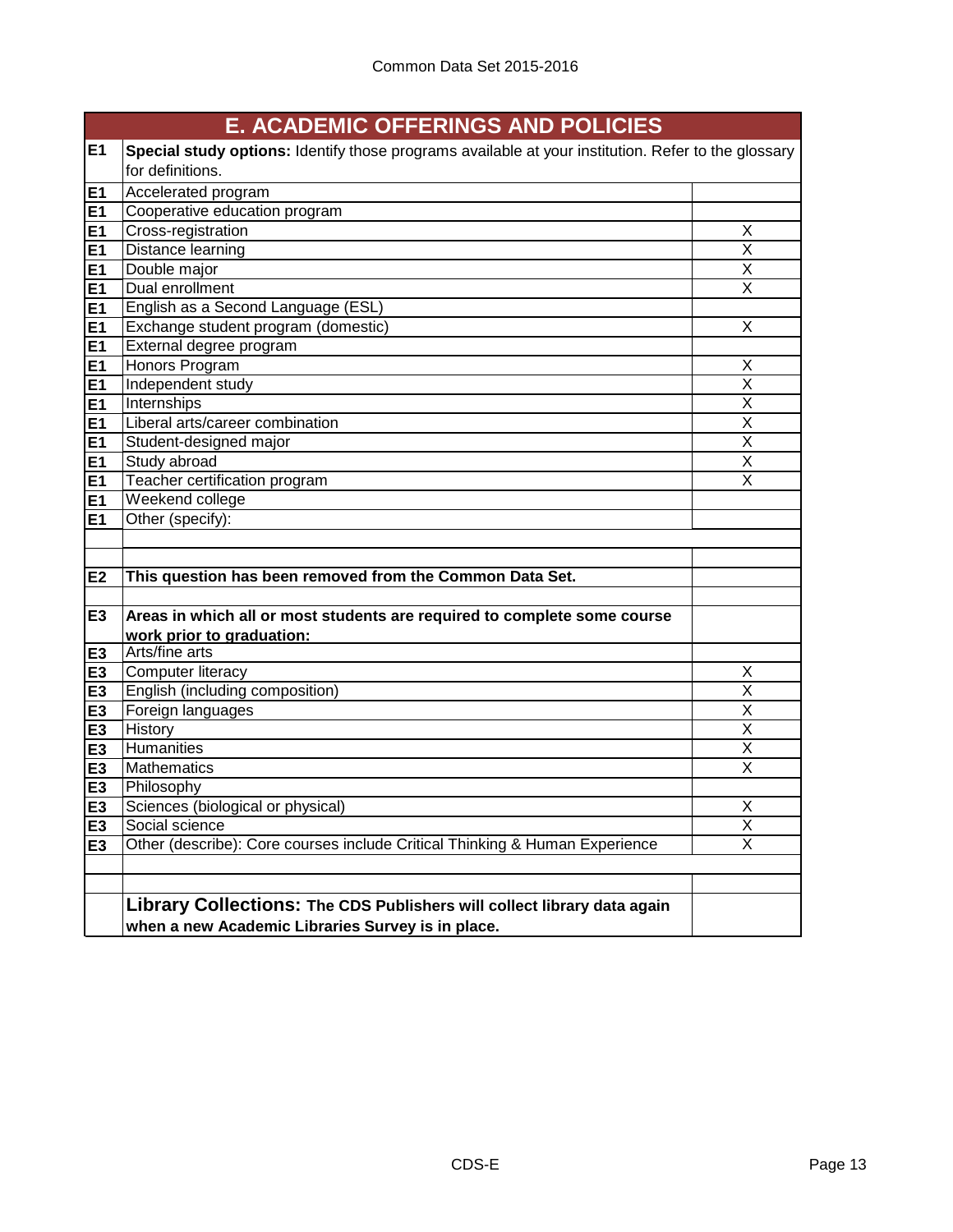| <b>F. STUDENT LIFE</b> |                                                                                               |                              |           |                        |                        |  |
|------------------------|-----------------------------------------------------------------------------------------------|------------------------------|-----------|------------------------|------------------------|--|
| F <sub>1</sub>         | Percentages of first-time, first-year (freshman) degree-seeking students and degree-seeking   |                              |           |                        |                        |  |
|                        | undergraduates enrolled in Fall 2015 who fit the following categories:                        |                              |           |                        |                        |  |
| F <sub>1</sub>         |                                                                                               |                              |           | First-time, first-year |                        |  |
|                        |                                                                                               |                              |           | (freshman)             | Undergraduates         |  |
|                        |                                                                                               |                              |           | students               |                        |  |
| F <sub>1</sub>         | Percent who are from out of state (exclude                                                    |                              |           |                        |                        |  |
|                        | international/nonresident aliens from the numerator                                           |                              |           |                        |                        |  |
|                        | and denominator)                                                                              |                              |           | 8%                     | 8%                     |  |
| F <sub>1</sub>         | Percent of men who join fraternities                                                          |                              |           | $*0\%$<br>$*0\%$       | 3%<br>$\overline{7\%}$ |  |
| F <sub>1</sub><br>F1   | Percent of women who join sororities<br>Percent who live in college-owned, -operated, or -    |                              |           |                        |                        |  |
|                        | affiliated housing                                                                            |                              |           | 88%                    | 51%                    |  |
| F <sub>1</sub>         | Percent who live off campus or commute                                                        |                              |           | 12%                    | 49%                    |  |
| F1                     | Percent of students age 25 and older                                                          |                              |           | 0%                     | 7%                     |  |
| F1                     | Average age of full-time students                                                             |                              |           | 18                     | 20                     |  |
| F <sub>1</sub>         | Average age of all students (full- and part-time)<br>Thew freshman cannot join their first yr |                              |           | 18                     | 21                     |  |
|                        |                                                                                               |                              |           |                        |                        |  |
| F <sub>2</sub>         | Activities offered Identify those programs available at your institution.                     |                              |           |                        |                        |  |
| F <sub>2</sub>         | <b>Campus Ministries</b>                                                                      | Χ                            |           |                        |                        |  |
| F <sub>2</sub>         | Choral groups<br>Concert band                                                                 | Χ<br>$\overline{\mathsf{x}}$ |           |                        |                        |  |
| F <sub>2</sub><br>F2   | Dance                                                                                         | $\overline{\mathsf{X}}$      |           |                        |                        |  |
| F <sub>2</sub>         | Drama/theater                                                                                 | X                            |           |                        |                        |  |
| F <sub>2</sub>         | <b>International Student</b>                                                                  |                              |           |                        |                        |  |
|                        | Organization                                                                                  | X                            |           |                        |                        |  |
| F <sub>2</sub>         | Jazz band                                                                                     | Χ                            |           |                        |                        |  |
| F <sub>2</sub>         | Literary magazine                                                                             | X                            |           |                        |                        |  |
| F <sub>2</sub>         | Marching band                                                                                 | X                            |           |                        |                        |  |
| F <sub>2</sub>         | Model UN                                                                                      | X                            |           |                        |                        |  |
| F <sub>2</sub>         | Music ensembles                                                                               | X                            |           |                        |                        |  |
| F <sub>2</sub>         | Musical theater                                                                               | X                            |           |                        |                        |  |
| F <sub>2</sub>         | Opera                                                                                         | X                            |           |                        |                        |  |
| F <sub>2</sub>         | Pep band                                                                                      | X                            |           |                        |                        |  |
| F <sub>2</sub>         | Radio station                                                                                 | Χ                            |           |                        |                        |  |
| F <sub>2</sub>         | Student government                                                                            | Χ                            |           |                        |                        |  |
| F <sub>2</sub>         | Student newspaper<br>Student-run film society                                                 | Χ                            |           |                        |                        |  |
| F <sub>2</sub><br>F2   | Symphony orchestra                                                                            |                              |           |                        |                        |  |
| F2                     | <b>Television station</b>                                                                     | Χ                            |           |                        |                        |  |
| F <sub>2</sub>         | Yearbook                                                                                      | Χ                            |           |                        |                        |  |
|                        |                                                                                               |                              |           |                        |                        |  |
| F <sub>3</sub>         | ROTC (program offered in cooperation with Reserve Officers' Training Corps)                   |                              |           |                        |                        |  |
| F <sub>3</sub>         |                                                                                               |                              | On Campus | At Cooperating         | Name of Cooperating    |  |
|                        |                                                                                               |                              |           | Institution            | Institution            |  |
| F <sub>3</sub>         | Army ROTC is offered:                                                                         |                              |           | X                      | <b>UNC</b> - Charlotte |  |
| F <sub>3</sub>         | Naval ROTC is offered:<br>Air Force ROTC is offered:                                          |                              |           |                        |                        |  |
| F <sub>3</sub>         |                                                                                               |                              |           | X                      | <b>UNC</b> - Charlotte |  |
| F4                     | Housing: Check all types of college-owned, -operated, or -affiliated housing available for    |                              |           |                        |                        |  |
|                        | undergraduates at your institution.                                                           |                              |           |                        |                        |  |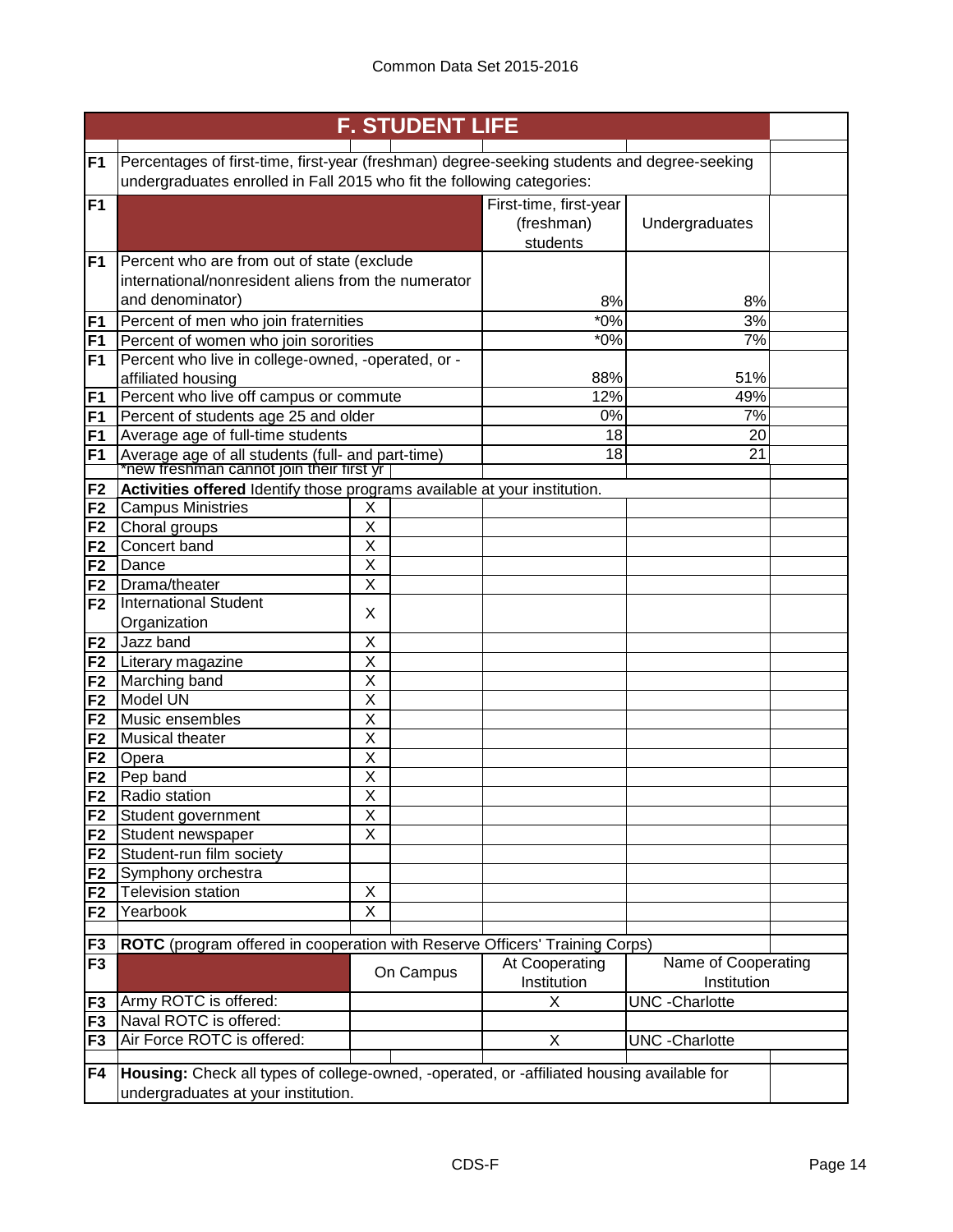| F4  | Coed dorms                                    | X |  |  |
|-----|-----------------------------------------------|---|--|--|
| F4  | Men's dorms                                   |   |  |  |
| F4  | Women's dorms                                 | X |  |  |
| F4  | Apartments for married students               |   |  |  |
| F4  | Apartments for single students                | X |  |  |
| F4  | Special housing for disabled<br>students      |   |  |  |
| F4  | Special housing for international<br>students |   |  |  |
| F4  | Fraternity/sorority housing                   |   |  |  |
| F4  | Cooperative housing                           |   |  |  |
| F4  | Theme housing                                 | X |  |  |
| F4  | Wellness housing                              |   |  |  |
| IF4 | Other housing options (specify):              |   |  |  |
|     |                                               |   |  |  |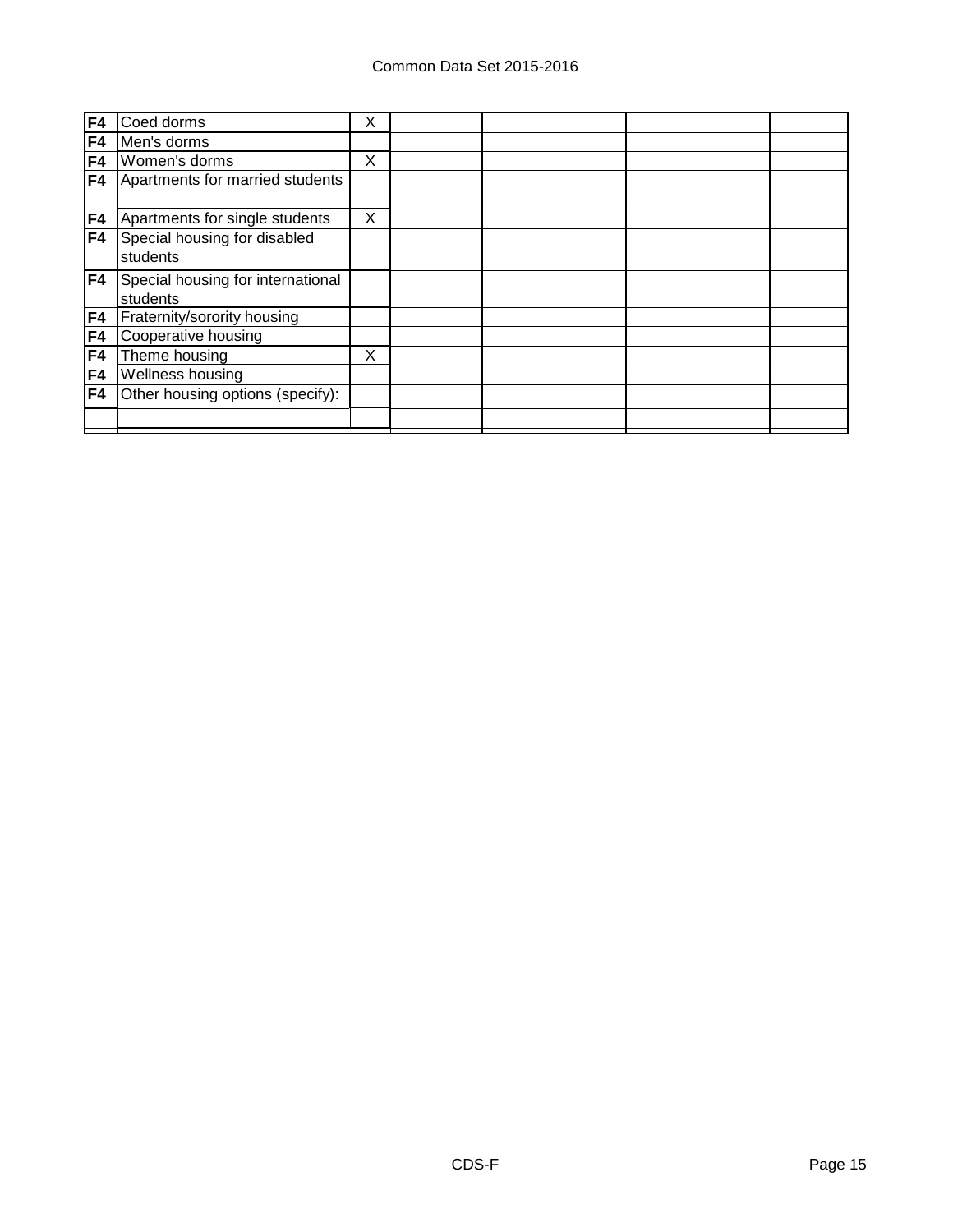### **G. ANNUAL EXPENSES**

**G0** Please provide the URL of your institution's net price calculator:

**Provide 2016-2017 academic year costs of attendance for the following categories that are applicable to your institution.**

Check here if your institution's 2016-2017 academic year costs of attendance are not available at this time and provide an approximate date (i.e., month/day) when your institution's final 2016-2017 academic year costs of attendance will be available:

**G1 Undergraduate full-time tuition, required fees, room and board List the typical tuition, required fees, and room and board for a full-time undergraduate student for the FULL 2016-2017 academic year (30 semester or 45 quarter hours for institutions that derive annual tuition by multiplying credit hour cost by number of credits). A full academic year refers to the period of time generally extending from September to June; usually equated to two semesters, two trimesters, three quarters, or the period covered by a four-one-four plan. Room and board is defined as double occupancy and 19 meals per week or the maximum meal plan. Required fees include only charges that all full-time students must pay that are not included in tuition (e.g., registration, health, or activity fees.) Do not include optional fees (e.g., parking, laboratory use).**

| G <sub>1</sub> |                                                       | First-Year | Undergraduates |
|----------------|-------------------------------------------------------|------------|----------------|
| G <sub>1</sub> | PRIVATE INSTITUTIONS                                  |            |                |
|                | Tuition:                                              |            |                |
| G <sub>1</sub> | PUBLIC INSTITUTIONS                                   |            |                |
|                | Tuition:                                              |            |                |
|                | In-district                                           | \$14,510   | \$14,510       |
| G <sub>1</sub> | PUBLIC INSTITUTIONS                                   |            |                |
|                | In-state (out-of-district):                           | \$14,510   | \$14,510       |
| G <sub>1</sub> | PUBLIC INSTITUTIONS                                   |            |                |
|                | Out-of-state:                                         | \$28,090   | \$28,090       |
| G <sub>1</sub> | NONRESIDENT ALIENS                                    |            |                |
|                | Tuition:                                              | \$28,090   | \$28,090       |
|                |                                                       |            |                |
| G <sub>1</sub> | <b>REQUIRED FEES:</b>                                 |            |                |
|                |                                                       |            |                |
| G <sub>1</sub> | ROOM AND BOARD:                                       |            |                |
|                | (on-campus)                                           | \$8,572*   | \$8,572*       |
| G <sub>1</sub> | <b>ROOM ONLY:</b>                                     |            |                |
|                | (on-campus)                                           | \$5,242    | \$5,242        |
| G <sub>1</sub> | <b>BOARD ONLY:</b>                                    |            |                |
|                | (on-campus meal plan)                                 | \$3,330    | \$3,330        |
|                | *Weighted avg double occupancy                        |            |                |
| G <sub>1</sub> | Comprehensive tuition and room and board fee (if your |            |                |
|                | college cannot provide separate tuition and room and  |            |                |
|                | board fees):                                          |            |                |
|                |                                                       |            |                |

**G1** Other: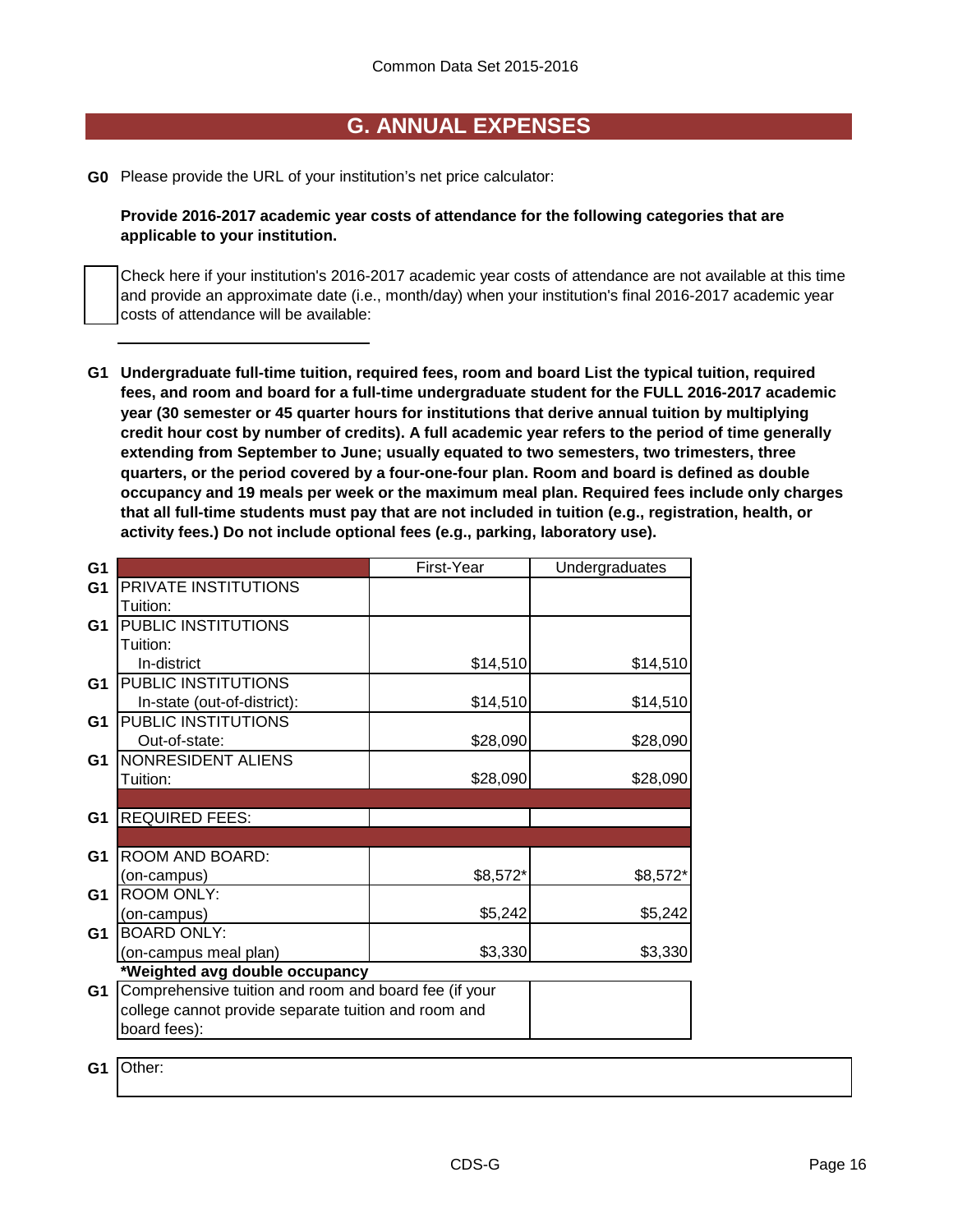| G <sub>2</sub> |                                                                                                           | Minimum | Maximum |
|----------------|-----------------------------------------------------------------------------------------------------------|---------|---------|
| G <sub>2</sub> | Number of credits per term a student can take for the<br>stated full-time tuition                         | 12      | 18      |
| G <sub>3</sub> |                                                                                                           | Yes     | No.     |
| G <sub>3</sub> | Do tuition and fees vary by year of study (e.g., sophomore,<br>junior, senior)?                           |         | X       |
| G4             |                                                                                                           | Yes     | No      |
| G4             | Do tuition and fees vary by undergraduate instructional<br>program?                                       |         | X       |
| G <sub>4</sub> |                                                                                                           | %       |         |
| G4             | If yes, what percentage of full-time undergraduates pay<br>more than the tuition and fees reported in G1? |         |         |

**G5** Provide the estimated expenses for a typical full-time undergraduate student:

| G <sub>5</sub> |                                                                                                                                  | <b>Residents</b> | Commuters<br>(living at home) | Commuters<br>(not living at home) |
|----------------|----------------------------------------------------------------------------------------------------------------------------------|------------------|-------------------------------|-----------------------------------|
| G <sub>5</sub> | Books and supplies                                                                                                               | \$1,000          | \$1,000                       | \$1,000                           |
| G <sub>5</sub> | Room only                                                                                                                        |                  |                               |                                   |
| G <sub>5</sub> | Board only                                                                                                                       |                  |                               | \$3,330                           |
| G5             | Room and board total (if your<br>college cannot provide separate<br>room and board figures for<br>commuters not living at home): |                  |                               |                                   |
| G <sub>5</sub> | Transportation                                                                                                                   | \$1,500          | \$1,500                       | \$1,500                           |
| G5             | Other expenses                                                                                                                   | \$1,500          | \$1,500                       | \$1,500                           |

**G6** Undergraduate per-credit-hour charges (tuition only)

| G <sub>6</sub> | <b>PRIVATE INSTITUTIONS:</b> |            |
|----------------|------------------------------|------------|
| G <sub>6</sub> | <b>PUBLIC INSTITUTIONS</b>   |            |
|                | In-district:                 | \$605.00   |
| G6             | <b>PUBLIC INSTITUTIONS</b>   |            |
|                | In-state (out-of-district):  | \$605.00   |
| G <sub>6</sub> | <b>PUBLIC INSTITUTIONS</b>   |            |
|                | Out-of-state:                | \$1,170.00 |
| G <sub>6</sub> | NONRESIDENT ALIENS:          |            |
|                |                              | \$1,170.00 |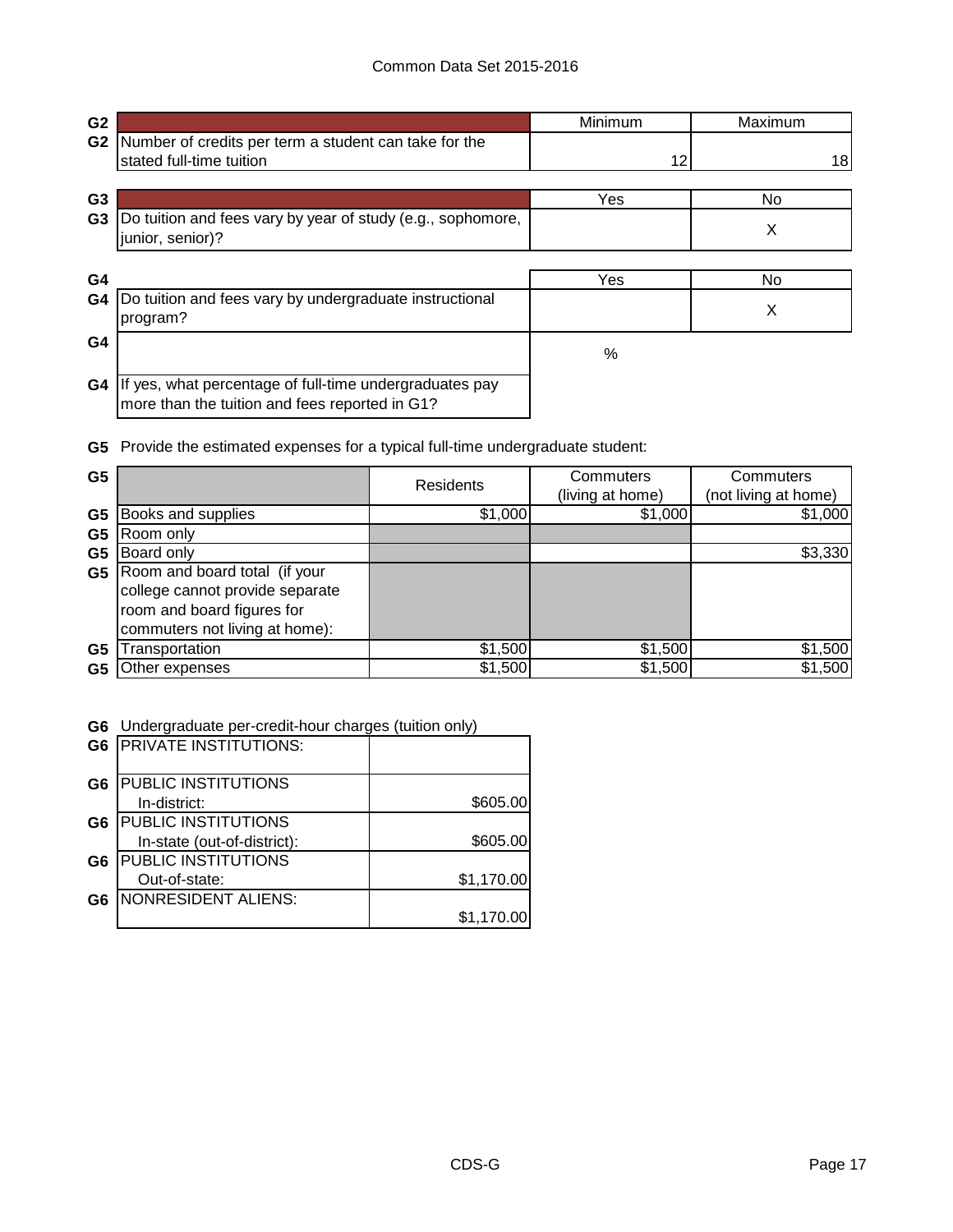# **H. FINANCIAL AID**

## **Aid Awarded to Enrolled Undergraduates**

Enter total dollar amounts awarded to enrolled full-time and less than full-time degree-seeking

| H <sub>1</sub> |                                                                                           | 2015-2016                                                                  | 2014-2015                                                                          |
|----------------|-------------------------------------------------------------------------------------------|----------------------------------------------------------------------------|------------------------------------------------------------------------------------|
|                |                                                                                           | estimated                                                                  | final                                                                              |
| H1             | Indicate the academic year for which data are reported for items H1, H2,                  |                                                                            | X                                                                                  |
| H <sub>3</sub> | Which needs-analysis methodology does your institution use in awarding institutional aid? |                                                                            |                                                                                    |
| H <sub>3</sub> | Federal methodology (FM)<br>X                                                             |                                                                            |                                                                                    |
| H <sub>3</sub> | Institutional methodology (IM)                                                            |                                                                            |                                                                                    |
| H <sub>3</sub> | Both FM and IM                                                                            |                                                                            |                                                                                    |
|                |                                                                                           |                                                                            |                                                                                    |
| H1             |                                                                                           | Need-based<br>\$ (Include non-<br>need-based aid<br>used to meet<br>need.) | Non-need-<br>based \$<br>(Exclude non-<br>need-based aid<br>used to meet<br>need.) |
| H1             | <b>Scholarships/Grants</b>                                                                |                                                                            |                                                                                    |
| H1             | Federal                                                                                   | \$9,315,427                                                                | \$55,795                                                                           |
| H1             | State (i.e., all states, not only the state in which your institution is                  | \$8,951,099                                                                | \$4,529,818                                                                        |
| H1             | Institutional: Endowed scholarships, annual gifts and tuition funded                      | \$6,069,535                                                                | \$4,768,618                                                                        |
| H1             | Scholarships/grants from external sources (e.g., Kiwanis, National Merit)                 | \$877,524                                                                  | \$369,390                                                                          |
| H1             | <b>Total Scholarships/Grants</b>                                                          | \$25,213,585                                                               | \$9,723,621                                                                        |
| H1             | <b>Self-Help</b>                                                                          |                                                                            |                                                                                    |
| H <sub>1</sub> | Student loans from all sources (excluding parent loans)                                   | \$21,958,476                                                               | \$6,935,197                                                                        |
| H <sub>1</sub> | <b>Federal Work-Study</b>                                                                 | \$243,970                                                                  |                                                                                    |
| H1             | State and other (e.g., institutional) work-study/employment (Note:                        | \$0                                                                        | \$0                                                                                |
| H1             | <b>Total Self-Help</b>                                                                    | \$22,202,446                                                               | \$6,935,197                                                                        |
| H <sub>1</sub> | <b>Other</b>                                                                              |                                                                            |                                                                                    |
| H1             | <b>Parent Loans</b>                                                                       | \$3,099,097                                                                | \$2,511,618                                                                        |
| Η1             | <b>Tuition Waivers</b>                                                                    | \$739,232                                                                  | \$225,308                                                                          |

| H <sub>2</sub> |              | Number of Enrolled Students Awarded Aid: List the number of degree-seeking full-time and less-       |                   |                     |                  |
|----------------|--------------|------------------------------------------------------------------------------------------------------|-------------------|---------------------|------------------|
| H <sub>2</sub> |              |                                                                                                      |                   | <b>Full-time</b>    | <b>Less Than</b> |
|                |              |                                                                                                      | <b>First-time</b> | <b>Undergraduat</b> | <b>Full-time</b> |
|                |              |                                                                                                      | <b>Full-time</b>  |                     | Undergradu       |
|                |              |                                                                                                      | <b>Freshmen</b>   | (Incl. Fresh.)      | ate              |
| H <sub>2</sub> | a)           | Number of degree-seeking<br>undergraduate students (CDS Item B1 if<br>reporting on Fall 2015 cohort) | 1018              | 4408                | 245              |
| H <sub>2</sub> | $\mathsf{b}$ | Number of students in line a who applied<br>for need-based financial aid                             | 947               | 3735                | 183              |
| H <sub>2</sub> | C)           | Number of students in line <b>b</b> who were<br>determined to have financial need                    | 822               | 3249                | 160              |
| H <sub>2</sub> | $\mathsf{d}$ | Number of students in line <b>c</b> who were<br>awarded any financial aid                            | 821               | 3237                | 148              |
| H <sub>2</sub> | le)          | Number of students in line <b>d</b> who were<br>awarded any need-based scholarship or<br>grant aid   | 812               | 2914                | 93               |

**H1** Athletic Awards **1988 1.273,858** 

Athletic Awards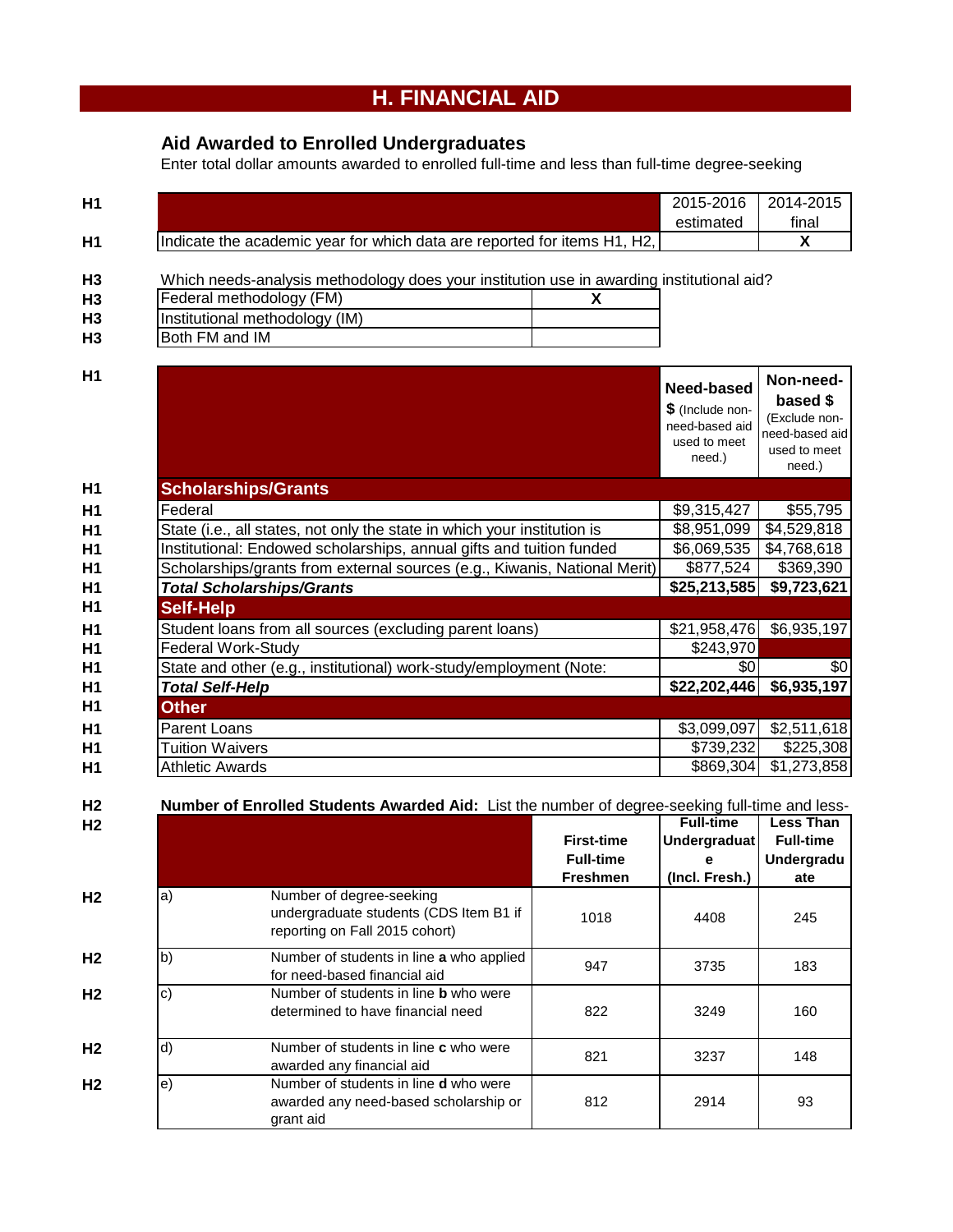| H <sub>2</sub>   | f) | Number of students in line <b>d</b> who were<br>awarded any need-based self-help aid                                                                                                                                                                                                            | 595                                   | 2606                                 | 125                                  |
|------------------|----|-------------------------------------------------------------------------------------------------------------------------------------------------------------------------------------------------------------------------------------------------------------------------------------------------|---------------------------------------|--------------------------------------|--------------------------------------|
| H <sub>2</sub>   | g) | Number of students in line <b>d</b> who were<br>awarded any non-need-based<br>scholarship or grant aid                                                                                                                                                                                          | 146                                   | 397                                  | 1                                    |
| H <sub>2</sub>   | h) | Number of students in line d whose need<br>was fully met (exclude PLUS loans,<br>unsubsidized loans, and private<br>alternative loans)                                                                                                                                                          | 150                                   | 414                                  | $\overline{c}$                       |
| H <sub>2</sub>   | i) | On average, the percentage of need that<br>was met of students who were awarded<br>any need-based aid. Exclude any aid that<br>was awarded in excess of need as well<br>as any resources that were awarded to<br>replace EFC (PLUS loans, unsubsidized<br>loans, and private alternative loans) | 63.0%                                 | 57.0%                                | 30.0%                                |
| H <sub>2</sub>   | I) | The average financial aid package of<br>those in line <b>d</b> . Exclude any resources<br>that were awarded to replace EFC (PLUS<br>loans, unsubsidized loans, and private<br>alternative loans)                                                                                                | \$<br>13,733                          | \$<br>12,387                         | 4,259<br>\$                          |
| H <sub>2</sub>   | k) | Average need-based scholarship and<br>grant award of those in line e                                                                                                                                                                                                                            | \$9,441                               | \$8,324                              | \$2,441                              |
| H <sub>2</sub>   | I) | Average need-based self-help award<br>(excluding PLUS loans, unsubsidized<br>loans, and private alternative loans) of<br>those in line f                                                                                                                                                        | \$<br>3,404                           | 4,329<br>\$                          | \$3,110                              |
| H <sub>2</sub>   | m) | Average need-based loan (excluding<br>PLUS loans, unsubsidized loans, and<br>private alternative loans) of those in line f<br>who were awarded a need-based loan                                                                                                                                | \$3,382                               | 4,357<br>\$                          | 3,382<br>\$                          |
| H <sub>2</sub> A |    | Number of Enrolled Students Awarded Non-need-based Scholarships and Grants: List the                                                                                                                                                                                                            |                                       |                                      |                                      |
| H <sub>2</sub> A |    |                                                                                                                                                                                                                                                                                                 | <b>First-time</b><br><b>Full-time</b> | <b>Full-time</b><br><b>Undergrad</b> | <b>Less Than</b><br><b>Full-time</b> |
|                  |    |                                                                                                                                                                                                                                                                                                 | <b>Freshmen</b>                       | (Incl. Fresh.)                       | Undergrad                            |
| H <sub>2</sub> A | n) | Number of students in line a who had no<br>financial need and who were awarded<br>institutional non-need-based scholarship<br>or grant aid (exclude those who were<br>awarded athletic awards and tuition<br>benefits)                                                                          | 97                                    | 490                                  | 1                                    |
| H2A              | O) | Average dollar amount of institutional<br>non-need-based scholarship and grant<br>aid awarded to students in line n                                                                                                                                                                             | \$6,161                               | 4,976<br>\$                          | \$<br>417                            |
| H <sub>2</sub> A | p) | Number of students in line a who were<br>awarded an institutional non-need-based<br>athletic scholarship or grant                                                                                                                                                                               | 22                                    | 127                                  | 0                                    |
| H <sub>2</sub> A | q) | Average dollar amount of institutional<br>non-need-based athletic scholarships<br>and grants awarded to students in line p                                                                                                                                                                      | 6,886<br>\$                           | 9,170<br>\$                          | \$0                                  |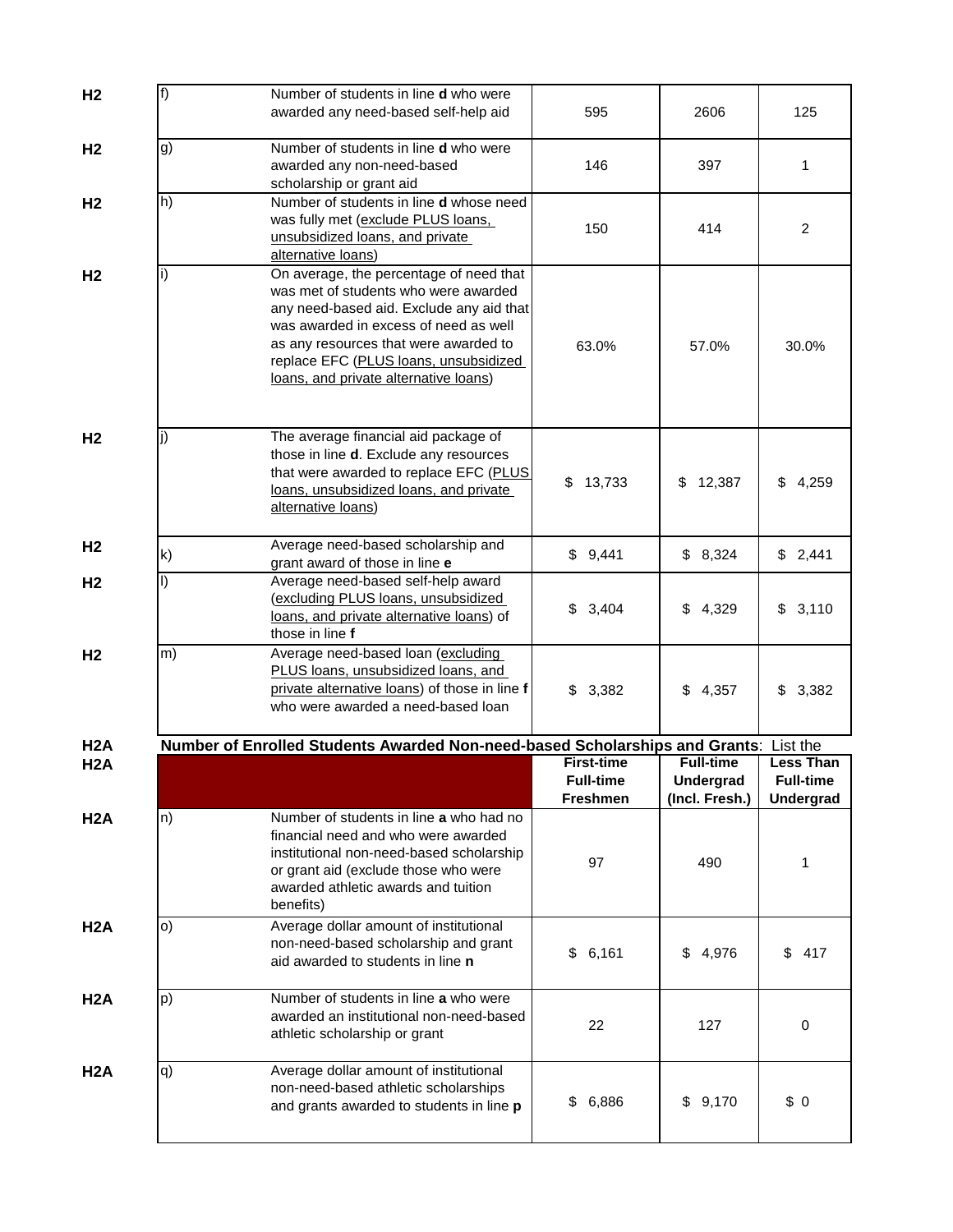**H3** Incorporated into H1 above.

**Note:** These are the graduates and loan types to include and exclude in order to fill out CDS H4 and H5.

Include: \* 2014 undergraduate class: all students who started at your institution as first- time students and received a bachelor's degree between July 1, 2014 and June 30, 2015.

| Exclude:                                               |         |
|--------------------------------------------------------|---------|
| made to<br>students who transferred in.                |         |
| students who<br>* money borrowed at other              |         |
| borrowed while<br>institutions.                        |         |
| enrolled at your<br>* parent loans<br>institution.*co- | $\star$ |
| students who did not graduate or who<br>signed loans   |         |
| graduated with another degree or                       |         |
| certificate (but no bachelor's degree)                 |         |

| H <sub>4</sub> | Provide the percentage of the class (defined above) who borrowed at any time                                                                                                                                                                                                                                                                                                                                        |          |
|----------------|---------------------------------------------------------------------------------------------------------------------------------------------------------------------------------------------------------------------------------------------------------------------------------------------------------------------------------------------------------------------------------------------------------------------|----------|
|                | through any loan programs (institutional, state, Federal Perkins, Federal<br>Stafford Subsidized and Unsubsidized, private loans that were certified by<br>your institution, etc., exclude parent loans) Include both Federal Direct<br>Student Loans and Federal Family Education loans                                                                                                                            | 74%      |
| H4A            | Provide the percentage of the class (defined above) who borrowed at any time through<br>federal loan programs--Federal Perkins, Federal Stafford Subsidized and<br>Unsubsidized. Inlcude both Federal Direct Student Loans and Federal Family<br>Education Loans. NOTE: exclude all institutional, state, private alternative loans and<br>parent loans.                                                            | 74%      |
| <b>H5</b>      | Report the average per-undergradute-borrower cumulative principal borrowed of those<br>in line H4.                                                                                                                                                                                                                                                                                                                  | \$32,165 |
| H5a            | Report the average per-undergradute-borrower cumulative principal borrowed, of those<br>in line H4a, through federal loan programs -- Federal Perkins, Federal Stafford<br>Subsidized and Unsubsidized. Inlcude both Federal Direct Student Loans and Federal<br>Family Education Loans. These are listed in line H4a. NOTE exclude all institutional,<br>state, private alternative loans and exclude parent loans | \$28,943 |

## **Aid to Undergraduate Degree-seeking Nonresident Aliens** (Note:

Report numbers and dollar amounts for the same academic year checked in item H1.)

| H <sub>6</sub> | Indicate your institution's policy regarding institutional scholarship and grant aid for |             |
|----------------|------------------------------------------------------------------------------------------|-------------|
| H <sub>6</sub> | Institutional need-based scholarship or grant aid is available                           |             |
| H <sub>6</sub> | Institutional non-need-based scholarship or grant aid is available                       | х           |
| H6             | Institutional scholarship or grant aid is not available                                  |             |
|                |                                                                                          |             |
| H <sub>6</sub> | If institutional financial aid is available for undergraduate degree-                    | 103I        |
|                |                                                                                          |             |
| H <sub>6</sub> | Average dollar amount of institutional financial aid awarded to undergraduate degree-    | \$15, 175   |
|                |                                                                                          |             |
| H <sub>6</sub> | Total dollar amount of institutional financial aid awarded to undergraduate degree-      | \$1,517,508 |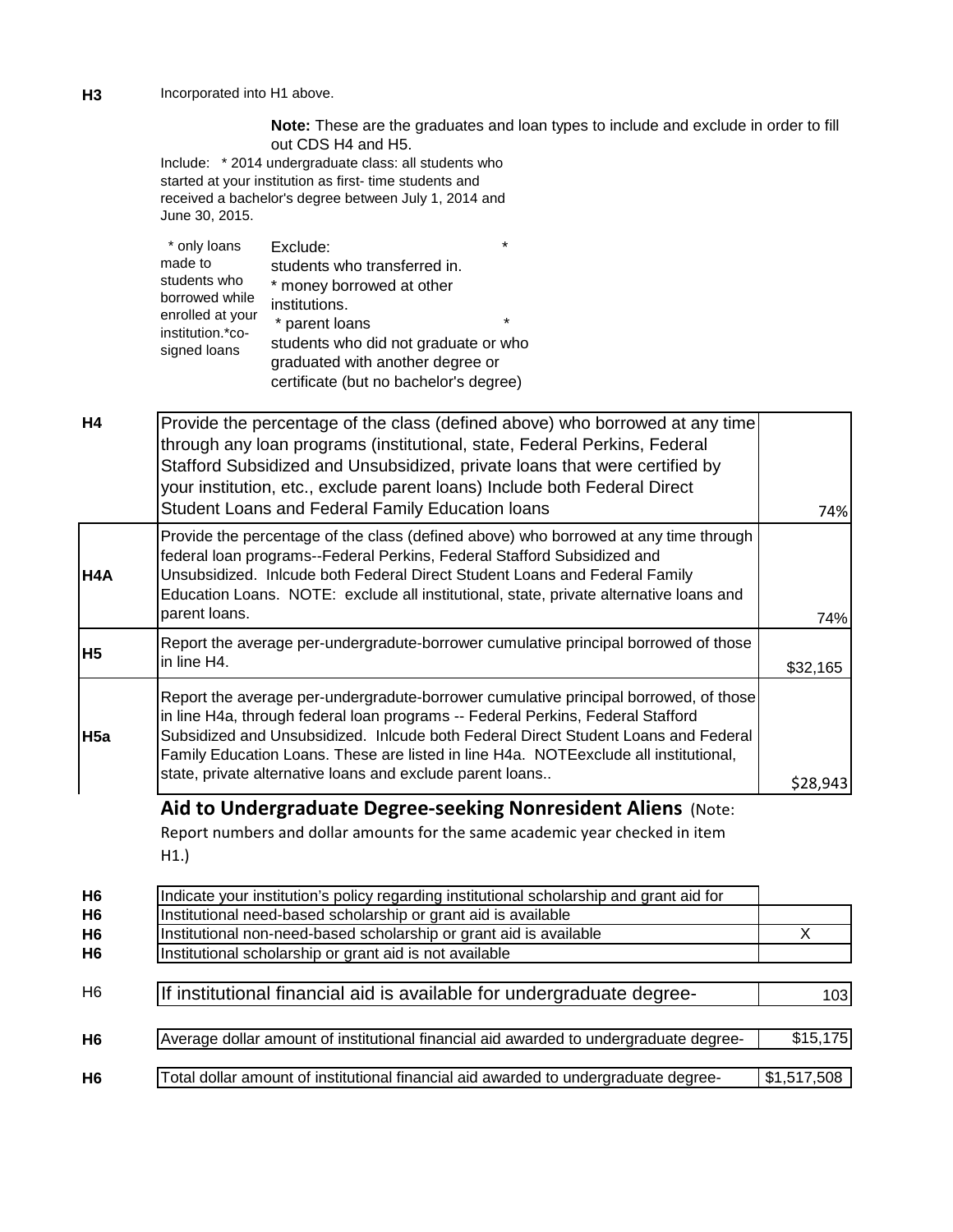**H7** Check off all financial aid forms nonresident alien first-year financial aid applicants must submit:

| H7        | Institution's own financial aid form              |  |
|-----------|---------------------------------------------------|--|
| H7        | <b>CSS/Financial Aid PROFILE</b>                  |  |
| <b>H7</b> | International Student's Financial Aid Application |  |
| H7        | International Student's Certification of Finances |  |
| H7        | Other (specify):                                  |  |
|           |                                                   |  |

### **Process for First-Year/Freshman Students**

|                                          | Check off all financial aid forms domestic first-year (freshman) financial aid applicants must submit: |                         |
|------------------------------------------|--------------------------------------------------------------------------------------------------------|-------------------------|
| <b>FAFSA</b>                             | X                                                                                                      |                         |
| Institution's own financial aid form     |                                                                                                        |                         |
|                                          | <b>CSS/Financial Aid PROFILE</b>                                                                       |                         |
| State aid form                           |                                                                                                        |                         |
|                                          | Noncustodial PROFILE                                                                                   |                         |
|                                          | <b>Business/Farm Supplement</b>                                                                        |                         |
| Other (specify):                         |                                                                                                        |                         |
|                                          | Indicate filing dates for first-year (freshman) students:                                              |                         |
|                                          | Priority date for filing required financial aid forms:                                                 | 3/1                     |
|                                          | Deadline for filing required financial aid forms:                                                      |                         |
|                                          | No deadline for filing required forms (applications processed on a rolling   Rolling basis             |                         |
|                                          |                                                                                                        |                         |
|                                          | Indicate notification dates for first-year (freshman) students (answer a or b):                        |                         |
| $ a\rangle$                              | Students notified on or about (date):                                                                  |                         |
|                                          |                                                                                                        | Yes                     |
| $\mathsf{b}$                             | Students notified on a rolling basis:                                                                  | X                       |
|                                          |                                                                                                        |                         |
|                                          | If yes, starting date:                                                                                 | 1-Apr                   |
|                                          | Indicate reply dates:<br>Students must reply by (date):                                                |                         |
|                                          | weeks of notification.                                                                                 |                         |
|                                          |                                                                                                        |                         |
|                                          | <b>Types of Aid Available</b>                                                                          |                         |
|                                          | Please check off all types of aid available to undergraduates at your institution:                     |                         |
|                                          |                                                                                                        |                         |
|                                          | FEDERAL DIRECT STUDENT LOAN PROGRAM (DIRECT LOAN)                                                      |                         |
|                                          | <b>Direct Subsidized Stafford Loans</b>                                                                | X                       |
|                                          | <b>Direct Unsubsidized Stafford Loans</b>                                                              | X                       |
|                                          | <b>Direct PLUS Loans</b>                                                                               | $\overline{X}$          |
|                                          |                                                                                                        |                         |
|                                          | <b>Federal Perkins Loans</b>                                                                           | X                       |
|                                          | <b>Federal Nursing Loans</b>                                                                           |                         |
|                                          |                                                                                                        |                         |
| or within<br>Loans<br><b>State Loans</b> | College/university loans from institutional funds<br>Other (specify): Private Loans                    | $\overline{\mathsf{x}}$ |

**H13** X

Federal Pell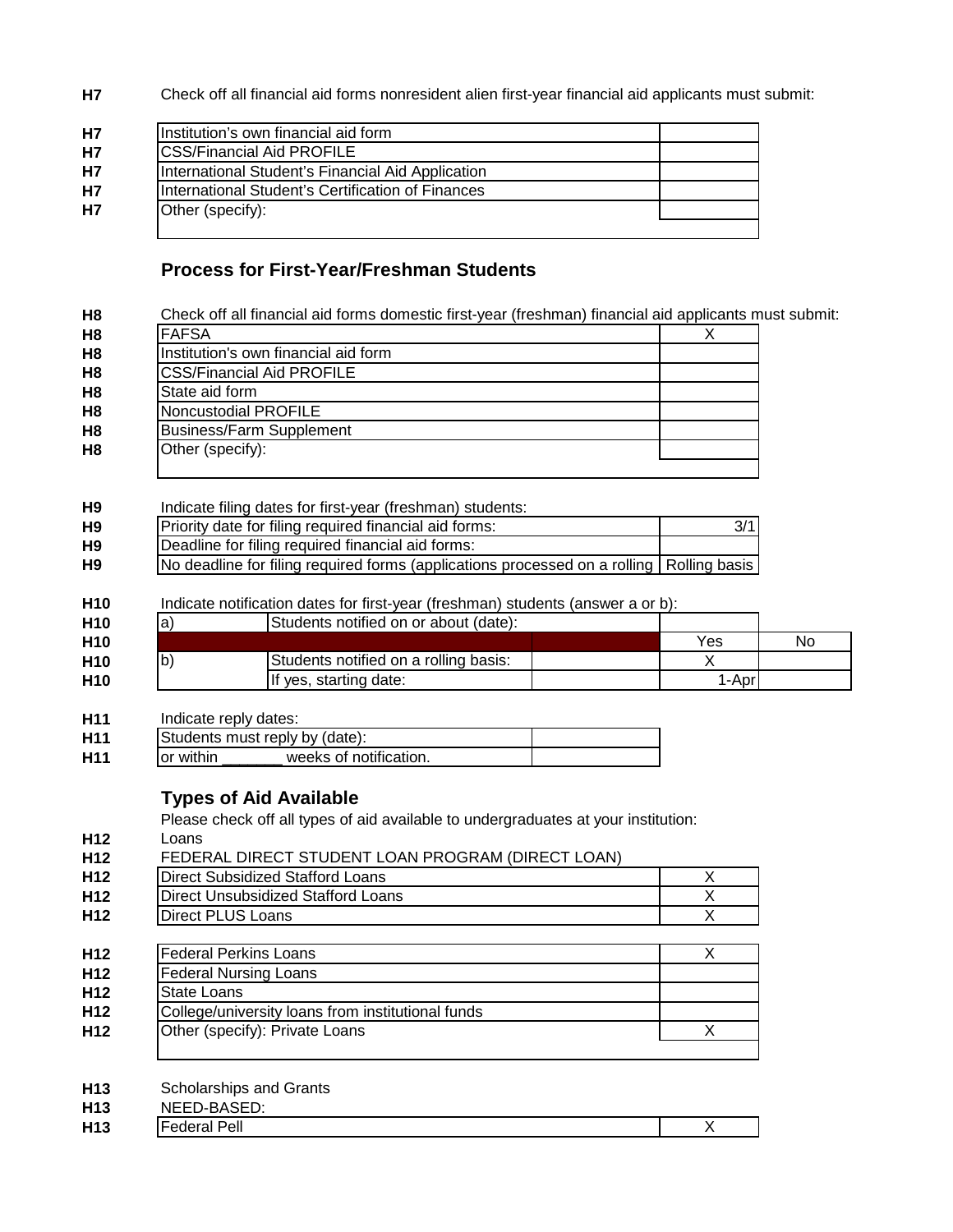| H <sub>13</sub> | <b>SEOG</b>                                                          |  |
|-----------------|----------------------------------------------------------------------|--|
| H <sub>13</sub> | State scholarships/grants                                            |  |
| H <sub>13</sub> | Private scholarships                                                 |  |
| H <sub>13</sub> | College/university scholarship or grant aid from institutional funds |  |
| H <sub>13</sub> | United Negro College Fund                                            |  |
| H <sub>13</sub> | <b>Federal Nursing Scholarship</b>                                   |  |
| H <sub>13</sub> | Other (specify):                                                     |  |
|                 |                                                                      |  |

**H14 H14** Academics **Non-Need Based Need-Based** Need-Based Need-Based Need-Based Need-Based Need-Based Need-Based Need-Based Need-Based Need-Based Need-Based Need-Based Need-Based Need-Based Need-Based Need-Based Need-Based Ne **H14** Academics X **H14 H14** Art X **H14** Athletics X **H14 H14 H14 H14 H14** X Music/drama **H14 H14** Check off criteria used in awarding institutional aid. Check all that apply. Alumni affiliation Art **Athletics** State/district residency Job skills ROTC **Leadership** Minority status Religious affiliation

**H15** If your institution has recently implemented any major financial aid policy, program, or initiative to make your institution more affordable to incoming students such as replacing loans with grants, or waiving costs for families below a certain income level please provide details below: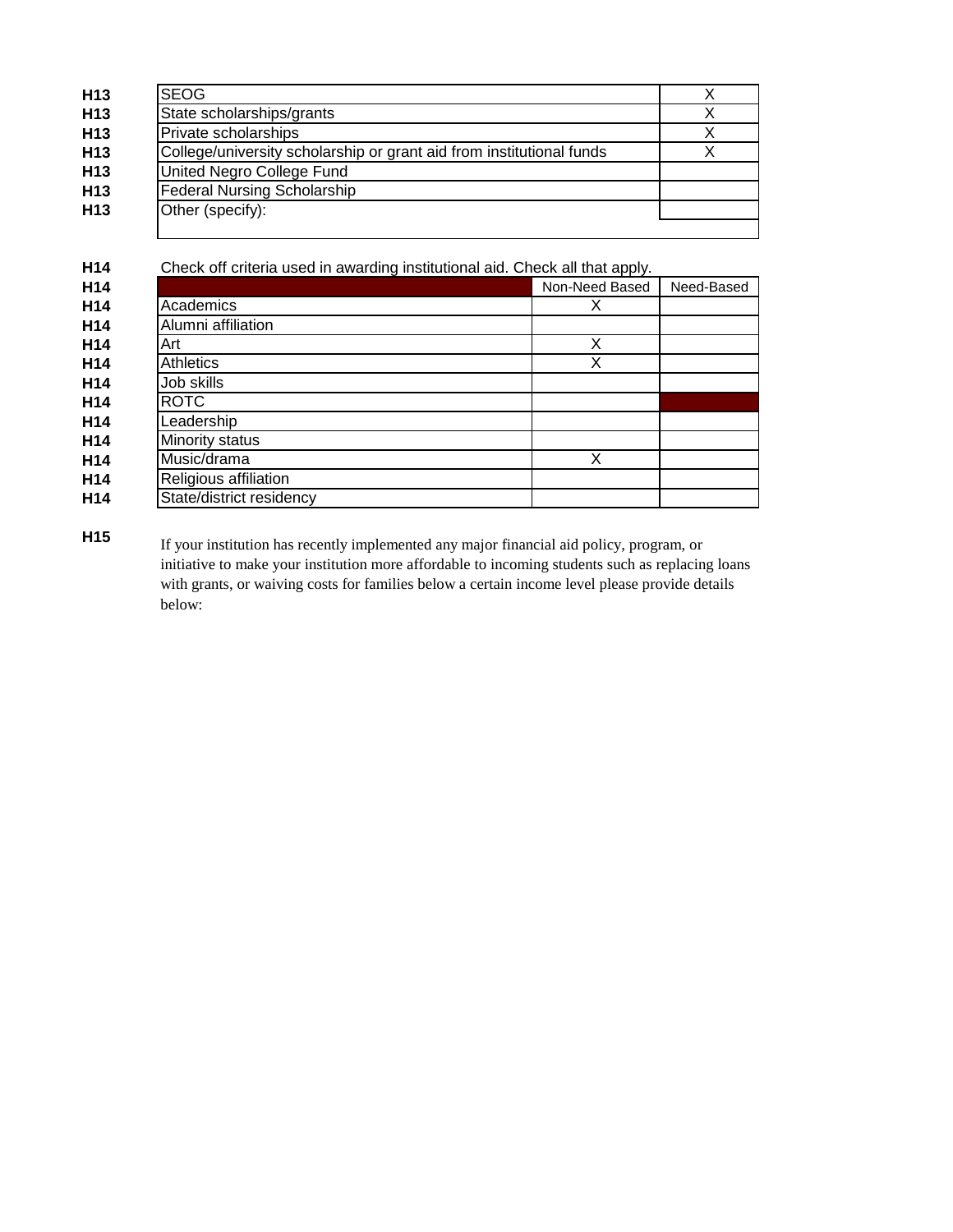|              | I. INSTRUCTIONAL FACULTY AND CLASS SIZE                                                                                                                                                                                                            |                  |                              |                                   |  |  |  |  |
|--------------|----------------------------------------------------------------------------------------------------------------------------------------------------------------------------------------------------------------------------------------------------|------------------|------------------------------|-----------------------------------|--|--|--|--|
|              |                                                                                                                                                                                                                                                    |                  |                              |                                   |  |  |  |  |
|              | Please report the number of instructional faculty members in each category for Fall 2015. Include                                                                                                                                                  |                  |                              |                                   |  |  |  |  |
|              | faculty who are on your institution's payroll on the census date your institution uses for                                                                                                                                                         |                  |                              |                                   |  |  |  |  |
| 11           | <b>IPEDS/AAUP.</b>                                                                                                                                                                                                                                 |                  |                              |                                   |  |  |  |  |
|              | The following definition of full-time instructional faculty is used by the American Association of University Professors                                                                                                                           |                  |                              |                                   |  |  |  |  |
|              | (AAUP) in its annual Faculty Compensation Survey (the part time definitions are not used by AAUP). Instructional                                                                                                                                   |                  |                              |                                   |  |  |  |  |
|              | Faculty is defined as those members of the instructional-research staff whose major regular assignment is instruction,<br>including those with released time for research. Use the chart below to determine inclusions and exclusions:             |                  |                              |                                   |  |  |  |  |
|              |                                                                                                                                                                                                                                                    |                  |                              |                                   |  |  |  |  |
|              |                                                                                                                                                                                                                                                    |                  |                              |                                   |  |  |  |  |
|              |                                                                                                                                                                                                                                                    |                  | Full-time                    | Part-time                         |  |  |  |  |
|              | (a) instructional faculty in preclinical and clinical medicine, faculty who are not paid (e.g.,                                                                                                                                                    |                  | Exclude                      | Include only if<br>they teach one |  |  |  |  |
|              | those who donate their services or are in the military), or research-only faculty, post-<br>doctoral fellows, or pre-doctoral fellows                                                                                                              |                  |                              | or more non-                      |  |  |  |  |
|              |                                                                                                                                                                                                                                                    |                  |                              | clinical credit<br>courses        |  |  |  |  |
|              |                                                                                                                                                                                                                                                    |                  |                              |                                   |  |  |  |  |
|              | (b) administrative officers with titles such as dean of students, librarian, registrar, coach,                                                                                                                                                     |                  | Exclude                      | Include if they<br>teach one or   |  |  |  |  |
|              | and the like, even though they may devote part of their time to classroom instruction and                                                                                                                                                          |                  |                              | more non-                         |  |  |  |  |
|              | may have faculty status                                                                                                                                                                                                                            |                  |                              | clinical credit                   |  |  |  |  |
|              | (c) other administrators/staff who teach one or more non-clinical credit courses even                                                                                                                                                              |                  | Exclude                      | courses<br>Include                |  |  |  |  |
|              | though they do not have faculty status                                                                                                                                                                                                             |                  |                              |                                   |  |  |  |  |
|              | (d) undergraduate or graduate students who assist in the instruction of courses, but have Exclude                                                                                                                                                  |                  |                              | Exclude                           |  |  |  |  |
|              | titles such as teaching assistant, teaching fellow, and the like                                                                                                                                                                                   |                  |                              |                                   |  |  |  |  |
|              | (e) faculty on sabbatical or leave with pay                                                                                                                                                                                                        |                  | Include                      | Exclude                           |  |  |  |  |
|              | (f) faculty on leave without pay                                                                                                                                                                                                                   |                  | Exclude                      | Exclude                           |  |  |  |  |
|              | (g) replacement faculty for faculty on sabbatical leave or leave with pay                                                                                                                                                                          |                  | Exclude                      | Include                           |  |  |  |  |
|              |                                                                                                                                                                                                                                                    |                  |                              |                                   |  |  |  |  |
|              | Full-time instructional faculty: faculty employed on a full-time basis for instruction (including those with released time for                                                                                                                     |                  |                              |                                   |  |  |  |  |
|              | research)                                                                                                                                                                                                                                          |                  |                              |                                   |  |  |  |  |
|              | Part-time instructional faculty: Adjuncts and other instructors being paid solely for part-time classroom instruction. Also                                                                                                                        |                  |                              |                                   |  |  |  |  |
|              | includes full-time faculty teaching less than two semesters, three quarters, two trimesters, or two four-month sessions.<br>Employees who are not considered full-time instructional faculty but who teach one or more non-clinical credit courses |                  |                              |                                   |  |  |  |  |
|              | may be counted as part-time faculty.                                                                                                                                                                                                               |                  |                              |                                   |  |  |  |  |
|              | Minority faculty: includes faculty who designate themselves as Black, non-Hispanic; American Indian or Alaska Native;                                                                                                                              |                  |                              |                                   |  |  |  |  |
|              | Asian, Native Hawaiian or other Pacific Islander, or Hispanic.                                                                                                                                                                                     |                  |                              |                                   |  |  |  |  |
|              | Doctorate: includes such degrees as Doctor of Philosophy, Doctor of Education, Doctor of Juridical Science, and                                                                                                                                    |                  |                              |                                   |  |  |  |  |
|              | Doctor of Public Health in any field such as arts, sciences, education, engineering, business, and public administration.                                                                                                                          |                  |                              |                                   |  |  |  |  |
|              | Also includes terminal degrees formerly designated as "first professional," including dentistry (DDS or DMD), medicine                                                                                                                             |                  |                              |                                   |  |  |  |  |
|              | (MD), optometry (OD), osteopathic medicine (DO), pharmacy (DPharm or BPharm), podiatric medicine (DPM),                                                                                                                                            |                  |                              |                                   |  |  |  |  |
|              | veterinary medicine (DVM), chiropractic (DC or DCM), or law (JD).                                                                                                                                                                                  |                  |                              |                                   |  |  |  |  |
|              | Terminal degree: the highest degree in a field: example, M. Arch (architecture) and MFA (master of fine arts).                                                                                                                                     |                  |                              |                                   |  |  |  |  |
|              |                                                                                                                                                                                                                                                    |                  |                              |                                   |  |  |  |  |
|              | *to be completed by                                                                                                                                                                                                                                |                  |                              |                                   |  |  |  |  |
| $\mathsf{I}$ |                                                                                                                                                                                                                                                    |                  | <b>December</b><br>Part-Time |                                   |  |  |  |  |
| $\mathsf{I}$ | Total number of instructional faculty<br>$ {\rm a} \rangle$                                                                                                                                                                                        | Full-Time<br>282 | 273                          | Total<br>555                      |  |  |  |  |
| $\mathsf{I}$ | $\overline{a}$<br>Total number who are members of minority groups                                                                                                                                                                                  | 40               | 28                           | 68                                |  |  |  |  |
| $\mathsf{I}$ | $\mathsf{c})$<br>Total number who are women                                                                                                                                                                                                        | 151              | 180                          | 331                               |  |  |  |  |
| $\mathsf{I}$ | d)<br>Total number who are men                                                                                                                                                                                                                     | 131              | 93                           | 224                               |  |  |  |  |
| $\mathsf{I}$ | Total number who are nonresident aliens (international)<br>e)                                                                                                                                                                                      | 2                | 0                            | $\overline{2}$                    |  |  |  |  |
|              | f)<br>Total number with doctorate, or other terminal degree                                                                                                                                                                                        |                  |                              |                                   |  |  |  |  |
| $\vert$ 11   |                                                                                                                                                                                                                                                    | 251              | 75                           | 326                               |  |  |  |  |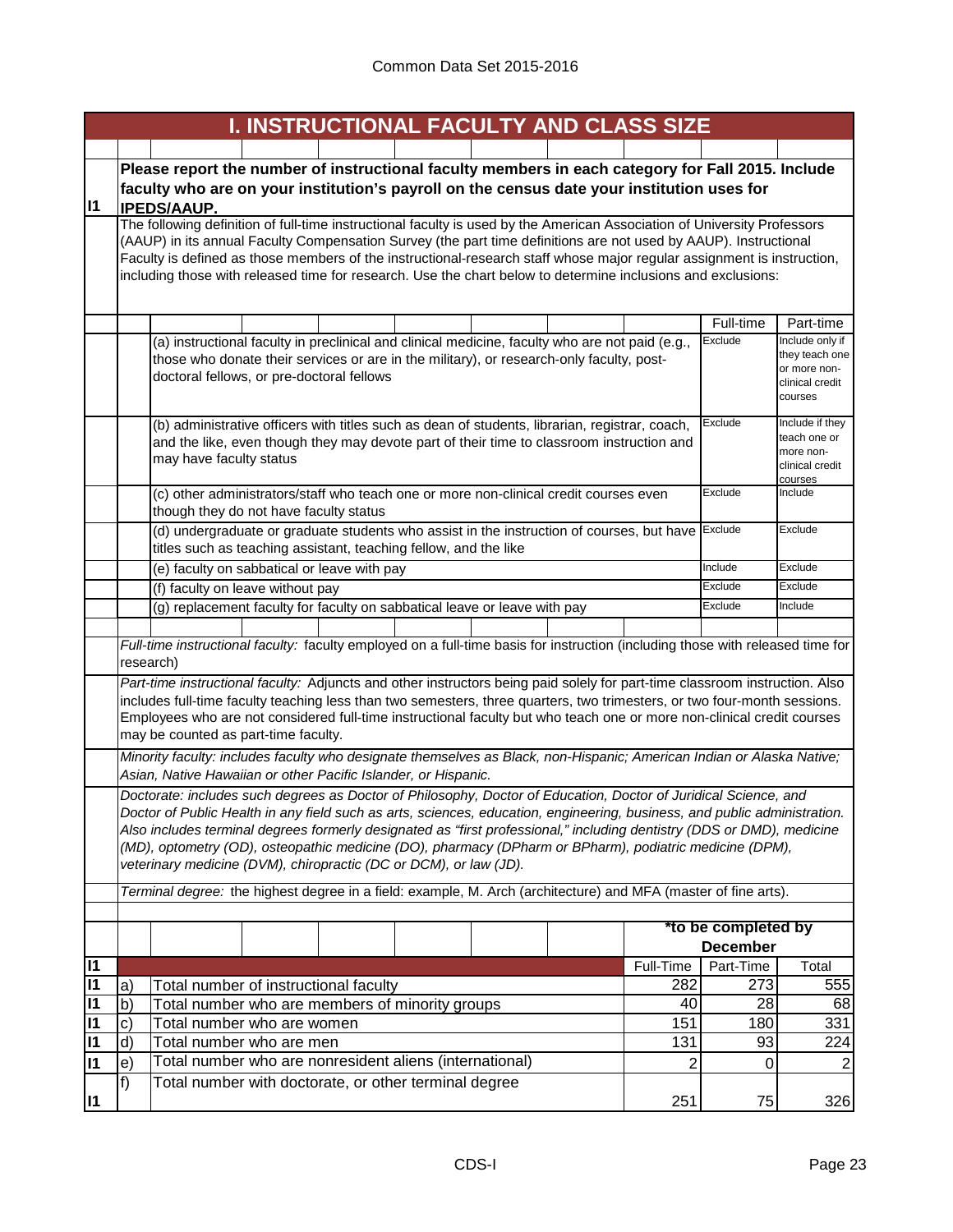|                 | g)                                                                                                            | Total number whose highest degree is a master's but not a terminal                                                                                                                                                    |                                                              |           |                                                              |           |           |           |        |               |
|-----------------|---------------------------------------------------------------------------------------------------------------|-----------------------------------------------------------------------------------------------------------------------------------------------------------------------------------------------------------------------|--------------------------------------------------------------|-----------|--------------------------------------------------------------|-----------|-----------|-----------|--------|---------------|
| 11              |                                                                                                               | master's<br>Total number whose highest degree is a bachelor's                                                                                                                                                         |                                                              |           |                                                              |           |           | 29        | 161    | 190           |
| $\overline{11}$ | h)                                                                                                            |                                                                                                                                                                                                                       |                                                              |           |                                                              |           |           |           | 34     | 35            |
| $\mathsf{I}$    | $\vert i)$                                                                                                    |                                                                                                                                                                                                                       | Total number whose highest degree is unknown or other (Note: |           |                                                              |           |           |           | 3      | 4             |
|                 |                                                                                                               | Items f, g, h, and i must sum up to item a.)<br>Total number in stand-alone graduate/ professional programs in                                                                                                        |                                                              |           |                                                              |           |           |           |        |               |
| <b>I1</b>       | j)                                                                                                            | which faculty teach virtually only graduate-level students                                                                                                                                                            |                                                              |           |                                                              |           |           |           | 5      | 9             |
|                 |                                                                                                               |                                                                                                                                                                                                                       |                                                              |           |                                                              |           |           |           |        |               |
| 12              |                                                                                                               | <b>Student to Faculty Ratio</b>                                                                                                                                                                                       |                                                              |           |                                                              |           |           |           |        |               |
|                 |                                                                                                               | Report the Fall 2015 ratio of full-time equivalent students (full-time plus 1/3 part time) to full-time                                                                                                               |                                                              |           |                                                              |           |           |           |        |               |
|                 |                                                                                                               | equivalent instructional faculty (full time plus 1/3 part time). In the ratio calculations, exclude both faculty                                                                                                      |                                                              |           |                                                              |           |           |           |        |               |
|                 |                                                                                                               | and students in stand-alone graduate or professional programs such as medicine, law, veterinary,                                                                                                                      |                                                              |           |                                                              |           |           |           |        |               |
|                 |                                                                                                               | dentistry, social work, business, or public health in which faculty teach virtually only graduate-level                                                                                                               |                                                              |           |                                                              |           |           |           |        |               |
|                 |                                                                                                               | students. Do not count undergraduate or graduate student teaching assistants as faculty.                                                                                                                              |                                                              |           |                                                              |           |           |           |        |               |
|                 |                                                                                                               |                                                                                                                                                                                                                       |                                                              |           |                                                              |           |           |           |        |               |
| 12              |                                                                                                               | Fall 2015 Student to Faculty ratio                                                                                                                                                                                    |                                                              |           |                                                              |           | $14$ to 1 | (based on |        | 5199 students |
|                 |                                                                                                               |                                                                                                                                                                                                                       |                                                              |           |                                                              |           |           | and       |        | 367 faculty). |
| $\overline{3}$  |                                                                                                               | <b>Undergraduate Class Size</b>                                                                                                                                                                                       |                                                              |           |                                                              |           |           |           |        |               |
|                 |                                                                                                               | In the table below, please use the following definitions to report information about the size of classes and                                                                                                          |                                                              |           |                                                              |           |           |           |        |               |
|                 |                                                                                                               | class sections offered in the Fall 2015 term.                                                                                                                                                                         |                                                              |           |                                                              |           |           |           |        |               |
|                 |                                                                                                               | Class Sections: A class section is an organized course offered for credit, identified by discipline and                                                                                                               |                                                              |           |                                                              |           |           |           |        |               |
|                 |                                                                                                               | number, meeting at a stated time or times in a classroom or similar setting, and not a subsection such as<br>a laboratory or discussion session. Undergraduate class sections are defined as any sections in which at |                                                              |           |                                                              |           |           |           |        |               |
|                 |                                                                                                               | least one degree-seeking undergraduate student is enrolled for credit. Exclude distance learning classes                                                                                                              |                                                              |           |                                                              |           |           |           |        |               |
|                 |                                                                                                               | and noncredit classes and individual instruction such as dissertation or thesis research, music instruction,                                                                                                          |                                                              |           |                                                              |           |           |           |        |               |
|                 |                                                                                                               | or one-to-one readings. Exclude students in independent study, co-operative programs, internships,                                                                                                                    |                                                              |           |                                                              |           |           |           |        |               |
|                 |                                                                                                               | foreign language taped tutor sessions, practicums, and all students in one-on-one classes. Each class                                                                                                                 |                                                              |           |                                                              |           |           |           |        |               |
|                 |                                                                                                               | section should be counted only once and should not be duplicated because of course catalog cross-                                                                                                                     |                                                              |           |                                                              |           |           |           |        |               |
|                 | listings.                                                                                                     |                                                                                                                                                                                                                       |                                                              |           |                                                              |           |           |           |        |               |
|                 |                                                                                                               | Class Subsections: A class subsection includes any subsection of a course, such as laboratory,                                                                                                                        |                                                              |           |                                                              |           |           |           |        |               |
|                 |                                                                                                               | recitation, and discussion subsections that are supplementary in nature and are scheduled to meet                                                                                                                     |                                                              |           |                                                              |           |           |           |        |               |
|                 |                                                                                                               | separately from the lecture portion of the course. Undergraduate subsections are defined as any                                                                                                                       |                                                              |           |                                                              |           |           |           |        |               |
|                 |                                                                                                               | subsections of courses in which degree-seeking undergraduate students enrolled for credit. As above,                                                                                                                  |                                                              |           |                                                              |           |           |           |        |               |
|                 |                                                                                                               | exclude noncredit classes and individual instruction such as dissertation or thesis research, music                                                                                                                   |                                                              |           |                                                              |           |           |           |        |               |
|                 | instruction, or one-to-one readings. Each class subsection should be counted only once and should not be      |                                                                                                                                                                                                                       |                                                              |           |                                                              |           |           |           |        |               |
|                 | duplicated because of cross-listings.                                                                         |                                                                                                                                                                                                                       |                                                              |           |                                                              |           |           |           |        |               |
|                 | Using the above definitions, please report for each of the following class-size intervals the number of class |                                                                                                                                                                                                                       |                                                              |           |                                                              |           |           |           |        |               |
|                 | sections and class subsections offered in Fall 2015. For example, a lecture class with 800 students who       |                                                                                                                                                                                                                       |                                                              |           |                                                              |           |           |           |        |               |
|                 | met at another time in 40 separate labs with 20 students should be counted once in the "100+" column in       |                                                                                                                                                                                                                       |                                                              |           |                                                              |           |           |           |        |               |
|                 | the class section column and 40 times under the "20-29" column of the class subsections table.                |                                                                                                                                                                                                                       |                                                              |           |                                                              |           |           |           |        |               |
|                 |                                                                                                               |                                                                                                                                                                                                                       |                                                              |           |                                                              |           |           |           |        |               |
|                 |                                                                                                               |                                                                                                                                                                                                                       |                                                              |           |                                                              |           |           |           |        |               |
| 13              |                                                                                                               |                                                                                                                                                                                                                       |                                                              |           | <b>Number of Class Sections with Undergraduates Enrolled</b> |           |           |           |        |               |
| 13              | Undergraduate Class Size (provide numbers)                                                                    |                                                                                                                                                                                                                       |                                                              |           |                                                              |           |           |           |        |               |
| 13              |                                                                                                               | <b>CLASS</b>                                                                                                                                                                                                          | $2 - 9$                                                      | $10 - 19$ | 20-29                                                        | 30-39     | 40-49     | 50-99     | $100+$ | <b>Total</b>  |
| 13              |                                                                                                               | <b>SECTIONS</b>                                                                                                                                                                                                       | 100                                                          | 373       | 315                                                          | 168       | 53        | 27        |        | 1036          |
|                 |                                                                                                               |                                                                                                                                                                                                                       |                                                              |           |                                                              |           |           |           |        |               |
| 13              |                                                                                                               | <b>CLASS SUB-</b>                                                                                                                                                                                                     | $2 - 9$                                                      | $10 - 19$ | 20-29                                                        | $30 - 39$ | 40-49     | 50-99     | $100+$ | <b>Total</b>  |
| 13              |                                                                                                               | <b>SECTIONS</b>                                                                                                                                                                                                       | 17                                                           | 59        | 82                                                           | 1         |           |           |        | 159           |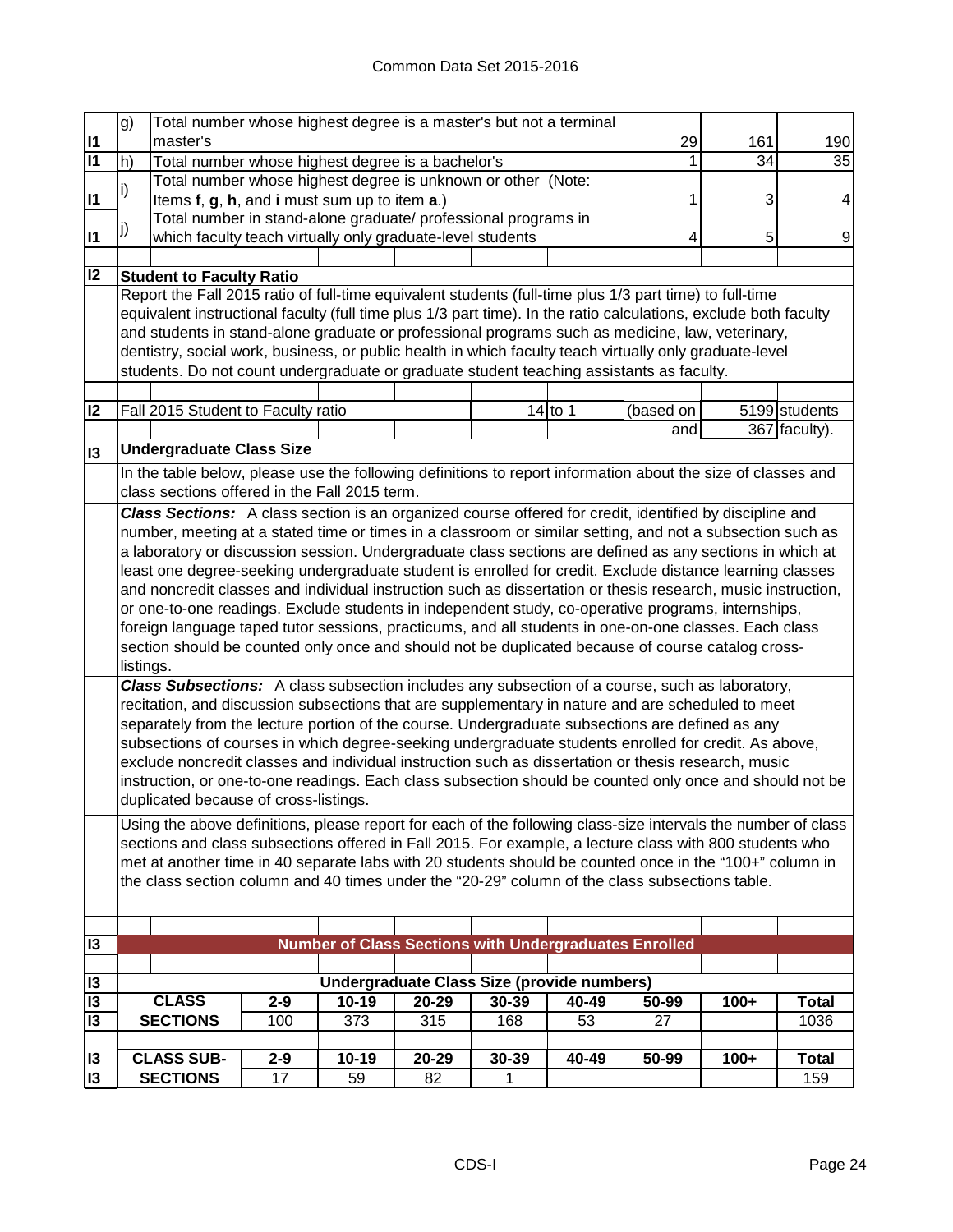| J1             | Degrees conferred between July 1, 2014 and June 30, 2015                                                                                   |                                          |          |              |                |  |  |
|----------------|--------------------------------------------------------------------------------------------------------------------------------------------|------------------------------------------|----------|--------------|----------------|--|--|
| J1             | For each of the following discipline areas, provide the percentage of diplomas/certificates, associate, and bachelor's degrees awarded. To |                                          |          |              |                |  |  |
|                | determine the percentage, use majors, not headcount (e.g., students with one degree but a double major will be represented twice).         |                                          |          |              |                |  |  |
|                | Calculate the percentage from your institution's IPEDS Completions by using the sum of 1st and 2nd majors for each CIP code as the         |                                          |          |              |                |  |  |
|                | numerator and the sum of the Grand Total by 1st Majors and the Grand Total by 2nd major as the denominator. If you prefer, you can         |                                          |          |              |                |  |  |
|                | compute the percentages using 1st majors only.                                                                                             |                                          |          |              |                |  |  |
| J <sub>1</sub> | Category                                                                                                                                   | <b>CIP 2010 Categories</b><br>to Include |          |              |                |  |  |
| J1             | Agriculture                                                                                                                                |                                          |          |              |                |  |  |
| J1             | Natural resources and conservation                                                                                                         |                                          |          |              | 3              |  |  |
| J <sub>1</sub> | Architecture                                                                                                                               |                                          |          |              | $\overline{4}$ |  |  |
| J1             | Area, ethnic, and gender studies                                                                                                           |                                          |          |              | 5              |  |  |
| J1             | Communication/journalism                                                                                                                   |                                          |          |              | 9              |  |  |
| J1             | Communication technologies                                                                                                                 |                                          |          |              | 10             |  |  |
| J <sub>1</sub> | Computer and information sciences                                                                                                          |                                          |          |              | 11             |  |  |
| J1             | Personal and culinary services                                                                                                             |                                          |          |              | 12             |  |  |
| J1             | Education                                                                                                                                  |                                          |          | 14           | 13             |  |  |
| J1             | Engineering                                                                                                                                |                                          |          |              | 14             |  |  |
| J1             | Engineering technologies                                                                                                                   |                                          |          |              | 15             |  |  |
| J <sub>1</sub> | Foreign languages, literatures, and linguistics                                                                                            |                                          |          |              | 16             |  |  |
| J <sub>1</sub> | Family and consumer sciences                                                                                                               |                                          |          |              | 19             |  |  |
| J1             | Law/legal studies                                                                                                                          |                                          |          |              | 22             |  |  |
| J1             | English                                                                                                                                    |                                          |          |              | 23             |  |  |
| J <sub>1</sub> | Liberal arts/general studies                                                                                                               |                                          |          |              | 24             |  |  |
| J <sub>1</sub> | Library science                                                                                                                            |                                          |          |              | 25             |  |  |
| J <sub>1</sub> | Biological/life sciences                                                                                                                   |                                          |          | 6            | 26             |  |  |
| J1             | Mathematics and statistics                                                                                                                 |                                          |          |              | 27             |  |  |
| J <sub>1</sub> | Military science and military technologies                                                                                                 |                                          |          |              | 28 & 29        |  |  |
| J <sub>1</sub> | Interdisciplinary studies                                                                                                                  |                                          |          |              | 30             |  |  |
| J1             | Parks and recreation                                                                                                                       |                                          |          | 7            | 31             |  |  |
| J <sub>1</sub> | Philosophy and religious studies                                                                                                           |                                          |          |              | 38             |  |  |
| J1             | Theology and religious vocations                                                                                                           |                                          |          |              | 39             |  |  |
| J1             | Physical sciences                                                                                                                          |                                          |          |              | 40             |  |  |
| J1             | Science technologies                                                                                                                       |                                          |          |              | 41             |  |  |
| J1             | Psychology                                                                                                                                 |                                          |          | 8            | 42             |  |  |
| J1             | Homeland Security, law enforcement, firefighting, and                                                                                      |                                          |          |              | 43             |  |  |
|                | protective services                                                                                                                        |                                          |          |              |                |  |  |
| J1             | Public administration and social services                                                                                                  |                                          |          | 6            | 44             |  |  |
| J1             | Social sciences                                                                                                                            |                                          |          | 3            | 45             |  |  |
| J1             | <b>Construction</b> trades                                                                                                                 |                                          |          |              | 46             |  |  |
| J1             | Mechanic and repair technologies                                                                                                           |                                          |          |              | 47             |  |  |
| J1             | Precision production                                                                                                                       |                                          |          |              | 48             |  |  |
| J1             | Transportation and materials moving                                                                                                        |                                          |          |              | 49             |  |  |
| J <sub>1</sub> | Visual and performing arts                                                                                                                 |                                          |          | 9            | 50             |  |  |
| J1             | Health professions and related programs                                                                                                    |                                          |          | $\mathbf{1}$ | 51             |  |  |
| J1             | Business/marketing                                                                                                                         |                                          |          | 23           | 52             |  |  |
| J1             | History                                                                                                                                    |                                          |          |              | 54             |  |  |
| J1             | Other                                                                                                                                      |                                          |          |              |                |  |  |
| J1             | TOTAL (should = 100%)                                                                                                                      | 0.00%                                    | $0.00\%$ | 100.00%      |                |  |  |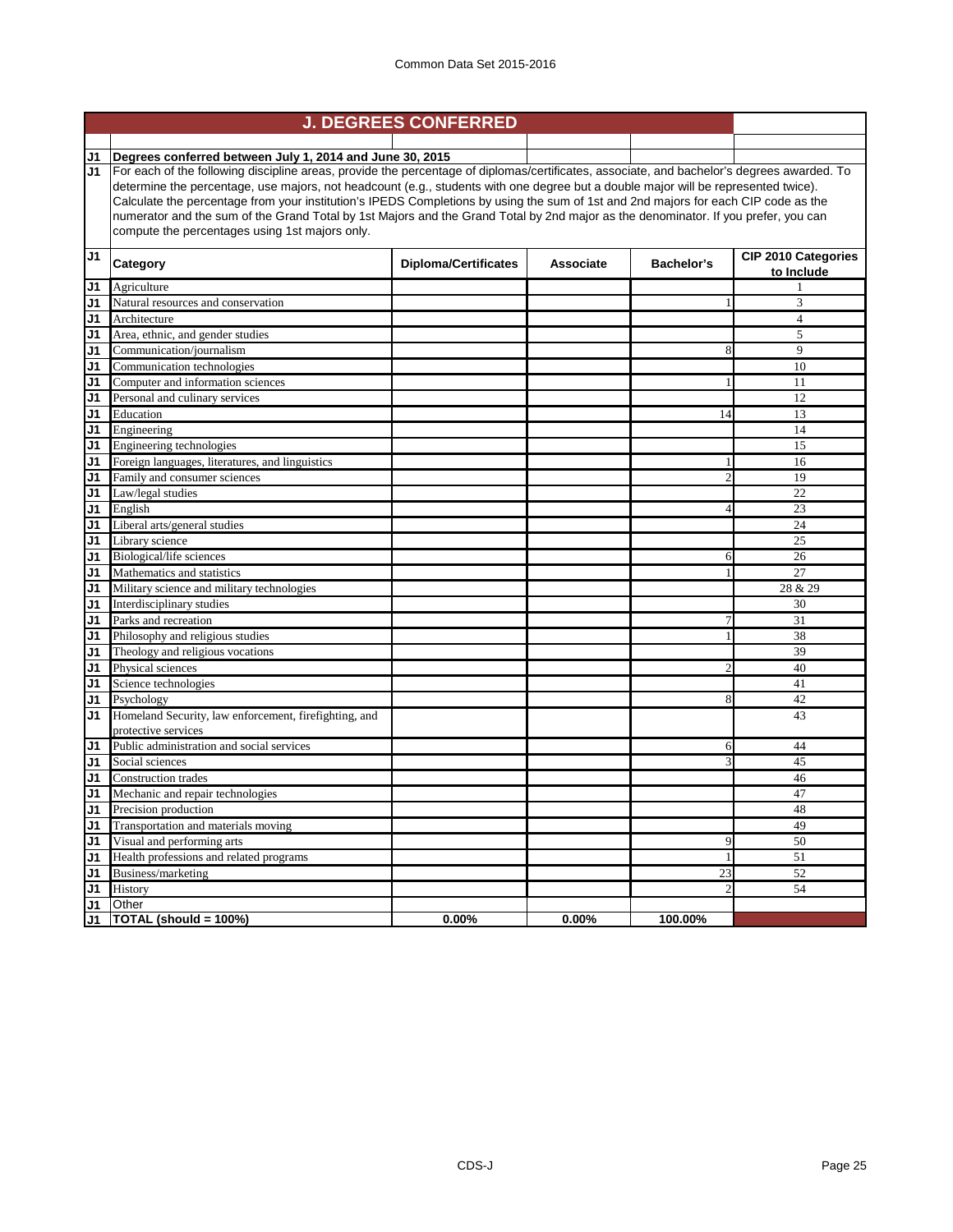#### **Common Data Set Definitions**

**All definitions related to the financial aid section appear at the end of the Definitions document.**

Items preceded by an asterisk (\*) represent definitions agreed to among publishers which do not appear on the CDS document but may be present on individual publishers' surveys.

**\* Academic advisement:** Plan under which each student is assigned to a faculty member or a trained adviser, who, through regular meetings, helps the student plan and implement immediate and long-term academic and vocational goals.

**Accelerated program:** Completion of a college program of study in fewer than the usual number of years, most often by attending summer sessions and carrying extra courses during the regular academic term**.**

**Admitted student:** Applicant who is offered admission to a degree-granting program at your institution. **\* Adult student services:** Admission assistance, support, orientation, and other services expressly for adults who have started college for the first time, or who are re-entering after a lapse of a few years. **American Indian or Alaska Native:** A person having origins in any of the original peoples of North and South America (including Central America) and maintaining tribal affiliation or community attachment.

**Applicant (first-time, first year):** An individual who has fulfilled the institution's requirements to be considered for admission (including payment or waiving of the application fee, if any) and who has been notified of one of the following actions: admission, nonadmission, placement on waiting list, or application withdrawn (by applicant or institution).

**Application fee:** That amount of money that an institution charges for processing a student's application for acceptance. This amount is *not* creditable toward tuition and required fees, nor is it refundable if the student is not admitted to the institution.

**Asian:** A person having origins in any of the original peoples of the Far East, Southeast Asia, or the Indian subcontinent, including, for example, Cambodia, China, India, Japan, Korea, Malaysia, Pakistan, the Philippine Islands, Thailand, and Vietnam.

**Associate degree:** An award that normally requires at least two but less than four years of full-time equivalent college work.

**Bachelor's degree:** An award (baccalaureate or equivalent degree, as determined by the Secretary of the U.S. Department of Education) that normally requires at least four years but *not* more than five years of fulltime equivalent college-level work. This includes ALL bachelor's degrees conferred in a five-year cooperative (work-study plan) program. (A cooperative plan provides for alternate class attendance and employment in business, industry, or government; thus, it allows students to combine actual work experience with their college studies.) Also, it includes bachelor's degrees in which the normal four years of work are completed in three years.

**Black or African American:** A person having origins in any of the black racial groups of Africa.

**Board (charges):** Assume average cost for 19 meals per week or the maximum meal plan. **Books and supplies (costs):** Average cost of books and supplies. Do not include unusual costs for special groups of students (e.g., engineering or art majors), unless they constitute the majority of students at your institution.

**Calendar system:** The method by which an institution structures most of its courses for the academic year.

**Campus Ministry:** Religious student organizations (denominational or nondenominational) devoted to fostering religious life on college campuses. May also refer to Campus Crusade for Christ, an interdenominational Christian organization.

**\* Career and placement services:** A range of services, including (often) the following: coordination of visits of employers to campus; aptitude and vocational testing; interest inventories, personal counseling; help in resume writing, interviewing, launching the job search; listings for those students desiring employment and those seeking permanent positions; establishment of a permanent reference folder; career resource materials.

**Carnegie units:** One year of study or the equivalent in a secondary school subject.

**Certificate:** See **Postsecondary award, certificate, or diploma.**

**Class rank:** The relative numerical position of a student in his or her graduating class, calculated by the high school on the basis of grade-point average, whether weighted or unweighted.

**College-preparatory program:** Courses in academic subjects (English, history and social studies, foreign languages, mathematics, science, and the arts) that stress preparation for college or university study.

**Common Application:** The standard application form distributed by the National Association of Secondary School Principals for a large number of private colleges who are members of the Common Application Group.

**\* Community service program:** Referral center for students wishing to perform volunteer work in the community or participate in volunteer activities coordinated by academic departments.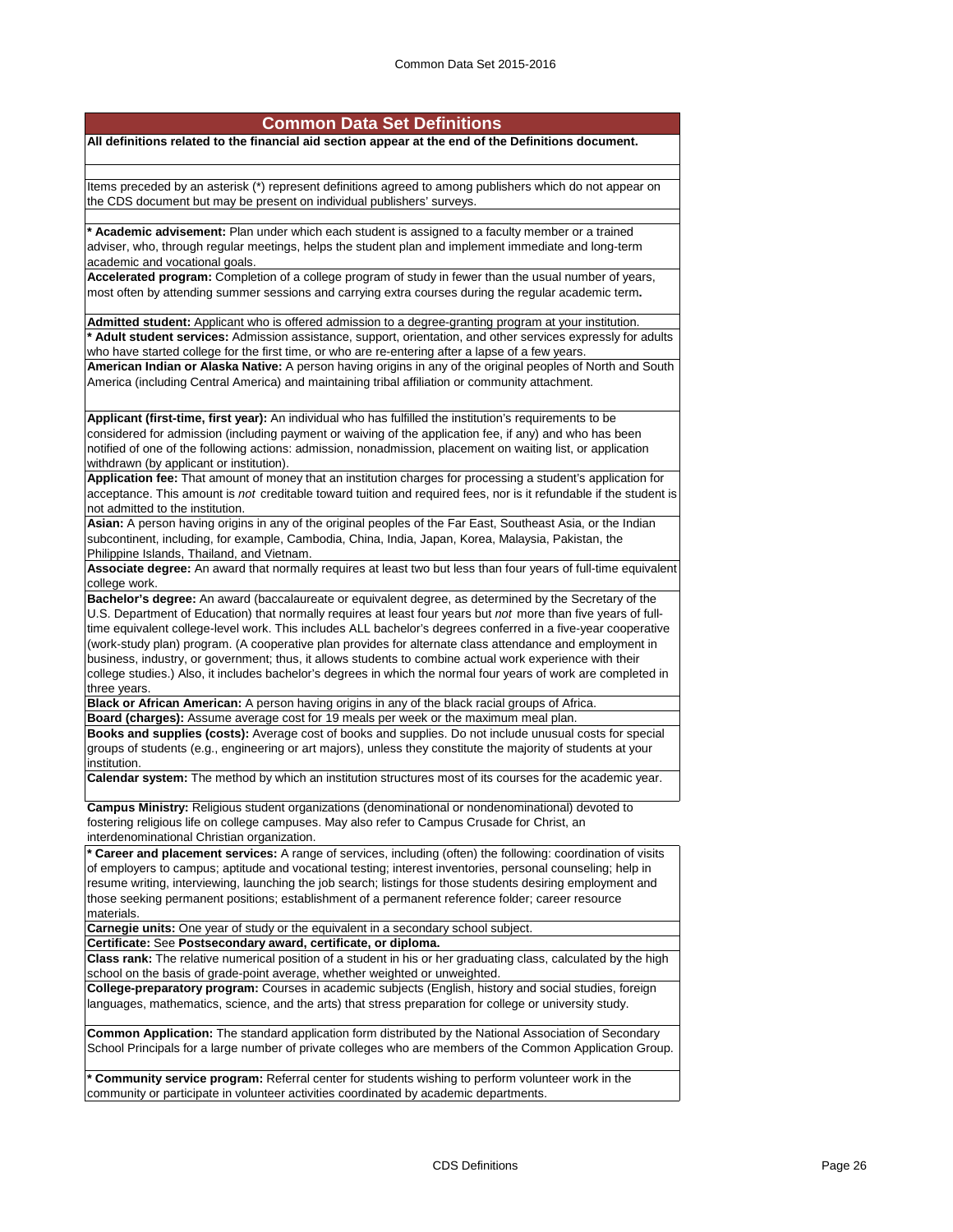**Commuter:** A student who lives off campus in housing that is not owned by, operated by, or affiliated with the college. This category includes students who commute from home and students who have moved to the area to attend college.

**Contact hour:** A unit of measure that represents an hour of scheduled instruction given to students. Also referred to as clock hour.

**Continuous basis (for program enrollment):** A calendar system classification that is used by institutions that enroll students at any time during the academic year. For example, a cosmetology school or a word processing school might allow students to enroll and begin studies at various times, with no requirement that classes begin on a certain date.

**Cooperative education program:** A program that provides for alternate class attendance and employment in business, industry, or government.

**Cooperative housing:** College-owned, -operated, or -affiliated housing in which students share room and board expenses and participate in household chores to reduce living expenses.

**\* Counseling service:** Activities designed to assist students in making plans and decisions related to their education, career, or personal development.

**Credit:** Recognition of attendance or performance in an instructional activity (course or program) that can be applied by a recipient toward the requirements for a degree, diploma, certificate, or other formal award.

**Credit course:** A course that, if successfully completed, can be applied toward the number of courses required for achieving a degree, diploma, certificate, or other formal award.

**Credit hour:** A unit of measure representing an hour (50 minutes) of instruction over a 15-week period in a semester or trimester system or a 10-week period in a quarter system. It is applied toward the total number of hours needed for completing the requirements of a degree, diploma, certificate, or other formal award.

**Cross-registration:** A system whereby students enrolled at one institution may take courses at another institution without having to apply to the second institution.

**Deferred admission:** The practice of permitting admitted students to postpone enrollment, usually for a period of one academic term or one year.

**Degree:** An award conferred by a college, university, or other postsecondary education institution as official recognition for the successful completion of a program of studies.

**Degree-seeking students:** Students enrolled in courses for credit who are recognized by the institution as seeking a degree or formal award. At the undergraduate level, this is intended to include students enrolled in vocational or occupational programs.

**Differs by program (calendar system):** A calendar system classification that is used by institutions that have occupational/vocational programs of varying length. These schools may enroll students at specific times depending on the program desired. For example, a school might offer a two-month program in January, March, May, September, and November; and a three-month program in January, April, and October.

#### **Diploma:** See **Postsecondary award, certificate, or diploma.**

**Distance learning:** An option for earning course credit at off-campus locations via cable television, internet, satellite classes, videotapes, correspondence courses, or other means.

**Doctor's degree-research/scholarship:** A Ph.D. or other doctor's degree that requires advanced work beyond the master's level, including the preparation and defense of a dissertation based on original research, or the planning and execution of an original project demonstrating substantial artistic or scholarly achievement. Some examples of this type of degree may include Ed.D., D.M.A., D.B.A., D.Sc., D.A., or D.M, and others, as designated by the awarding institution.

**Doctor's degree-professional practice:** A doctor's degree that is conferred upon completion of a program providing the knowledge and skills for the recognition, credential, or license required for professional practice. The degree is awarded after a period of study such that the total time to the degree, including both preprofessional and professional preparation, equals at least six full-time equivalent academic years. Some of these degrees were formerly classified as "first-professional" and may include: Chiropractic (D.C. or D.C.M.); Dentistry (D.D.S. or D.M.D.); Law (L.L.B. or J.D.); Medicine (M.D.); Optometry (O.D.); Osteopathic Medicine (D.O); Pharmacy (Pharm.D.); Podiatry (D.P.M., Pod.D., D.P.); or, Veterinary Medicine (D.V.M.), and others, as designated by the awarding institution.

**Doctor's degree-other:** A doctor's degree that does not meet the definition of a doctor's degree research/scholarship or a doctor's degree - professional practice.

**Double major:** Program in which students may complete two undergraduate programs of study simultaneously.

**Dual enrollment:** A program through which high school students may enroll in college courses while still enrolled in high school. Students are not required to apply for admission to the college in order to participate.

**Early action plan:** An admission plan that allows students to apply and be notified of an admission decision well in advance of the regular notification dates. If admitted, the candidate is not committed to enroll; the student may reply to the offer under the college's regular reply policy.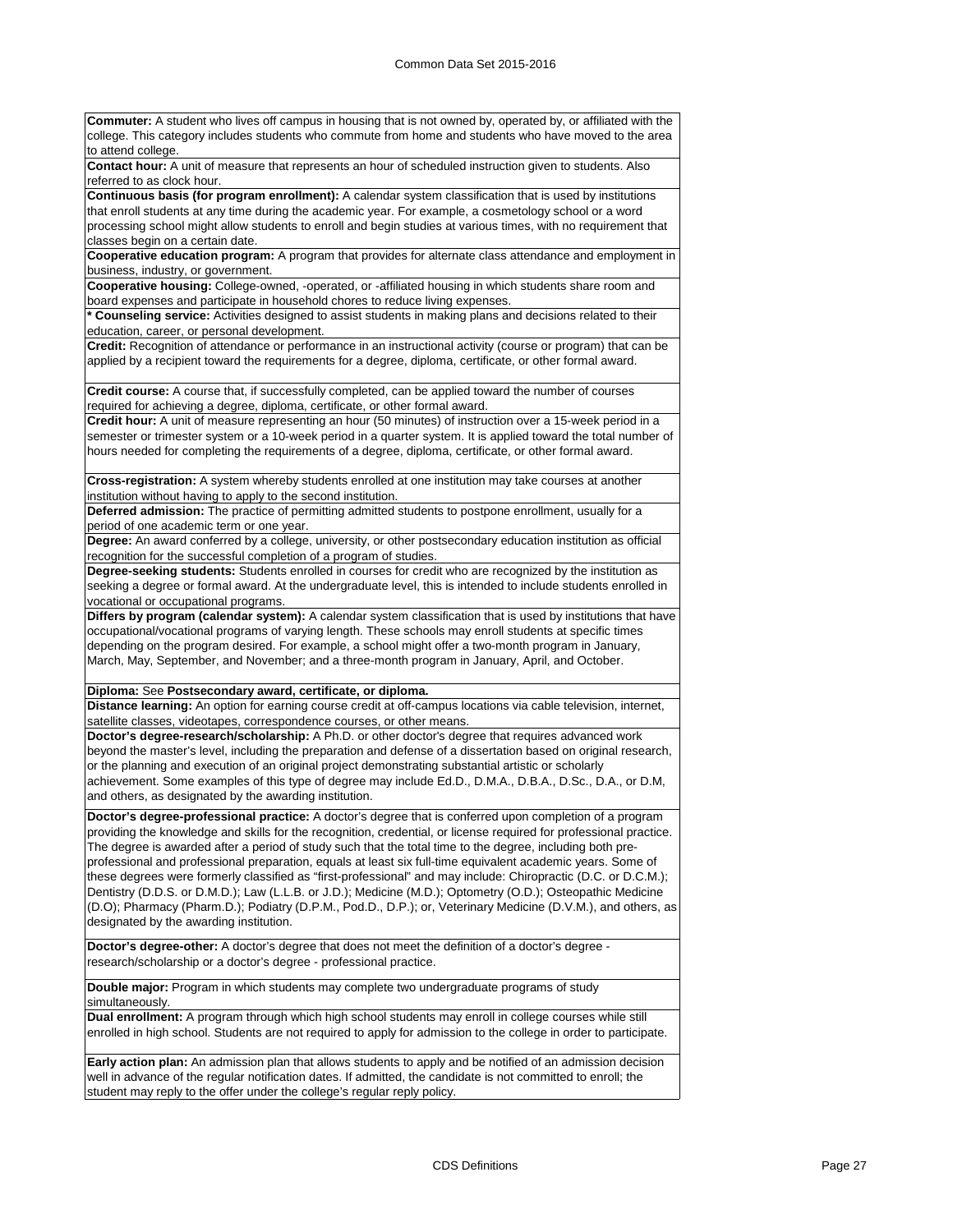**Early admission:** A policy under which students who have not completed high school are admitted and enroll full time in college, usually after completion of their junior year.

**Early decision plan:** A plan that permits students to apply and be notified of an admission decision (and financial aid offer if applicable) well in advance of the regular notification date. Applicants agree to accept an offer of admission and, if admitted, to withdraw their applications from other colleges. There are three possible decisions for early decision applicants: admitted, denied, or not admitted but forwarded for consideration with the regular applicant pool, without prejudice.

**English as a Second Language (ESL):** A course of study designed specifically for students whose native language is not English.

**Exchange student program-domestic:** Any arrangement between a student and a college that permits study for a semester or more at another college **in the United States** without extending the amount of time required for a degree. **See also Study abroad**.

**External degree program:** A program of study in which students earn credits toward a degree through independent study, college courses, proficiency examinations, and personal experience. External degree programs require minimal or no classroom attendance.

**Extracurricular activities (as admission factor):** Special consideration in the admissions process given for participation in both school and nonschool-related activities of interest to the college, such as clubs, hobbies, student government, athletics, performing arts, etc.

**First-time student:** A student attending any institution for the first time at the level enrolled. Includes students enrolled in the fall term who attended a postsecondary institution for the first time at the same level in the prior summer term. Also includes students who entered with advanced standing (college credit earned before graduation from high school).

**First-time, first-year (freshman) student:** A student attending any institution for the first time at the undergraduate level. Includes students enrolled in the fall term who attended college for the first time in the prior summer term. Also includes students who entered with advanced standing (college credits earned before graduation from high school).

First-year student: A student who has completed less than the equivalent of 1 full year of undergraduate work; that is, less than 30 semester hours (in a 120-hour degree program) or less than 900 contact hours.

**Freshman:** A first-year undergraduate student.

**\*Freshman/new student orientation:** Orientation addressing the academic, social, emotional, and intellectual issues involved in beginning college. May be a few hours or a few days in length; at some colleges, there is a fee.

**Full-time student (undergraduate):** A student enrolled for 12 or more semester credits, 12 or more quarter credits, or 24 or more contact hours a week each term.

**Geographical residence (as admission factor):** Special consideration in the admission process given to students from a particular region, state, or country of residence.

**Grade-point average (academic high school GPA):** The sum of grade points a student has earned in secondary school divided by the number of courses taken. The most common system of assigning numbers to grades counts four points for an A, three points for a B, two points for a C, one point for a D, and no points for an E or F. Unweighted GPA's assign the same weight to each course. Weighting gives students additional points for their grades in advanced or honors courses.

**Graduate student:** A student who holds a bachelor's or equivalent, and is taking courses at the postbaccalaureate level.

**\* Health services:** Free or low cost on-campus primary and preventive health care available to students.

**High school diploma or recognized equivalent:** A document certifying the successful completion of a prescribed secondary school program of studies, or the attainment of satisfactory scores on the Tests of General Educational Development (GED), or another state-specified examination.

**Hispanic or Latino:** A person of Mexican, Puerto Rican, Cuban, South or Central American, or other Spanish culture or origin, regardless of race.

**Honors program:** Any special program for very able students offering the opportunity for educational enrichment, independent study, acceleration, or some combination of these.

**Independent study:** Academic work chosen or designed by the student with the approval of the department concerned, under an instructor's supervision, and usually undertaken outside of the regular classroom structure.

**In-state tuition:** The tuition charged by institutions to those students who meet the state's or institution's residency requirements.

**International student:** See **Nonresident alien.**

**International student group:** Student groups that facilitate cultural dialogue, support a diverse campus, assist international students in acclimation and creating a social network.

**Internship:** Any short-term, supervised work experience usually related to a student's major field, for which the student earns academic credit. The work can be full- or part-time, on- or off-campus, paid or unpaid.

**\* Learning center:** Center offering assistance through tutors, workshops, computer programs, or audiovisual equipment in reading, writing, math, and skills such as taking notes, managing time, taking tests.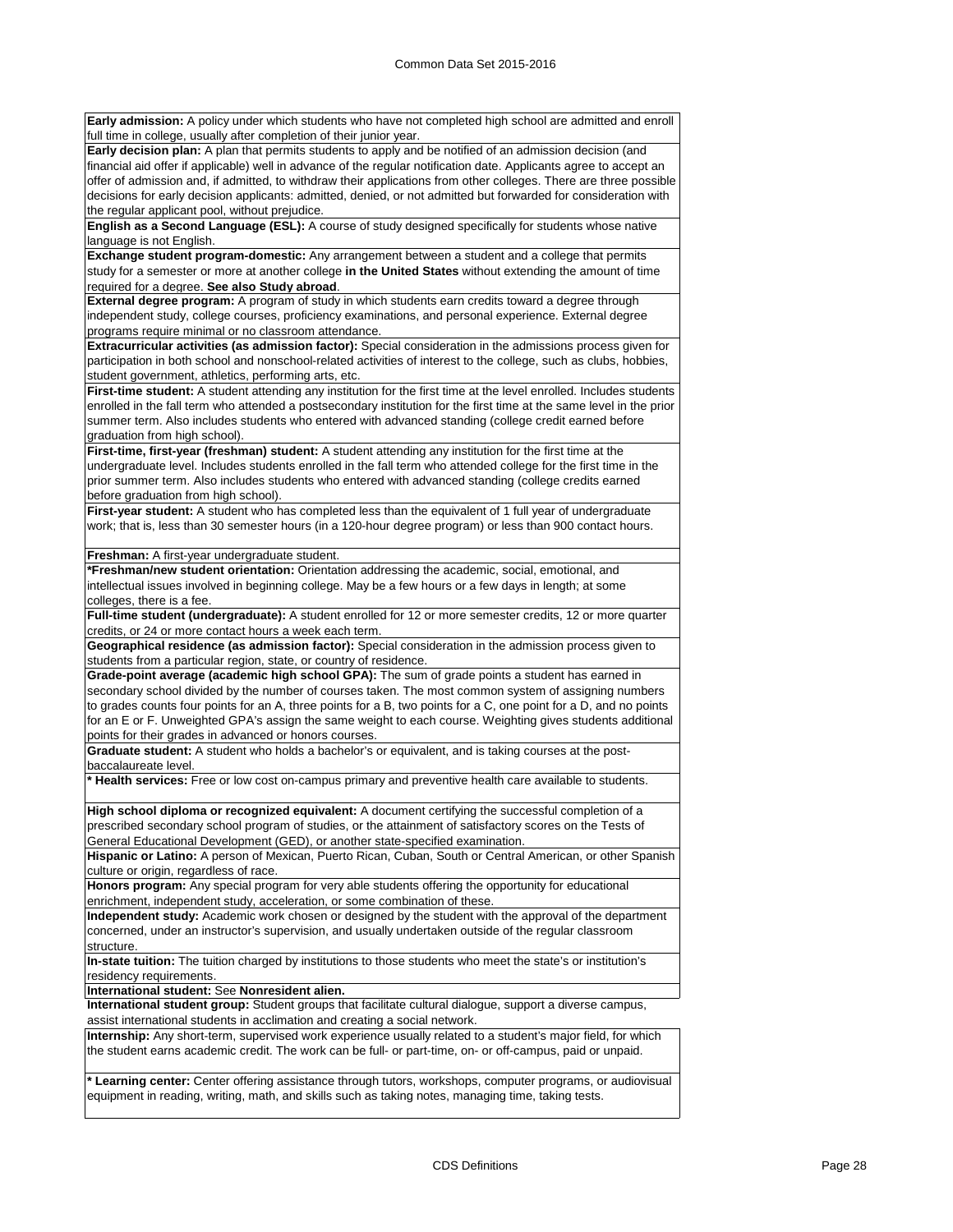**\* Legal services:** Free or low cost legal advice for a range of issues (personal and other).

**Liberal arts/career combination:** Program in which a student earns undergraduate degrees in two separate fields, one in a liberal arts major and the other in a professional or specialized major, whether on campus or through cross‑registration.

**Master's degree:** An award that requires the successful completion of a program of study of generally one or two full-time equivalent academic years of work beyond the bachelor's degree. Some of these degrees, such as those in Theology (M.Div., M.H.L./Rav) that were formerly classified as "first-professional", may require more than two full-time equivalent academic years of work.

**Minority affiliation (as admission factor):** Special consideration in the admission process for members of designated racial/ethnic minority groups.

**\* Minority student center:** Center with programs, activities, and/or services intended to enhance the college experience of students of color.

**Model United Nations:** A simulation activity focusing on conflict resolution, globalization, and diplomacy.

Assuming roles as foreign ambassadors and "delegates," students conduct research, engage in debate, draft resolutions, and may participate in a national Model UN conference.

**Native Hawaiian or Other Pacific Islander:** A person having origins in any of the original peoples of Hawaii, Guam, Samoa, or other Pacific Islands.

**Nonresident alien:** A person who is not a citizen or national of the United States and who is in this country on a visa or temporary basis and does not have the right to remain indefinitely.

**\* On-campus day care:** Licensed day care for students' children (usually age 3 and up); usually for a fee.

**Open admission:** Admission policy under which virtually all secondary school graduates or students with GED equivalency diplomas are admitted without regard to academic record, test scores, or other qualifications.

**Other expenses (costs):** Include average costs for clothing, laundry, entertainment, medical (if not a required fee), and furnishings.

**Out-of-state tuition:** The tuition charged by institutions to those students who do not meet the institution's or state's residency requirements.

**Part-time student (undergraduate):** A student enrolled for fewer than 12 credits per semester or quarter, or fewer than 24 contact hours a week each term.

**\* Personal counseling**: One-on-one or group counseling with trained professionals for students who want to explore personal, educational, or vocational issues.

**Post-baccalaureate certificate:** An award that requires completion of an organized program of study requiring 18 credit hours beyond the bachelor's; designed for persons who have completed a baccalaureate degree but do not meet the requirements of academic degrees carrying the title of master.

**Post-master's certificate:** An award that requires completion of an organized program of study of 24 credit hours beyond the master's degree but does not meet the requirements of academic degrees at the doctoral level.

**Postsecondary award, certificate, or diploma:** Includes the following three IPEDS definitions for postsecondary awards, certificates, and diplomas of varying durations and credit/contact hour requirements-

*Less Than 1 Academic Year:* Requires completion of an organized program of study at the postsecondary level (below the baccalaureate degree) in less than 1 academic year (2 semesters or 3 quarters) or in less than 900 contact hours by a student enrolled full-time.

*At Least 1 But Less Than 2 Academic Years:* Requires completion of an organized program of study at the postsecondary level (below the baccalaureate degree) in at least 1 but less than 2 full-time equivalent academic years, or designed for completion in at least 30 but less than 60 credit hours, or in at least 900 but less than 1,800 contact hours.

*At Least 2 But Less Than 4 Academic Years:* Requires completion of an organized program of study at the postsecondary level (below the baccalaureate degree) in at least 2 but less than 4 full-time equivalent academic years, or designed for completion in at least 60 but less than 120 credit hours, or in at least 1,800 but less than 3,600 contact hours.

**Private institution:** An educational institution controlled by a private individual(s) or by a nongovernmental agency, usually supported primarily by other than public funds, and operated by other than publicly elected or appointed officials.

**Private for-profit institution:** A private institution in which the individual(s) or agency in control receives compensation, other than wages, rent, or other expenses for the assumption of risk.

**Private nonprofit institution:** A private institution in which the individual(s) or agency in control receives no compensation, other than wages, rent, or other expenses for the assumption of risk. These include both independent nonprofit schools and those affiliated with a religious organization.

**Proprietary institution:** See **Private for-profit institution.**

**Public institution:** An educational institution whose programs and activities are operated by publicly elected or appointed school officials, and which is supported primarily by public funds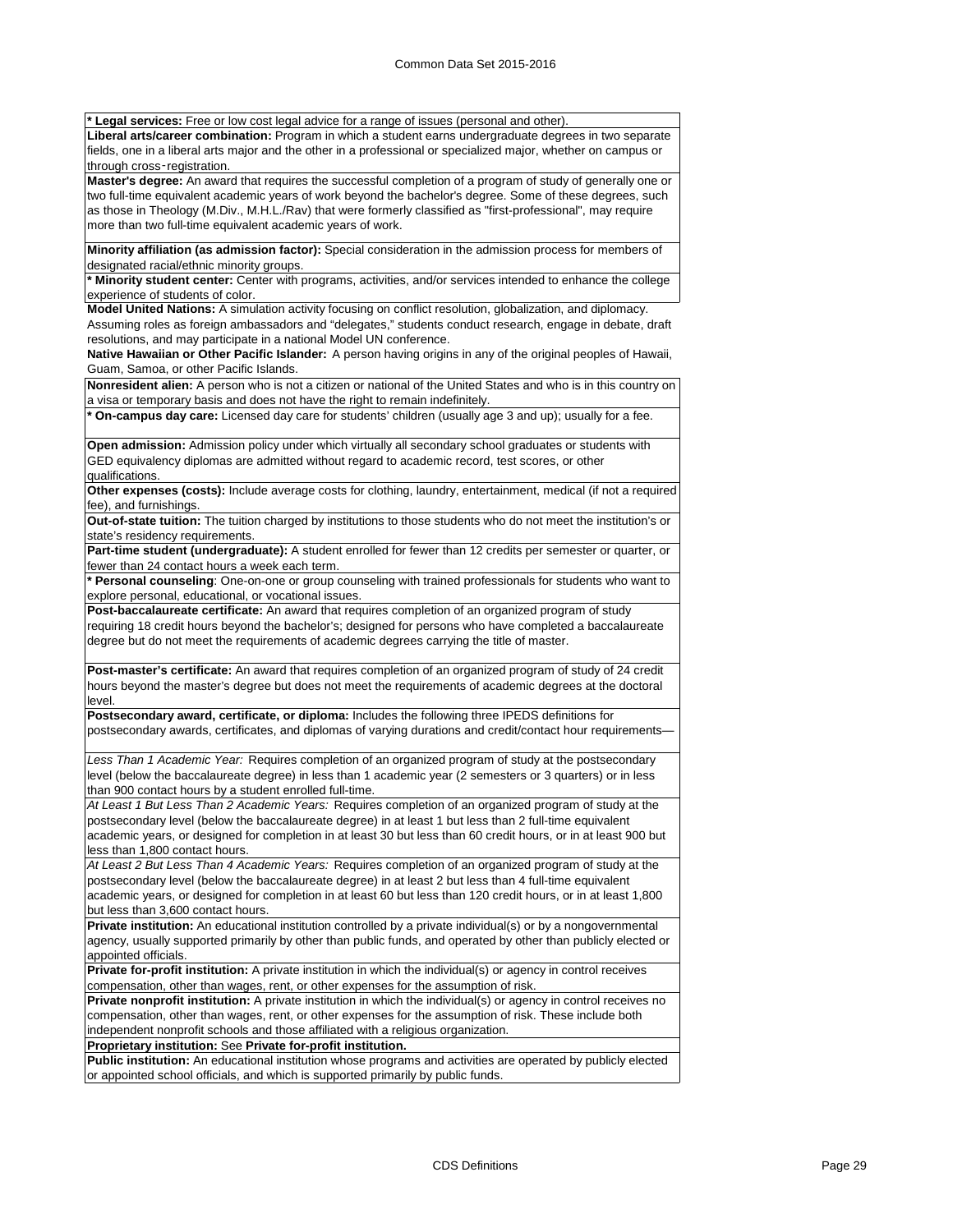**Quarter calendar system:** A calendar system in which the academic year consists of three sessions called quarters of about 12 weeks each. The range may be from 10 to 15 weeks. There may be an additional quarter in the summer.

**Race/ethnicity:** Category used to describe groups to which individuals belong, identify with, or belong in the eyes of the community. The categories do not denote scientific definitions of anthropological origins. A person may be counted in only one group.

**Race/ethnicity unknown:** Category used to classify students or employees whose race/ethnicity is not known and whom institutions are unable to place in one of the specified racial/ethnic categories.

**Religious affiliation/commitment (as admission factor):** Special consideration given in the admission process for affiliation with a certain church or faith/religion, commitment to a religious vocation, or observance of certain religious tenets/lifestyle.

**\* Religious counseling:** One-on-one or group counseling with trained professionals for students who want to explore religious problems or issues.

**\* Remedial services:** Instructional courses designed for students deficient in the general competencies necessary for a regular postsecondary curriculum and educational setting.

**Required fees:** Fixed sum charged to students for items not covered by tuition and required of such a large proportion of all students that the student who does NOT pay is the exception. Do not include application fees or optional fees such as lab fees or parking fees.

**Resident alien or other eligible non-citizen:** A person who is not a citizen or national of the United States and who has been admitted as a legal immigrant for the purpose of obtaining permanent resident alien status (and who holds either an alien registration card [Form I-551 or I-151], a Temporary Resident Card [Form I-688], or an Arrival-Departure Record [Form I-94] with a notation that conveys legal immigrant status, such as Section 207 Refugee, Section 208 Asylee, Conditional Entrant Parolee or Cuban-Haitian).

**Room and board (charges)—on campus:** Assume double occupancy in institutional housing and 19 meals per week (or maximum meal plan).

**Secondary school record (as admission factor):** Information maintained by the secondary school that may include such things as the student's high school transcript, class rank, GPA, and teacher and counselor recommendations.

**Semester calendar system:** A calendar system that consists of two semesters during the academic year with about 16 weeks for each semester of instruction. There may be an additional summer session.

**Student-designed major:** A program of study based on individual interests, designed with the assistance of an adviser.

**Study abroad:** Any arrangement by which a student completes part of the college program studying in another country. Can be at a campus abroad or through a cooperative agreement with some other U.S. college or an institution of another country.

**\* Summer session:** A summer session is shorter than a regular semester and not considered part of the academic year. It is not the third term of an institution operating on a trimester system or the fourth term of an institution operating on a quarter calendar system. The institution may have 2 or more sessions occurring in the summer months. Some schools, such as vocational and beauty schools, have year-round classes with no separate summer session.

**Talent/ability (as admission factor):** Special consideration given to students with demonstrated talent/abilities in areas of interest to the institution (e.g., sports, the arts, languages, etc.).

**Teacher certification program:** Program designed to prepare students to meet the requirements for certification as teachers in elementary, middle/junior high, and secondary schools.

**Transfer applicant:** An individual who has fulfilled the institution's requirements to be considered for admission (including payment or waiving of the application fee, if any) and who has previously attended another college or university and earned college-level credit.

**Transfer student:** A student entering the institution for the first time but known to have previously attended a postsecondary institution at the same level (e.g., undergraduate). The student may transfer with or without credit.

**Transportation (costs):** Assume two round trips to student's hometown per year for students in institutional housing or daily travel to and from your institution for commuter students.

**Trimester calendar system:** An academic year consisting of 3 terms of about 15 weeks each.

**Tuition:** Amount of money charged to students for instructional services. Tuition may be charged per term, per course, or per credit.

**\* Tutoring:** May range from one-on-one tutoring in specific subjects to tutoring in an area such as math, reading, or writing. Most tutors are college students; at some colleges, they are specially trained and certified.

**Unit:** a standard of measurement representing hours of academic instruction (e.g., semester credit, quarter credit, contact hour).

**Undergraduate:** A student enrolled in a four- or five-year bachelor's degree program, an associate degree program, or a vocational or technical program below the baccalaureate.

**\* Veteran's counseling:** Helps veterans and their dependents obtain benefits for their selected program and provides certifications to the Veteran's Administration. May also provide personal counseling on the transition from the military to a civilian life.